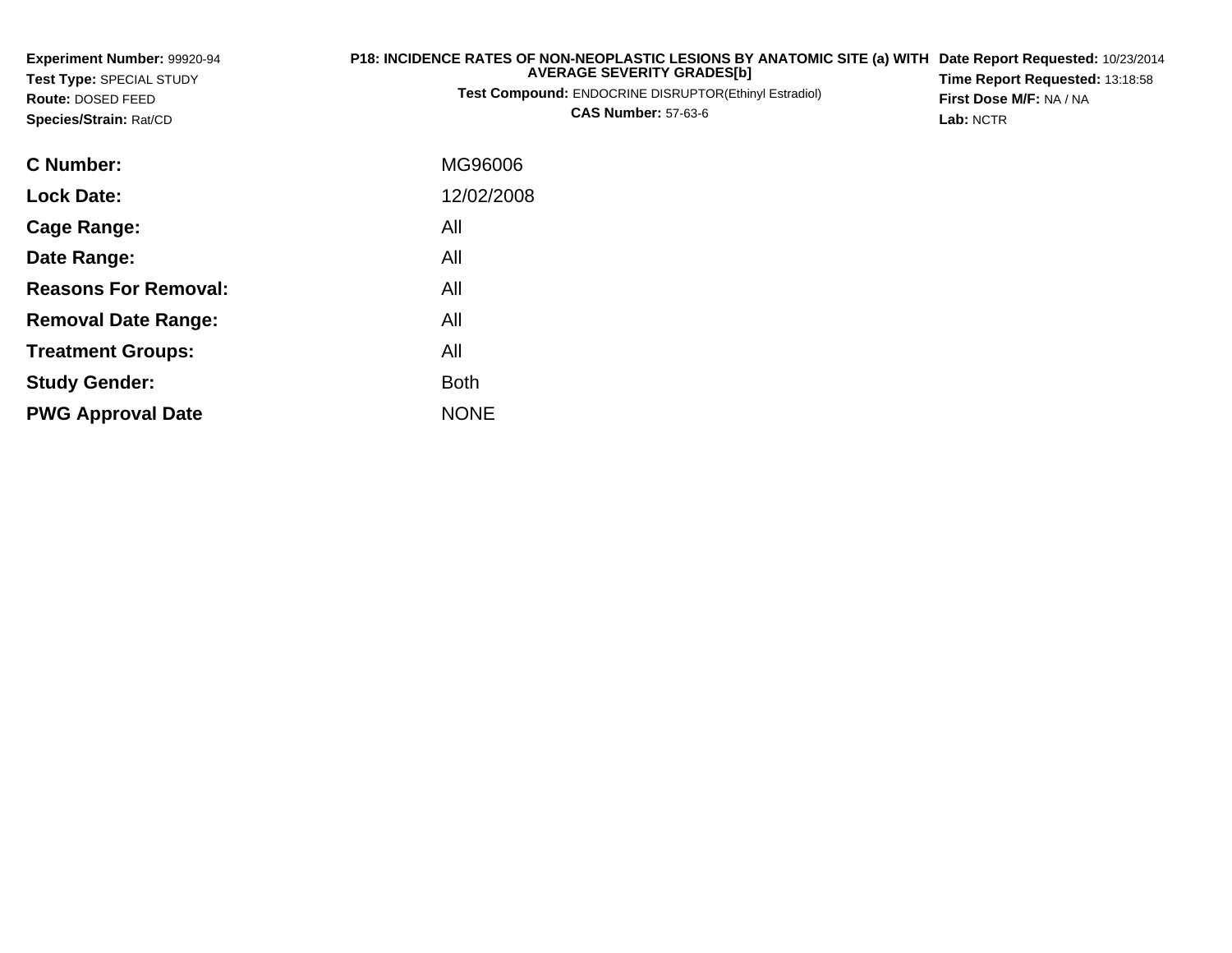**Test Type:** SPECIAL STUDY

# **Route:** DOSED FEED**Species/Strain:** Rat/CD

**P18: INCIDENCE RATES OF NON-NEOPLASTIC LESIONS BY ANATOMIC SITE (a) WITH AVERAGE SEVERITY GRADES[b]**

**Test Compound:** ENDOCRINE DISRUPTOR(Ethinyl Estradiol)

**CAS Number:** 57-63-6

**Date Report Requested:** 10/23/2014 **Time Report Requested:** 13:18:58**First Dose M/F:** NA / NA**Lab:** NCTR

| <b>CD Rat MALE</b>                      | F1<br>0PPB     | F <sub>1</sub><br>2PPB | 10PPB<br>F <sub>1</sub> | F <sub>1</sub><br>50PPB | F1/2PPB TO CTL | F1/10PPB TO CTL |
|-----------------------------------------|----------------|------------------------|-------------------------|-------------------------|----------------|-----------------|
| <b>Disposition Summary</b>              |                |                        |                         |                         |                |                 |
| <b>Animals Initially In Study</b>       | 51             | 50                     | 50                      | 50                      | 50             | 50              |
| <b>Early Deaths</b>                     |                |                        |                         |                         |                |                 |
| <b>Moribund Sacrifice</b>               | 9              | 13                     | 17                      | 12                      | 15             | $\overline{7}$  |
| <b>Natural Death</b>                    | $\overline{7}$ | 6                      | 3                       | 4                       | 4              | 10              |
| <b>Survivors</b>                        |                |                        |                         |                         |                |                 |
| <b>Moribund Sacrifice</b>               |                |                        |                         | $\overline{2}$          |                |                 |
| <b>Natural Death</b>                    | $\mathbf{1}$   |                        |                         |                         |                |                 |
| <b>Terminal Sacrifice</b>               | 34             | 31                     | 30                      | 32                      | 31             | 33              |
| <b>Animals Examined Microscopically</b> | 51             | 50                     | 50                      | 50                      | 50             | 50              |
| <b>ALIMENTARY SYSTEM</b>                |                |                        |                         |                         |                |                 |
| Esophagus                               | (51)           | (50)                   | (50)                    | (50)                    | (50)           | (49)            |
| <b>Dilatation</b>                       | 1[4.0]         |                        |                         |                         |                |                 |
| Hyperkeratosis                          |                |                        | 3[2.0]                  | 3[1.3]                  | 2[2.0]         |                 |
| Inflammation, Suppurative               | 1[2.0]         |                        |                         |                         |                |                 |
| Intestine Large, Cecum                  | (44)           | (45)                   | (47)                    | (46)                    | (48)           | (43)            |
| Dilatation                              |                |                        |                         | 1[3.0]                  | 1[4.0]         |                 |
| Hyperplasia, Lymphoid                   |                |                        | 1[1.0]                  |                         |                | 1[2.0]          |
| Inflammation, Chronic Active            |                |                        | 1[2.0]                  |                         |                | 1[2.0]          |
| Inflammation, Suppurative               |                |                        |                         |                         |                | 1[4.0]          |
| Intestine Large, Colon                  | (45)           | (47)                   | (48)                    | (47)                    | (49)           | (43)            |
| Dilatation                              |                |                        |                         |                         | 1[4.0]         |                 |
| Hyperplasia, Lymphoid                   | 1[3.0]         |                        |                         |                         |                |                 |
| Polyarteritis                           |                |                        |                         |                         |                |                 |
| Intestine Large, Rectum                 | (45)           | (45)                   | (47)                    | (46)                    | (49)           | (42)            |
| Dilatation                              |                |                        |                         |                         | 1[4.0]         |                 |
| Intestine Small, Duodenum               | (44)           | (45)                   | (48)                    | (47)                    | (49)           | (42)            |
| Intestine Small, Ileum                  | (43)           | (45)                   | (47)                    | (46)                    | (48)           | (41)            |

a - Number of animals examined microscopically at site and number of animals with lesion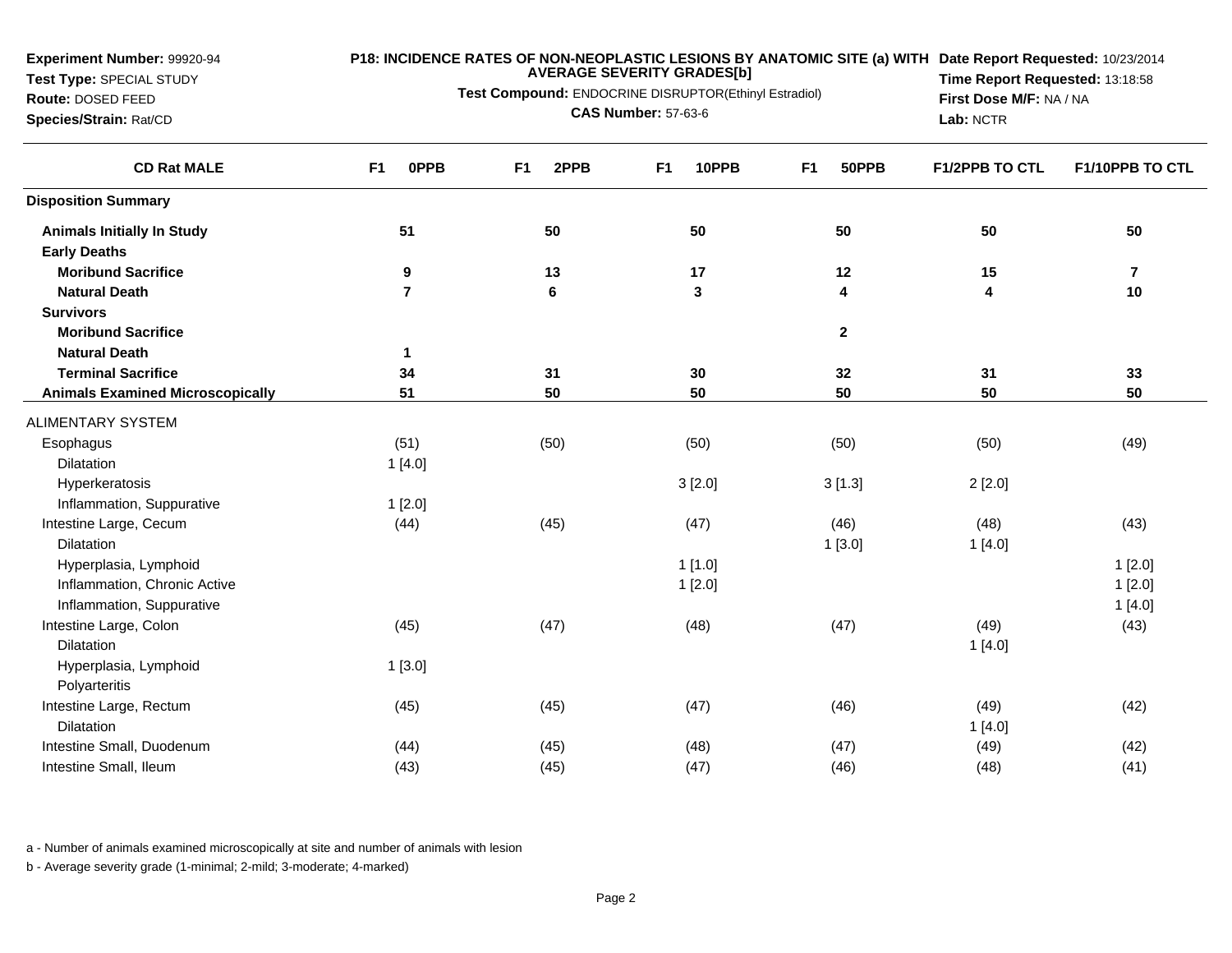**Test Type:** SPECIAL STUDY

## **Route:** DOSED FEED

**Species/Strain:** Rat/CD

## **P18: INCIDENCE RATES OF NON-NEOPLASTIC LESIONS BY ANATOMIC SITE (a) WITH AVERAGE SEVERITY GRADES[b] Date Report Requested:** 10/23/2014

**Test Compound:** ENDOCRINE DISRUPTOR(Ethinyl Estradiol)

**CAS Number:** 57-63-6

**Time Report Requested:** 13:18:58**First Dose M/F:** NA / NA**Lab:** NCTR

| <b>CD Rat MALE</b>                        | F1<br><b>OPPB</b> | 2PPB<br>F <sub>1</sub> | F <sub>1</sub><br>10PPB | F <sub>1</sub><br>50PPB | F1/2PPB TO CTL | F1/10PPB TO CTL |
|-------------------------------------------|-------------------|------------------------|-------------------------|-------------------------|----------------|-----------------|
| Dilatation                                |                   |                        |                         |                         | 1[4.0]         |                 |
| Intestine Small, Jejunum                  | (43)              | (45)                   | (46)                    | (46)                    | (48)           | (41)            |
| Dilatation                                |                   |                        |                         |                         | 1[2.0]         |                 |
| Inflammation, Chronic Active              |                   |                        |                         |                         |                | 1[2.0]          |
| Liver                                     | (49)              | (49)                   | (50)                    | (49)                    | (50)           | (48)            |
| Angiectasis                               | 3[2.3]            | 5[1.8]                 | 1[2.0]                  | 4[1.8]                  |                |                 |
| <b>Basophilic Focus</b>                   |                   | 3                      | 3                       | 17                      | $\mathbf{3}$   | 11              |
| Bile Duct, Hyperplasia                    | 2[1.5]            | 9[1.0]                 | 7[1.1]                  |                         | 3[1.0]         | 7[1.4]          |
| <b>Biliar Tract, Fibrosis</b>             | 4[1.3]            | 2[1.0]                 | 1[1.0]                  | 1[1.0]                  | 6[1.0]         | 2[1.0]          |
| Capsule, Fibrosis                         |                   |                        |                         |                         | 1[1.0]         |                 |
| Clear Cell Focus                          | 1                 |                        |                         | 1                       |                |                 |
| Cyst                                      |                   |                        |                         |                         |                |                 |
| <b>Cyst Multilocular</b>                  |                   |                        | 1                       |                         |                |                 |
| Degeneration, Cystic                      | 4[1.0]            | 3[1.0]                 | 5[1.2]                  | 8[1.1]                  | 9[1.1]         | 10 [1.3]        |
| <b>Eosinophilic Focus</b>                 | 3                 | 5                      | 8                       | 15                      | 11             | 5               |
| <b>Focal Cellular Change</b>              |                   |                        | 1                       |                         |                |                 |
| Hematopoietic Cell Proliferation          | 2[1.5]            | 1[2.0]                 | 1[1.0]                  | 3[1.3]                  |                | 5[1.0]          |
| Hepatodiaphragmatic Nodule                | 6                 | 1                      | 4                       | 6                       | $\overline{2}$ | $\overline{2}$  |
| Infiltration Cellular, Lymphocyte         |                   | 3[1.3]                 |                         | 1[1.0]                  | 1[1.0]         | 1[1.0]          |
| Inflammation, Chronic                     |                   |                        | $1$ [1.0]               |                         |                |                 |
| Inflammation, Chronic Active              | 13[1.1]           | 5[1.2]                 | 8[1.1]                  | 9[1.1]                  | 9[1.1]         | 7[1.1]          |
| Inflammation, Suppurative                 |                   |                        |                         |                         |                | 1[4.0]          |
| Left Lat Lobe, Developmental Malformation | 1                 |                        |                         |                         |                |                 |
| <b>Mixed Cell Focus</b>                   |                   |                        | 1                       |                         | 1              |                 |
| Necrosis                                  |                   | 1[2.0]                 | 2[2.0]                  | 2[1.0]                  | 2[1.5]         | 3[2.0]          |
| Oval Cell, Hyperplasia                    |                   | 1[2.0]                 |                         |                         |                |                 |
| <b>Tension Lipidosis</b>                  |                   |                        | 3 [3.0]                 | 3[2.0]                  |                | 1[4.0]          |
| Vacuolization Cytoplasmic                 | 12 [1.4]          | 4[2.0]                 | 10 [1.4]                | 13 [1.2]                | 8[1.4]         | 16 [1.4]        |
| Mesentery                                 | (1)               | (1)                    | (2)                     | (1)                     | (1)            | (2)             |

a - Number of animals examined microscopically at site and number of animals with lesion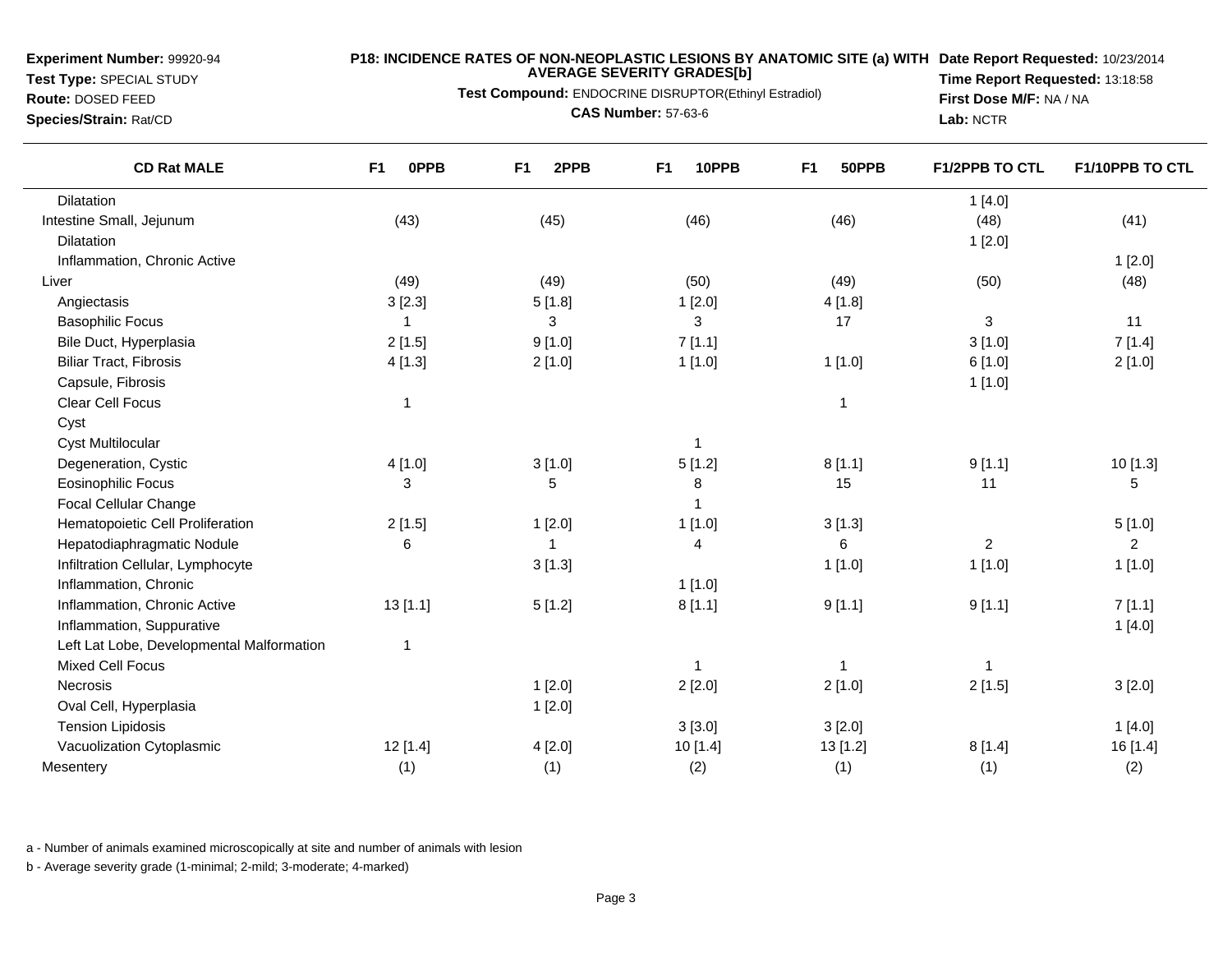**Test Type:** SPECIAL STUDY

#### **P18: INCIDENCE RATES OF NON-NEOPLASTIC LESIONS BY ANATOMIC SITE (a) WITH AVERAGE SEVERITY GRADES[b] Date Report Requested:** 10/23/2014

**Test Compound:** ENDOCRINE DISRUPTOR(Ethinyl Estradiol)

**Route:** DOSED FEED**Species/Strain:** Rat/CD

**CAS Number:** 57-63-6

**Time Report Requested:** 13:18:58**First Dose M/F:** NA / NA**Lab:** NCTR

| <b>CD Rat MALE</b>                     | 0PPB<br>F <sub>1</sub> | 2PPB<br>F <sub>1</sub> | 10PPB<br>F <sub>1</sub> | 50PPB<br>F <sub>1</sub> | <b>F1/2PPB TO CTL</b> | F1/10PPB TO CTL |
|----------------------------------------|------------------------|------------------------|-------------------------|-------------------------|-----------------------|-----------------|
| Fat, Necrosis                          |                        | 1[4.0]                 | 2[3.5]                  | 1[4.0]                  | 1[4.0]                | 1[4.0]          |
| Oral Mucosa                            | (3)                    | (2)                    | (4)                     | (9)                     | (5)                   | (1)             |
| Gingival, Inflammation, Chronic Active |                        |                        |                         |                         |                       | 1[2.0]          |
| Keratin Cyst                           |                        | $\mathbf{1}$           |                         | $\overline{2}$          | $\mathbf{1}$          |                 |
| Pancreas                               | (46)                   | (48)                   | (48)                    | (48)                    | (49)                  | (47)            |
| Acinar Cell, Degeneration              | 40 [2.3]               | 42 [2.1]               | 40 [2.0]                | 39 [2.3]                | 46 [2.0]              | 39 [2.3]        |
| <b>Basophilic Focus</b>                |                        |                        |                         | 1                       |                       |                 |
| Polyarteritis                          |                        |                        |                         |                         |                       |                 |
| Salivary Glands                        | (48)                   | (50)                   | (49)                    | (50)                    | (50)                  | (48)            |
| Acinus, Degeneration                   |                        |                        |                         | 1[3.0]                  | 1[2.0]                |                 |
| Duct, Dilatation                       |                        |                        |                         | 1[4.0]                  |                       |                 |
| Inflammation, Chronic Active           |                        |                        |                         | 1[1.0]                  |                       |                 |
| Inflammation, Suppurative              |                        |                        | 1[2.0]                  |                         |                       |                 |
| Stomach, Forestomach                   | (47)                   | (48)                   | (49)                    | (48)                    | (50)                  | (46)            |
| Edema                                  | 1[4.0]                 | 1[3.0]                 |                         |                         | 1[2.0]                | 1[4.0]          |
| Epithelium, Hyperplasia                | 2[2.5]                 |                        |                         |                         | 4[2.3]                | 1[2.0]          |
| Hyperplasia, Basal Cell                |                        |                        |                         |                         | 1[4.0]                |                 |
| Inflammation, Suppurative              |                        |                        |                         |                         | 1[3.0]                | 1[2.0]          |
| Keratin Cyst                           | $\mathbf{1}$           |                        | $\mathbf{1}$            |                         |                       |                 |
| Necrosis                               |                        | 1[2.0]                 |                         |                         |                       |                 |
| Ulcer                                  |                        |                        |                         |                         | 1[2.0]                | 1[3.0]          |
| Stomach, Glandular                     | (45)                   | (47)                   | (48)                    | (46)                    | (50)                  | (45)            |
| Cyst                                   |                        | $\mathbf{1}$           |                         |                         |                       |                 |
| Edema                                  |                        |                        |                         | 1[3.0]                  | 1[2.0]                |                 |
| Epithelium, Hyperplasia                |                        |                        |                         | 1[2.0]                  |                       |                 |
| Tongue                                 | (0)                    | (0)                    | (0)                     | (0)                     | (0)                   | (0)             |
| Inflammation, Chronic Active           |                        |                        |                         |                         |                       |                 |
| CARDIOVASCULAR SYSTEM                  |                        |                        |                         |                         |                       |                 |
| <b>Blood Vessel</b>                    | (51)                   | (50)                   | (50)                    | (50)                    | (50)                  | (50)            |
|                                        |                        |                        |                         |                         |                       |                 |

a - Number of animals examined microscopically at site and number of animals with lesion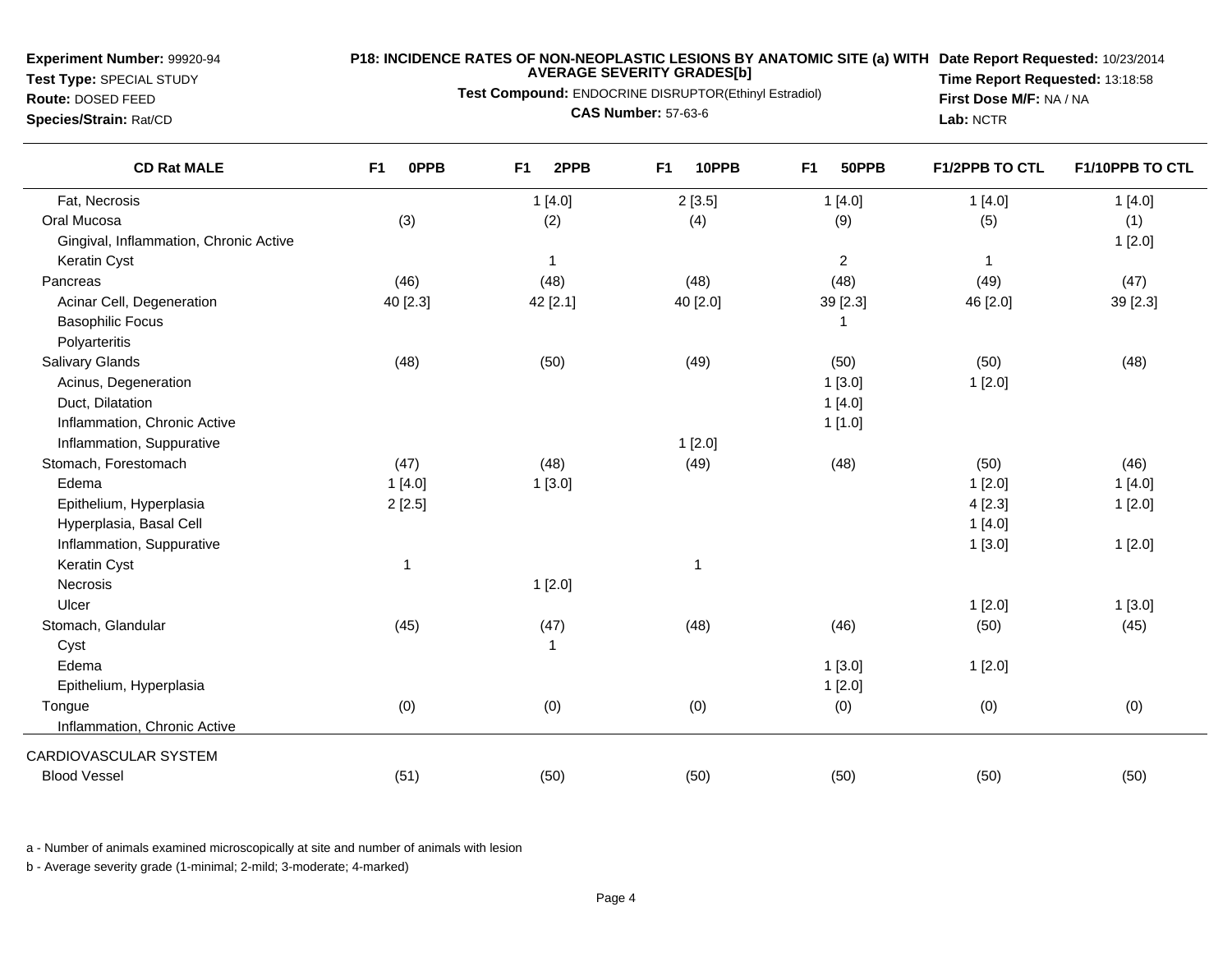**Test Type:** SPECIAL STUDY**Route:** DOSED FEED

## **P18: INCIDENCE RATES OF NON-NEOPLASTIC LESIONS BY ANATOMIC SITE (a) WITH AVERAGE SEVERITY GRADES[b] Date Report Requested:** 10/23/2014

**Test Compound:** ENDOCRINE DISRUPTOR(Ethinyl Estradiol)

**Species/Strain:** Rat/CD

**CAS Number:** 57-63-6

**Time Report Requested:** 13:18:58**First Dose M/F:** NA / NA**Lab:** NCTR

| <b>CD Rat MALE</b>                       | F <sub>1</sub><br><b>OPPB</b> | F <sub>1</sub><br>2PPB | 10PPB<br>F <sub>1</sub> | F <sub>1</sub><br>50PPB | <b>F1/2PPB TO CTL</b> | F1/10PPB TO CTL |
|------------------------------------------|-------------------------------|------------------------|-------------------------|-------------------------|-----------------------|-----------------|
| Heart                                    | (51)                          | (50)                   | (50)                    | (50)                    | (50)                  | (48)            |
| Atrium, Dilatation                       |                               | 3[3.3]                 |                         |                         | 2[2.5]                | 1[2.0]          |
| Atrium, Thrombosis                       |                               |                        |                         |                         | 1[4.0]                |                 |
| Cardiomyopathy                           | 42 [1.6]                      | 34 [1.5]               | 40 [1.4]                | 37 [1.5]                | 40 [1.7]              | 41 [1.6]        |
| Endocardium, Hyperplasia                 |                               |                        | 1[3.0]                  |                         |                       | 1[3.0]          |
| Inflammation, Suppurative                |                               |                        |                         | 1[3.0]                  | 1[2.0]                |                 |
| Metaplasia, Osseous                      | 1[2.0]                        |                        |                         |                         | 1[2.0]                |                 |
| Ventricle, Dilatation                    |                               |                        |                         |                         | 1[4.0]                | 1[4.0]          |
| <b>ENDOCRINE SYSTEM</b>                  |                               |                        |                         |                         |                       |                 |
| <b>Adrenal Cortex</b>                    | (47)                          | (50)                   | (50)                    | (50)                    | (49)                  | (45)            |
| <b>Accessory Adrenal Cortical Nodule</b> | 3                             | 1                      | $\overline{2}$          | 1                       | $\overline{2}$        | $\overline{2}$  |
| Angiectasis                              | 1[1.0]                        | 2[2.0]                 | 3[2.0]                  | 3[1.7]                  | 4[1.8]                | 4[2.0]          |
| Atrophy                                  |                               |                        |                         | 1[4.0]                  | 1[3.0]                |                 |
| Cyst                                     |                               |                        |                         | 1[4.0]                  |                       |                 |
| Degeneration, Cystic                     | 4[1.5]                        |                        | 4[1.8]                  | 4[2.5]                  | 6[1.3]                | 4[1.8]          |
| Hyperplasia                              | 8[1.4]                        | 6[2.2]                 | 7[1.7]                  | 6[1.5]                  | 1[1.0]                | 4[1.5]          |
| Hypertrophy                              | 3[1.7]                        | 3[1.3]                 | 1[1.0]                  | 3[1.7]                  | 4[2.0]                | 2[1.0]          |
| Metaplasia, Osseous                      |                               | 1[4.0]                 |                         |                         |                       |                 |
| Pigmentation                             |                               |                        |                         | 1[4.0]                  |                       |                 |
| Vacuolization Cytoplasmic                | $11$ [1.2]                    | 9[2.0]                 | 10 [1.6]                | 11 [1.3]                | $11$ [1.4]            | 15 [1.3]        |
| Adrenal Medulla                          | (46)                          | (48)                   | (49)                    | (49)                    | (49)                  | (45)            |
| Angiectasis                              |                               | 1[4.0]                 |                         |                         |                       |                 |
| Atrophy                                  |                               |                        |                         |                         | 1[3.0]                |                 |
| Bilateral, Hyperplasia                   | 1[1.0]                        |                        |                         |                         |                       |                 |
| Cyst                                     |                               |                        |                         |                         |                       | $\mathbf{1}$    |
| Hyperplasia                              | 7[1.3]                        | 4[1.3]                 | 5[1.6]                  | 13 [1.8]                | 12[1.1]               | 16 [2.0]        |
| Islets, Pancreatic                       | (46)                          | (48)                   | (49)                    | (49)                    | (49)                  | (47)            |
| Hyperplasia                              | 12 [1.3]                      | 13 [1.2]               | 5[1.0]                  | 7[1.0]                  | 10 [1.0]              | 10 [1.3]        |
| Parathyroid Gland                        | (49)                          | (46)                   | (46)                    | (46)                    | (50)                  | (44)            |

a - Number of animals examined microscopically at site and number of animals with lesion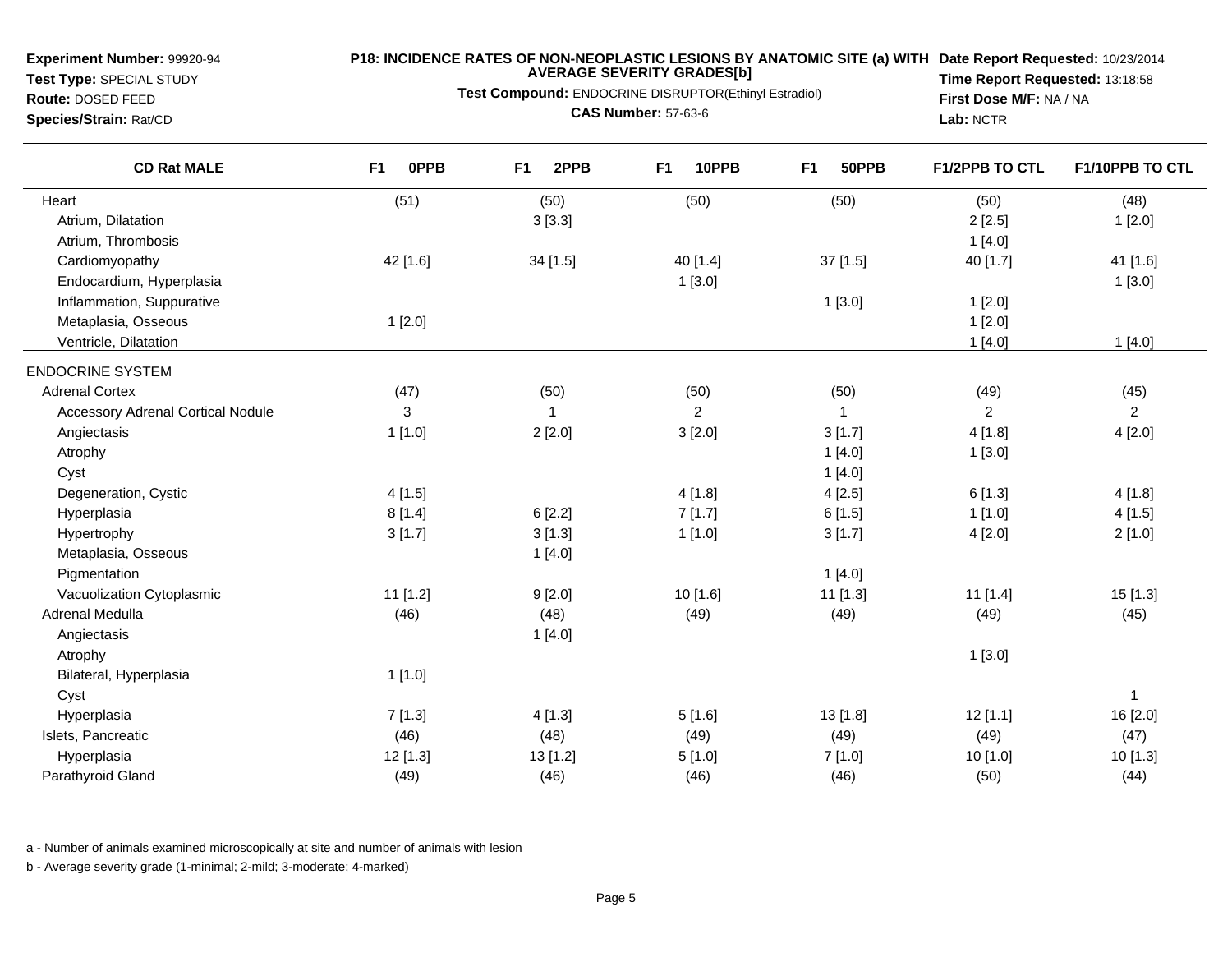**Test Type:** SPECIAL STUDY**Route:** DOSED FEED

**Species/Strain:** Rat/CD

#### **P18: INCIDENCE RATES OF NON-NEOPLASTIC LESIONS BY ANATOMIC SITE (a) WITH AVERAGE SEVERITY GRADES[b] Date Report Requested:** 10/23/2014

**Test Compound:** ENDOCRINE DISRUPTOR(Ethinyl Estradiol)

**CAS Number:** 57-63-6

**Time Report Requested:** 13:18:58**First Dose M/F:** NA / NA**Lab:** NCTR

| <b>CD Rat MALE</b>                 | <b>OPPB</b><br>F1 | 2PPB<br>F <sub>1</sub> | 10PPB<br>F <sub>1</sub> | F <sub>1</sub><br>50PPB | <b>F1/2PPB TO CTL</b> | F1/10PPB TO CTL |
|------------------------------------|-------------------|------------------------|-------------------------|-------------------------|-----------------------|-----------------|
| Bilateral, Hyperplasia             |                   |                        |                         |                         |                       |                 |
| Hyperplasia                        | 7[2.3]            | 5[1.8]                 | 6[1.3]                  | 9[1.9]                  | 8[2.1]                | 7[1.9]          |
| <b>Pituitary Gland</b>             | (48)              | (50)                   | (50)                    | (50)                    | (50)                  | (47)            |
| Pars Distalis, Cyst                | 3                 | -1                     | 5                       | 6                       | 6                     | -1              |
| Pars Distalis, Hyperplasia         | 11 [1.5]          | 6[2.3]                 | 12 [1.8]                | 17 [2.1]                | 8[2.0]                | 9[1.9]          |
| Pars Intermed, Cyst                |                   | -1                     |                         | -1                      |                       | 1               |
| Pars Intermed, Hyperplasia         |                   | 1[2.0]                 | 1[2.0]                  |                         |                       |                 |
| <b>Thyroid Gland</b>               | (47)              | (49)                   | (50)                    | (49)                    | (50)                  | (47)            |
| C Cell, Hyperplasia                | 6[1.2]            | 4[1.0]                 | 6[1.2]                  | 10 [1.5]                | 2[1.0]                | 7[1.3]          |
| Cyst, Squamous                     | 5                 |                        | 16                      | 8                       | 11                    | 11              |
| Follicular Cel, Hyperplasia        |                   |                        | 1[2.0]                  |                         |                       |                 |
| Infiltration Cellular, Lymphocyte  |                   |                        |                         |                         | 1[1.0]                |                 |
| <b>GENERAL BODY SYSTEM</b>         |                   |                        |                         |                         |                       |                 |
| <b>Tissue NOS</b>                  | (1)               | (0)                    | (1)                     | (0)                     | (1)                   | (0)             |
| Degeneration, Cystic               | 1[4.0]            |                        |                         |                         |                       |                 |
| Infiltration Cellular, Plasma Cell | 1[4.0]            |                        |                         |                         |                       |                 |
| <b>GENITAL SYSTEM</b>              |                   |                        |                         |                         |                       |                 |
| <b>Coagulating Gland</b>           | (46)              | (49)                   | (49)                    | (49)                    | (49)                  | (47)            |
| Atrophy                            |                   | 2[2.5]                 | 2[3.5]                  | 1[3.0]                  | 1[2.0]                |                 |
| Degeneration, Cystic               |                   |                        |                         | 1[3.0]                  |                       |                 |
| Developmental Malformation         | 9                 | 10                     | 11                      | 14                      | 14                    | $\bf 8$         |
| Hemorrhage                         |                   |                        |                         |                         | 1[4.0]                |                 |
| Inflammation, Chronic Active       |                   |                        |                         |                         |                       | 1[3.0]          |
| Inflammation, Suppurative          |                   |                        |                         | 2[3.0]                  |                       | 2[3.5]          |
| Lumen, Dilatation                  |                   | 2[2.5]                 |                         | 1[1.0]                  |                       |                 |
| <b>Ductus Deferens</b>             | (0)               | (0)                    | (0)                     | (0)                     | (0)                   | (1)             |
| Inflammation, Suppurative          |                   |                        |                         |                         |                       | 1[4.0]          |
| Epididymis                         | (51)              | (50)                   | (50)                    | (50)                    | (50)                  | (49)            |

a - Number of animals examined microscopically at site and number of animals with lesion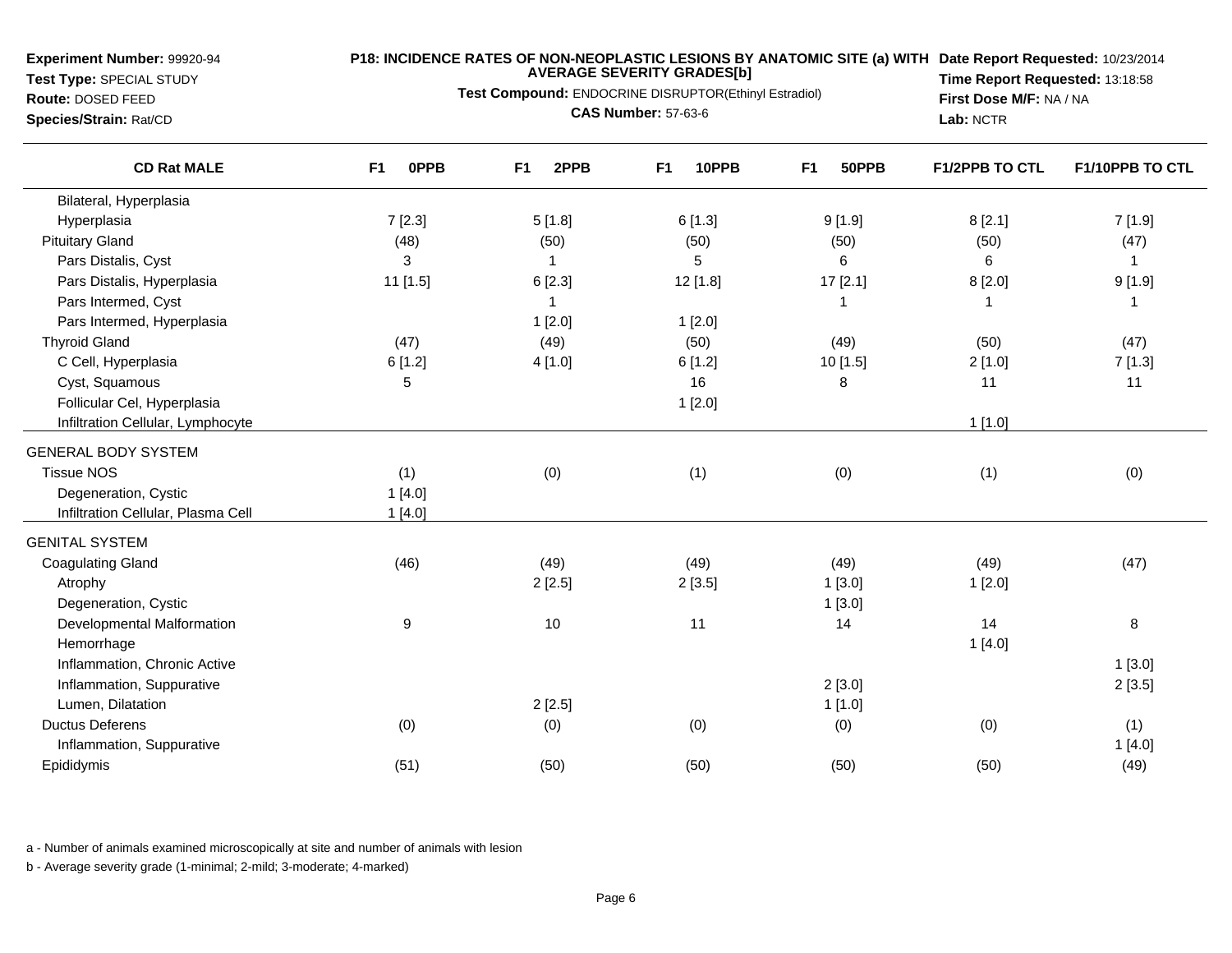**Test Type:** SPECIAL STUDY**Route:** DOSED FEED

#### **P18: INCIDENCE RATES OF NON-NEOPLASTIC LESIONS BY ANATOMIC SITE (a) WITH AVERAGE SEVERITY GRADES[b] Date Report Requested:** 10/23/2014

**Test Compound:** ENDOCRINE DISRUPTOR(Ethinyl Estradiol)

**Species/Strain:** Rat/CD

 $\overline{\phantom{a}}$ 

**CAS Number:** 57-63-6

**Time Report Requested:** 13:18:59**First Dose M/F:** NA / NA**Lab:** NCTR

| <b>CD Rat MALE</b>                | F <sub>1</sub><br><b>OPPB</b> | 2PPB<br>F <sub>1</sub> | 10PPB<br>F <sub>1</sub> | 50PPB<br>F <sub>1</sub> | <b>F1/2PPB TO CTL</b> | F1/10PPB TO CTL |
|-----------------------------------|-------------------------------|------------------------|-------------------------|-------------------------|-----------------------|-----------------|
| Atrophy                           | 3[2.7]                        | 5[2.6]                 | 5[2.2]                  | 2[2.5]                  | 4[2.3]                | 4[2.0]          |
| Granuloma Sperm                   |                               | 1[4.0]                 |                         |                         |                       |                 |
| Hyperplasia                       |                               |                        |                         |                         | 1[4.0]                |                 |
| Hypospermia                       | 3[4.0]                        | 5[4.0]                 | 6 [4.0]                 | 3[4.0]                  | 4[3.5]                | 4[4.0]          |
| Infiltration Cellular, Lymphocyte |                               |                        |                         |                         | 1[1.0]                | 1[1.0]          |
| Polyarteritis                     |                               |                        |                         |                         |                       |                 |
| Penis                             | (0)                           | (1)                    | (0)                     | (0)                     | (1)                   | (1)             |
| Dilatation                        |                               |                        |                         |                         |                       | 1[3.0]          |
| <b>Preputial Gland</b>            | (51)                          | (50)                   | (50)                    | (50)                    | (50)                  | (50)            |
| Abscess                           | 1[4.0]                        | 1[4.0]                 | 1[4.0]                  | 2[4.0]                  |                       | 1[4.0]          |
| Atrophy                           |                               | 2[2.0]                 | 5[1.8]                  | 4[2.5]                  | 6[1.7]                | 3[2.7]          |
| Cyst                              |                               |                        |                         |                         | 1                     |                 |
| Duct, Dilatation                  | 14 [2.5]                      | 9[2.0]                 | 15 [2.5]                | 14 [2.4]                | 12 [2.8]              | 16 [2.4]        |
| Hyperplasia, Basal Cell           |                               |                        | 1[3.0]                  |                         |                       |                 |
| Infiltration Cellular, Lymphocyte | 10[1.8]                       | 17 [1.6]               | 10 [1.7]                | 10 [1.3]                | 9[1.2]                | 9[1.2]          |
| Inflammation, Chronic Active      | 2[1.5]                        |                        | 2[2.0]                  | 2[1.5]                  | 2[1.5]                |                 |
| Inflammation, Suppurative         | 20 [2.7]                      | 21 [2.4]               | 23 [2.7]                | 25 [2.6]                | 25 [2.6]              | 28 [2.4]        |
| Keratin Cyst                      |                               |                        | 1                       |                         |                       |                 |
| Polyarteritis                     |                               |                        |                         |                         |                       |                 |
| Prostate, Dorsal/Lateral Lobe     | (36)                          | (37)                   | (45)                    | (41)                    | (38)                  | (42)            |
| Atrophy                           |                               | 1[2.0]                 | 1[3.0]                  |                         |                       |                 |
| Cyst                              | $\mathbf{1}$                  |                        |                         |                         | 1                     |                 |
| Degeneration                      |                               |                        |                         |                         |                       |                 |
| Hemorrhage                        |                               |                        |                         |                         | 1[4.0]                |                 |
| Infiltration Cellular, Lymphocyte |                               |                        | 1[1.0]                  |                         |                       | 2[1.5]          |
| Inflammation, Chronic Active      | 2[1.0]                        | 2[1.5]                 | 4[1.3]                  | 2[2.0]                  | 4[1.5]                | 2[2.5]          |
| Inflammation, Suppurative         | 34 [1.6]                      | 33 [1.7]               | 39 [1.6]                | 38 [1.7]                | 34 [1.6]              | 37 [2.1]        |
| Prostate, Dorsal/lateral Lobe     | (13)                          | (13)                   | (5)                     | (9)                     | (12)                  | (7)             |
| Prostate, Ventral Lobe            | (49)                          | (50)                   | (50)                    | (50)                    | (50)                  | (49)            |

a - Number of animals examined microscopically at site and number of animals with lesion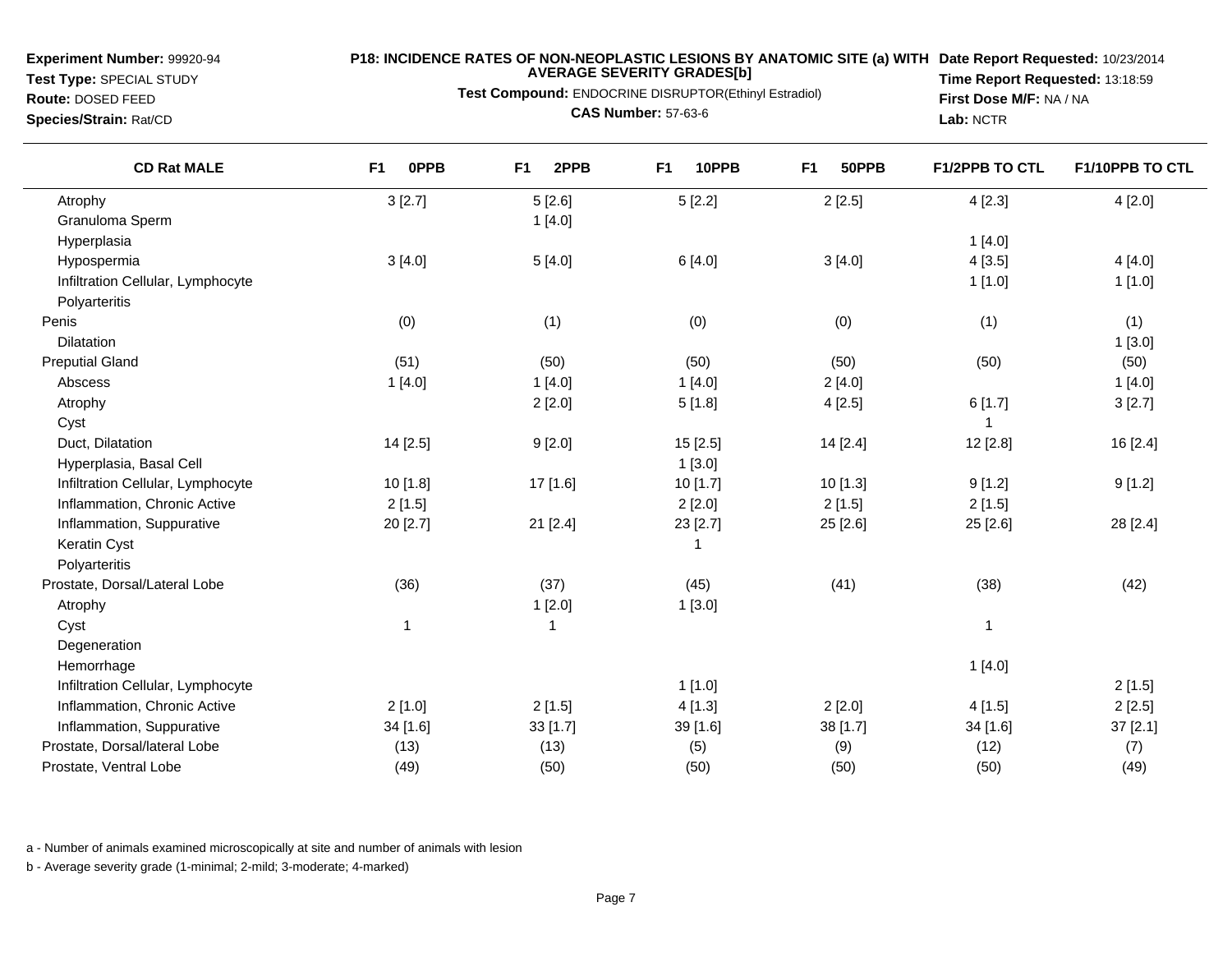**Test Type:** SPECIAL STUDY

## **Route:** DOSED FEED

**Species/Strain:** Rat/CD

#### **P18: INCIDENCE RATES OF NON-NEOPLASTIC LESIONS BY ANATOMIC SITE (a) WITH AVERAGE SEVERITY GRADES[b] Date Report Requested:** 10/23/2014

**Test Compound:** ENDOCRINE DISRUPTOR(Ethinyl Estradiol)

**CAS Number:** 57-63-6

**Time Report Requested:** 13:18:59**First Dose M/F:** NA / NA**Lab:** NCTR

| <b>CD Rat MALE</b>                | <b>OPPB</b><br>F <sub>1</sub> | 2PPB<br>F <sub>1</sub> | F <sub>1</sub><br>10PPB | F <sub>1</sub><br>50PPB | F1/2PPB TO CTL | F1/10PPB TO CTL |
|-----------------------------------|-------------------------------|------------------------|-------------------------|-------------------------|----------------|-----------------|
| Atrophy                           |                               | 1[2.0]                 | 1[3.0]                  |                         |                |                 |
| Degeneration                      |                               | 1[2.0]                 |                         |                         |                |                 |
| Hemorrhage                        |                               |                        |                         |                         | 1[4.0]         |                 |
| Hyperplasia                       | 7[1.9]                        | 4[1.0]                 | 3[1.3]                  | 3[1.3]                  | 7[2.3]         | 5[2.0]          |
| Infiltration Cellular, Lymphocyte | 2[1.0]                        | 1[2.0]                 | 4[1.3]                  | 3[1.3]                  | 2[1.0]         | 4[1.0]          |
| Inflammation, Chronic Active      | 1[1.0]                        | 2[2.0]                 | 2[2.5]                  | 3[1.7]                  | 6[2.2]         | 4[2.3]          |
| Inflammation, Suppurative         | 3[1.3]                        | 3[2.3]                 | 6[1.2]                  | 3[1.7]                  | 3[2.7]         | 5[2.0]          |
| <b>Rete Testes</b>                | (46)                          | (44)                   | (46)                    | (47)                    | (47)           | (43)            |
| <b>Dilatation</b>                 | 2[1.5]                        |                        | 2[1.5]                  | 3[1.7]                  | 2[2.0]         | 2[1.5]          |
| Fibrosis                          | 1[1.0]                        |                        | 2[2.5]                  | 1[2.0]                  | 1[3.0]         | 2[1.5]          |
| <b>Seminal Vesicle</b>            | (43)                          | (46)                   | (47)                    | (47)                    | (49)           | (43)            |
| Atrophy                           | 4[1.8]                        | 4[2.0]                 | 4[2.3]                  | 4[2.3]                  | 1[3.0]         | 1[1.0]          |
| Dilatation                        |                               |                        |                         |                         | 1[3.0]         |                 |
| Epithelium, Hyperplasia           |                               | 1[4.0]                 |                         |                         |                |                 |
| Hemorrhage                        |                               |                        |                         |                         | 1[4.0]         |                 |
| Inflammation, Suppurative         |                               | 1[1.0]                 |                         | 1[4.0]                  |                | 1[4.0]          |
| Lumen, Dilatation                 | 2[4.0]                        | 5[2.8]                 | 2[2.5]                  | 4[3.0]                  | 5[3.2]         | 5[3.4]          |
| <b>Testes</b>                     | (48)                          | (50)                   | (50)                    | (50)                    | (50)           | (48)            |
| Granuloma Sperm                   |                               |                        |                         |                         | 1[2.0]         |                 |
| Interstit Cell, Hyperplasia       |                               |                        | 1[4.0]                  |                         |                |                 |
| Malformation                      |                               | $\overline{1}$         |                         |                         |                |                 |
| Polyarteritis                     |                               |                        |                         |                         |                |                 |
| Seminif Tub, Degeneration         | 19 [1.8]                      | 19 [1.7]               | 19 [2.4]                | 20 [1.8]                | 23 [2.0]       | 29 [2.1]        |
| <b>HEMATOPOIETIC SYSTEM</b>       |                               |                        |                         |                         |                |                 |
| <b>Bone Marrow</b>                | (46)                          | (48)                   | (48)                    | (48)                    | (50)           | (46)            |
| Erythroid Cell, Hyperplasia       |                               | 1[2.0]                 | 1[1.0]                  | 2[2.0]                  |                |                 |
| Hypocellularity                   | 1[3.0]                        |                        | 2[3.0]                  | 1[2.0]                  | 1[2.0]         | 1[2.0]          |
| Myeloid Cell, Hyperplasia         | 6[1.7]                        | 7[2.4]                 | 8[2.4]                  | 7[2.3]                  | 6[2.2]         | 7[2.1]          |
| Lymph Node                        | (14)                          | (16)                   | (16)                    | (15)                    | (19)           | (14)            |
|                                   |                               |                        |                         |                         |                |                 |

a - Number of animals examined microscopically at site and number of animals with lesion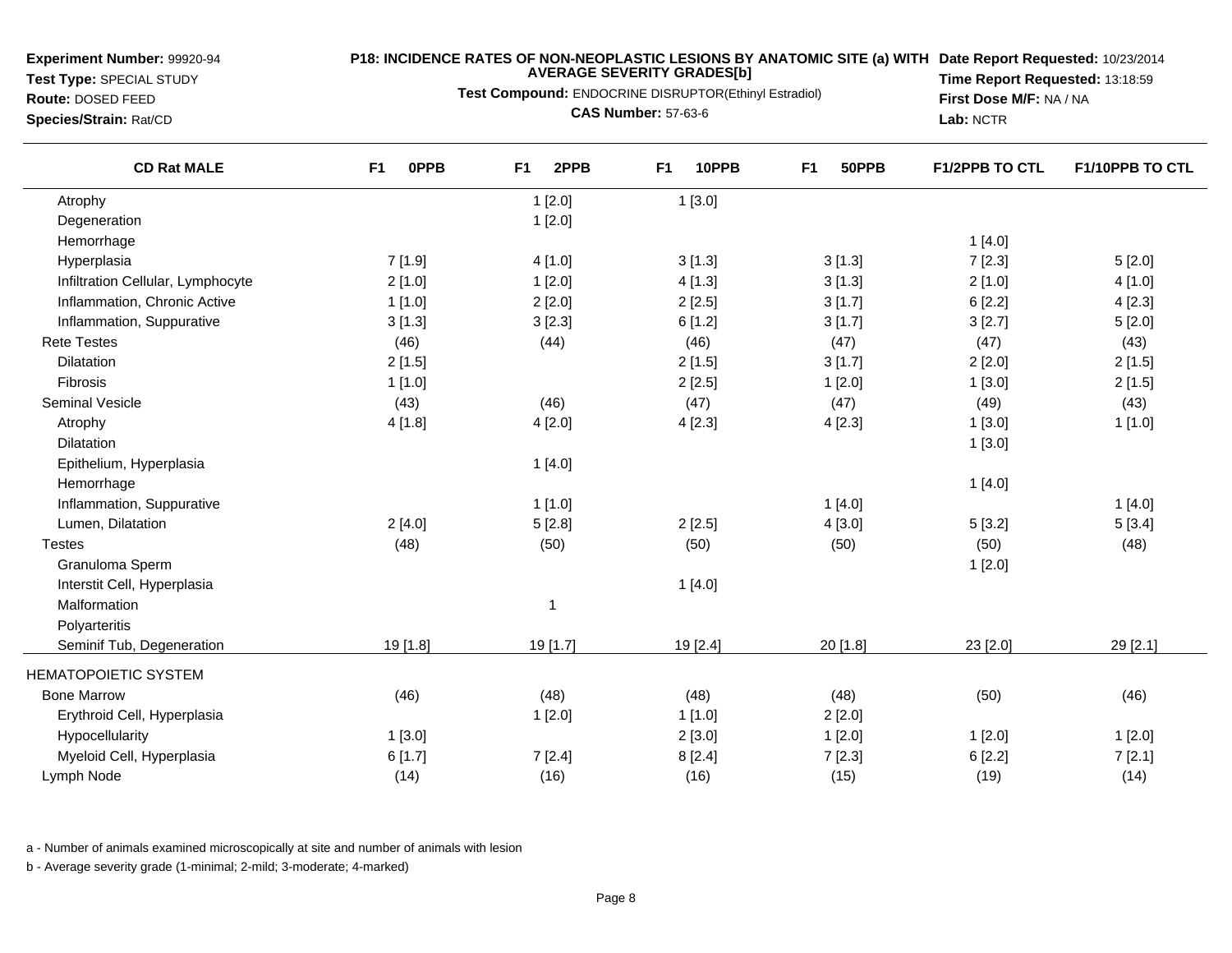**Test Type:** SPECIAL STUDY

**Route:** DOSED FEED**Species/Strain:** Rat/CD

 $\overline{\phantom{0}}$ 

#### **P18: INCIDENCE RATES OF NON-NEOPLASTIC LESIONS BY ANATOMIC SITE (a) WITH AVERAGE SEVERITY GRADES[b] Date Report Requested:** 10/23/2014 **Time Report Requested:** 13:18:59

**Test Compound:** ENDOCRINE DISRUPTOR(Ethinyl Estradiol)**CAS Number:** 57-63-6

**First Dose M/F:** NA / NA**Lab:** NCTR

| <b>CD Rat MALE</b>                              | <b>OPPB</b><br>F <sub>1</sub> | 2PPB<br>F <sub>1</sub> | 10PPB<br>F <sub>1</sub> | F <sub>1</sub><br>50PPB | <b>F1/2PPB TO CTL</b> | F1/10PPB TO CTL |
|-------------------------------------------------|-------------------------------|------------------------|-------------------------|-------------------------|-----------------------|-----------------|
| Axillary, Hyperplasia, Lymphoid                 | 1[4.0]                        | 1[2.0]                 | 1[2.0]                  | 1[3.0]                  | 1[2.0]                |                 |
| Axillary, Infiltration Cellular, Plasma Cell    |                               |                        | 1[4.0]                  | 2[3.0]                  | 2[4.0]                | 1[4.0]          |
| Degeneration, Cystic                            | 1[4.0]                        | 2[3.5]                 |                         |                         |                       |                 |
| Hemal, Degeneration, Cystic                     |                               |                        |                         |                         |                       | 1[4.0]          |
| Hemal, Inflammation, Chronic Active             |                               |                        |                         |                         |                       | 1[3.0]          |
| Hemal, Necrosis                                 |                               |                        |                         |                         |                       | 1[2.0]          |
| Inguinal, Degeneration, Cystic                  | 1[3.0]                        |                        |                         |                         |                       |                 |
| Inguinal, Hyperplasia, Lymphoid                 | 1[3.0]                        |                        |                         | 1[3.0]                  | 1[2.0]                | 1[3.0]          |
| Inguinal, Infiltration Cellular, Plasma Cell    | 1[3.0]                        |                        |                         | 2[4.0]                  | 1[4.0]                | 1[4.0]          |
| Lumbar, Degeneration, Cystic                    | 8[3.5]                        | 11 [3.3]               | 8[2.8]                  | 9[3.0]                  | 9[2.3]                | 8[3.1]          |
| Lumbar, Hyperplasia, Lymphoid                   | 3[3.7]                        | 2[2.5]                 | 2[3.5]                  | 1[2.0]                  | 3[2.3]                | 6[2.7]          |
| Lumbar, Infiltration Cellular, Plasma Cell      | 7[3.6]                        | 5[2.6]                 | 7[3.4]                  | 5[3.4]                  | 9[2.9]                | 10 [3.4]        |
| Mediastinal, Degeneration, Cystic               |                               |                        |                         |                         |                       |                 |
| Mediastinal, Infiltration Cellular, Histiocyte  |                               |                        |                         |                         |                       |                 |
| Mediastinal, Infiltration Cellular, Plasma Cell | 1[3.0]                        | 1[2.0]                 | 1[2.0]                  |                         |                       | 1[2.0]          |
| Pancreatic, Degeneration, Cystic                |                               |                        | 1[3.0]                  |                         |                       |                 |
| Pancreatic, Hyperplasia, Lymphoid               |                               |                        |                         |                         |                       |                 |
| Popliteal, Degeneration, Cystic                 |                               | 1[2.0]                 |                         |                         |                       |                 |
| Popliteal, Infiltration Cellular, Plasma Cell   |                               | 1[4.0]                 |                         | 1[4.0]                  |                       |                 |
| Renal, Degeneration, Cystic                     | 1[3.0]                        | 3[2.7]                 | 3[4.0]                  | 3[2.7]                  | 1[3.0]                | 3[3.3]          |
| Renal, Hyperplasia, Lymphoid                    |                               |                        |                         | 1[2.0]                  | 1[3.0]                | 1[2.0]          |
| Renal, Infiltration Cellular, Plasma Cell       |                               | 1[3.0]                 |                         | 2[3.5]                  | 2[2.5]                | 3[3.3]          |
| Thoracic, Degeneration, Cystic                  |                               |                        | 1[4.0]                  |                         |                       |                 |
| Thoracic, Infiltration Cellular, Plasma Cell    |                               |                        |                         |                         |                       |                 |
| Lymph Node, Mandibular                          | (49)                          | (50)                   | (50)                    | (48)                    | (50)                  | (47)            |
| Degeneration, Cystic                            | 10 [1.9]                      | 11 [2.5]               | 6[1.8]                  | $11$ [2.2]              | 6[3.0]                | 4[2.5]          |
| Hyperplasia, Lymphoid                           | $27$ [2.1]                    | 26 [2.2]               | 25 [1.9]                | 29 [2.1]                | 24 [2.0]              | 26 [2.0]        |
| Infiltration Cellular, Plasma Cell              | 38 [2.4]                      | 33 [2.4]               | 37 [2.4]                | 32 [2.4]                | 39 [2.2]              | 32 [2.6]        |
| Lymph Node, Mesenteric                          | (45)                          | (46)                   | (49)                    | (47)                    | (50)                  | (44)            |

a - Number of animals examined microscopically at site and number of animals with lesion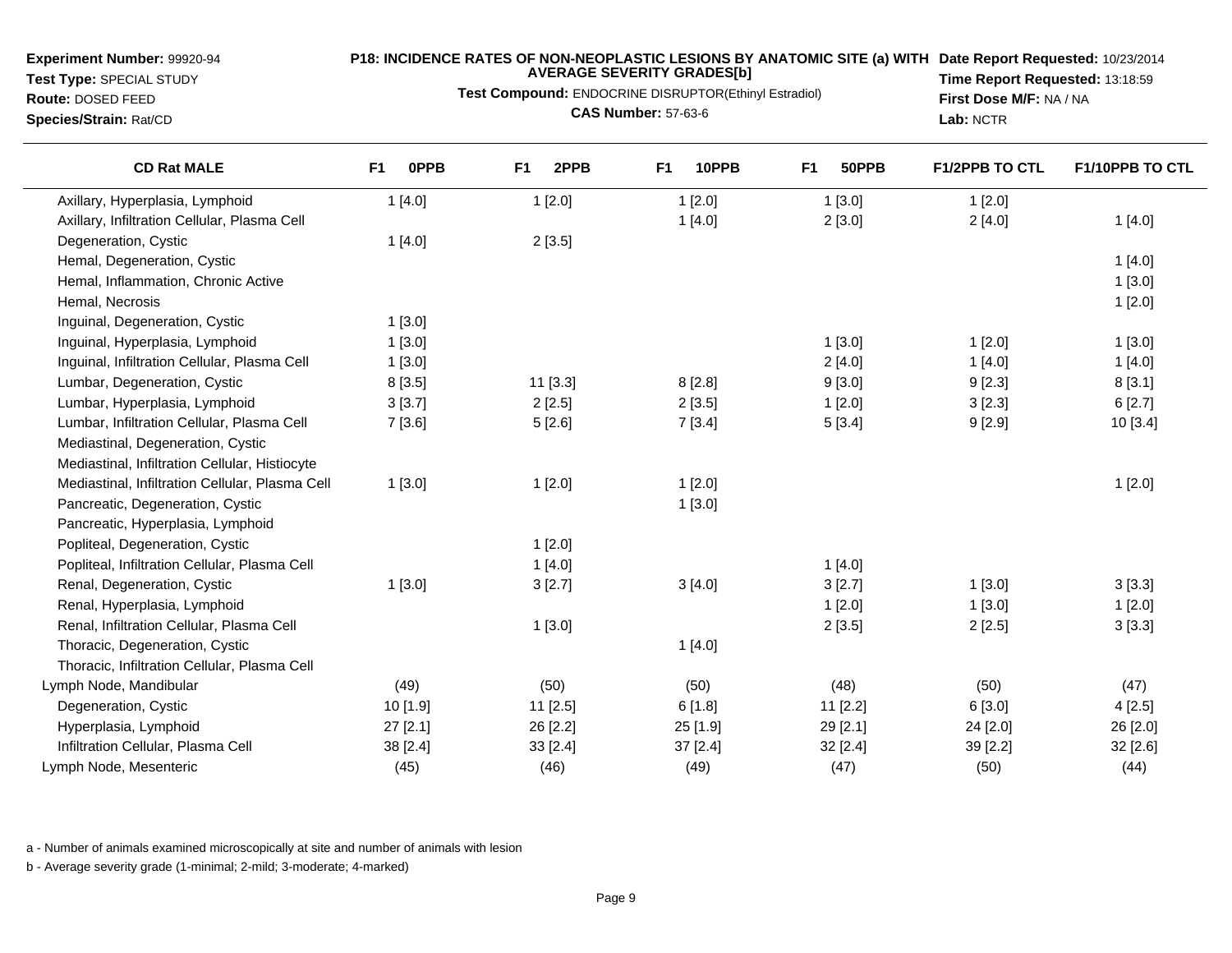**Test Type:** SPECIAL STUDY**Route:** DOSED FEED

## **P18: INCIDENCE RATES OF NON-NEOPLASTIC LESIONS BY ANATOMIC SITE (a) WITH AVERAGE SEVERITY GRADES[b] Date Report Requested:** 10/23/2014

**Test Compound:** ENDOCRINE DISRUPTOR(Ethinyl Estradiol)

**Species/Strain:** Rat/CD

**CAS Number:** 57-63-6

**Time Report Requested:** 13:18:59**First Dose M/F:** NA / NA**Lab:** NCTR

| <b>CD Rat MALE</b>                    | F <sub>1</sub><br><b>OPPB</b> | F <sub>1</sub><br>2PPB | F <sub>1</sub><br>10PPB | F <sub>1</sub><br>50PPB | <b>F1/2PPB TO CTL</b> | F1/10PPB TO CTL |
|---------------------------------------|-------------------------------|------------------------|-------------------------|-------------------------|-----------------------|-----------------|
| Degeneration, Cystic                  | 1[3.0]                        | 3[1.7]                 | 1[1.0]                  |                         | 1[2.0]                | 1[4.0]          |
| Hyperplasia, Lymphoid                 | 3[2.0]                        | 1[1.0]                 | 1[2.0]                  | 3[2.0]                  | 1[2.0]                | 5[2.0]          |
| Infiltration Cellular, Mast Cell      |                               |                        |                         |                         |                       | 1[3.0]          |
| Infiltration Cellular, Plasma Cell    |                               |                        | 1[2.0]                  |                         |                       | 1[2.0]          |
| Inflammation, Granulomatous           | 9[1.7]                        | 15 [1.7]               | 14 [1.6]                | 9[1.6]                  | 14 [1.7]              | 10[1.8]         |
| Spleen                                | (48)                          | (49)                   | (49)                    | (49)                    | (50)                  | (47)            |
| Capsule, Cyst                         |                               |                        |                         |                         |                       |                 |
| Depletion Lymphoid                    | 1[2.0]                        | 1[4.0]                 | 1[3.0]                  | 1[4.0]                  | 2[3.0]                |                 |
| Hematopoietic Cell Proliferation      | 29 [1.8]                      | 14 [2.4]               | 23 [2.0]                | 24 [1.5]                | 16 [2.2]              | 19 [1.8]        |
| Hyperplasia, Lymphoid                 | 5[1.8]                        | 1[1.0]                 | 2[2.5]                  |                         | 5[1.8]                |                 |
| Hyperplasia, Stromal                  |                               |                        | 1[4.0]                  | 2[4.0]                  |                       | 1[4.0]          |
| Infiltration Cellular, Polymorphnuclr | 1[3.0]                        | 1[4.0]                 |                         |                         | 1[4.0]                | 1[2.0]          |
| Inflammation, Chronic Active          |                               | 1[4.0]                 |                         |                         |                       |                 |
| Necrosis                              |                               | 2[3.0]                 |                         | 1[4.0]                  |                       | 1[2.0]          |
| Pigmentation                          | 20 [2.2]                      | 21 [2.0]               | 22 [2.0]                | 30 [2.1]                | 18 [1.9]              | 18 [2.1]        |
| Red Pulp, Hyperplasia                 |                               |                        | 1[4.0]                  |                         |                       |                 |
| Thymus                                | (45)                          | (44)                   | (46)                    | (44)                    | (46)                  | (40)            |
| Atrophy                               | 43 [3.9]                      | 40 [3.9]               | 44 [3.9]                | 41 [4.0]                | 42 [3.9]              | 39 [3.9]        |
| Cyst                                  | -1                            |                        | 1                       |                         |                       |                 |
| Cyst, Squamous                        |                               |                        |                         |                         | $\mathbf{1}$          |                 |
| Degeneration, Cystic                  |                               |                        |                         |                         | 1[3.0]                |                 |
| Epithel Cell, Hyperplasia             | 2[1.5]                        | 2[1.5]                 | 2[2.0]                  | 4[1.3]                  | 2[2.0]                | 2[1.5]          |
| <b>INTEGUMENTARY SYSTEM</b>           |                               |                        |                         |                         |                       |                 |
| <b>Mammary Gland</b>                  | (44)                          | (45)                   | (47)                    | (44)                    | (45)                  | (47)            |
| Acinus, Degeneration                  | 29 [2.1]                      | 19 [2.4]               | 24 [2.7]                | 11 [2.9]                | 24 [2.7]              | 17 [2.4]        |
| Alveolus, Hyperplasia                 | 1[1.0]                        | 4[1.8]                 | 6[1.8]                  | 18 [2.2]                | 2[2.0]                | 6[2.0]          |
| <b>Atypical Focus</b>                 |                               | -1                     |                         |                         |                       | -1              |
| Duct, Dilatation                      |                               |                        | 1[1.0]                  |                         |                       |                 |
| Duct, Ectasia                         |                               |                        | 1[4.0]                  |                         |                       |                 |
|                                       |                               |                        |                         |                         |                       |                 |

a - Number of animals examined microscopically at site and number of animals with lesion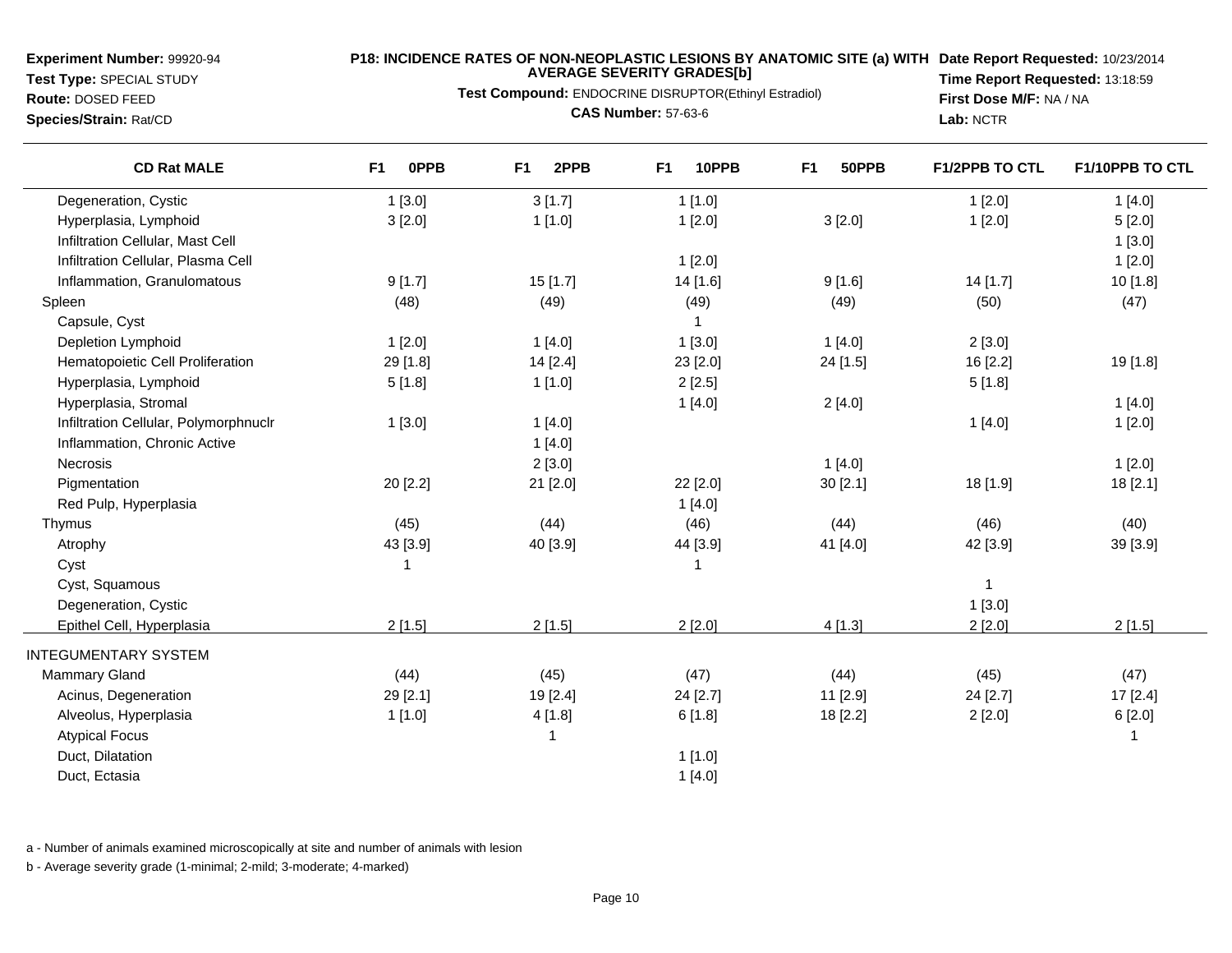**Test Type:** SPECIAL STUDY**Route:** DOSED FEED

#### **P18: INCIDENCE RATES OF NON-NEOPLASTIC LESIONS BY ANATOMIC SITE (a) WITH AVERAGE SEVERITY GRADES[b] Date Report Requested:** 10/23/2014

**Test Compound:** ENDOCRINE DISRUPTOR(Ethinyl Estradiol)

**Species/Strain:** Rat/CD

**CAS Number:** 57-63-6

**Time Report Requested:** 13:18:59**First Dose M/F:** NA / NA**Lab:** NCTR

| <b>CD Rat MALE</b>                   | F <sub>1</sub><br><b>OPPB</b> | 2PPB<br>F <sub>1</sub> | 10PPB<br>F <sub>1</sub> | 50PPB<br>F <sub>1</sub> | <b>F1/2PPB TO CTL</b> | F1/10PPB TO CTL |
|--------------------------------------|-------------------------------|------------------------|-------------------------|-------------------------|-----------------------|-----------------|
| Duct, Hyperplasia                    |                               |                        | 2[1.0]                  | 3[1.0]                  |                       | 1[2.0]          |
| Duct, Inflammation, Chronic Active   |                               |                        | 1[3.0]                  |                         |                       |                 |
| Ectasia                              | 1[2.0]                        | 3[2.7]                 | 7[2.0]                  | 4[2.3]                  | 3[1.3]                | 12 [1.8]        |
| Fibrosis                             |                               |                        |                         |                         |                       |                 |
| Lactation                            | 3[1.7]                        | 9[1.9]                 | 10 [2.0]                | 4[2.8]                  | 5[2.0]                | 14 [2.4]        |
| Skin                                 | (51)                          | (50)                   | (50)                    | (50)                    | (50)                  | (49)            |
| Abscess                              |                               |                        | 1[4.0]                  |                         |                       | 1[4.0]          |
| Cyst Epithelial Inclusion            | $\overline{c}$                | $\overline{1}$         | $\overline{c}$          | $\overline{4}$          | $\overline{2}$        | $\overline{c}$  |
| Dermis, Fibrosis                     |                               |                        |                         |                         | 1[3.0]                |                 |
| Dermis, Inflammation, Chronic Active |                               |                        |                         |                         | 1[2.0]                | 2[2.0]          |
| Dermis, Necrosis                     |                               |                        |                         |                         | 1[3.0]                |                 |
| Epidermis, Hyperplasia               | 1[2.0]                        |                        |                         | 1[2.0]                  |                       | 1[2.0]          |
| Epidermis, Inflammation, Suppurative | 1[2.0]                        |                        |                         | 1[4.0]                  |                       |                 |
| Epidermis, Necrosis                  |                               | 1[2.0]                 |                         |                         |                       |                 |
| Fibrosis                             | 1[3.0]                        |                        | 1[2.0]                  |                         |                       |                 |
| Foreign Body                         |                               |                        | $\mathbf 1$             |                         |                       |                 |
| Hair Follicle, Hemorrhage            |                               |                        |                         |                         |                       | 1[2.0]          |
| Hyperkeratosis                       | 1[2.0]                        | 1[3.0]                 |                         | 1[2.0]                  | 2[2.0]                | 1[2.0]          |
| Inflammation, Chronic Active         | 24 [4.0]                      | 14 [3.8]               | 21 [3.9]                | 16 [4.0]                | 28 [4.0]              | 28 [3.9]        |
| Inflammation, Pyogranulomat          |                               |                        |                         |                         | 1[4.0]                |                 |
| Inflammation, Suppurative            |                               |                        |                         | 2[3.0]                  | 1[4.0]                | 1[4.0]          |
| Keratin Cyst                         |                               |                        |                         |                         |                       |                 |
| Ulcer                                |                               |                        |                         | 1[2.0]                  |                       |                 |
| MUSCULOSKELETAL SYSTEM               |                               |                        |                         |                         |                       |                 |
| <b>Bone</b>                          | (2)                           | (0)                    | (0)                     | (1)                     | (0)                   | (0)             |
| Bone, Femur                          | (51)                          | (50)                   | (50)                    | (50)                    | (50)                  | (50)            |
| <b>Skeletal Muscle</b>               | (1)                           | (1)                    | (1)                     | (2)                     | (2)                   | (0)             |

#### NERVOUS SYSTEM

a - Number of animals examined microscopically at site and number of animals with lesion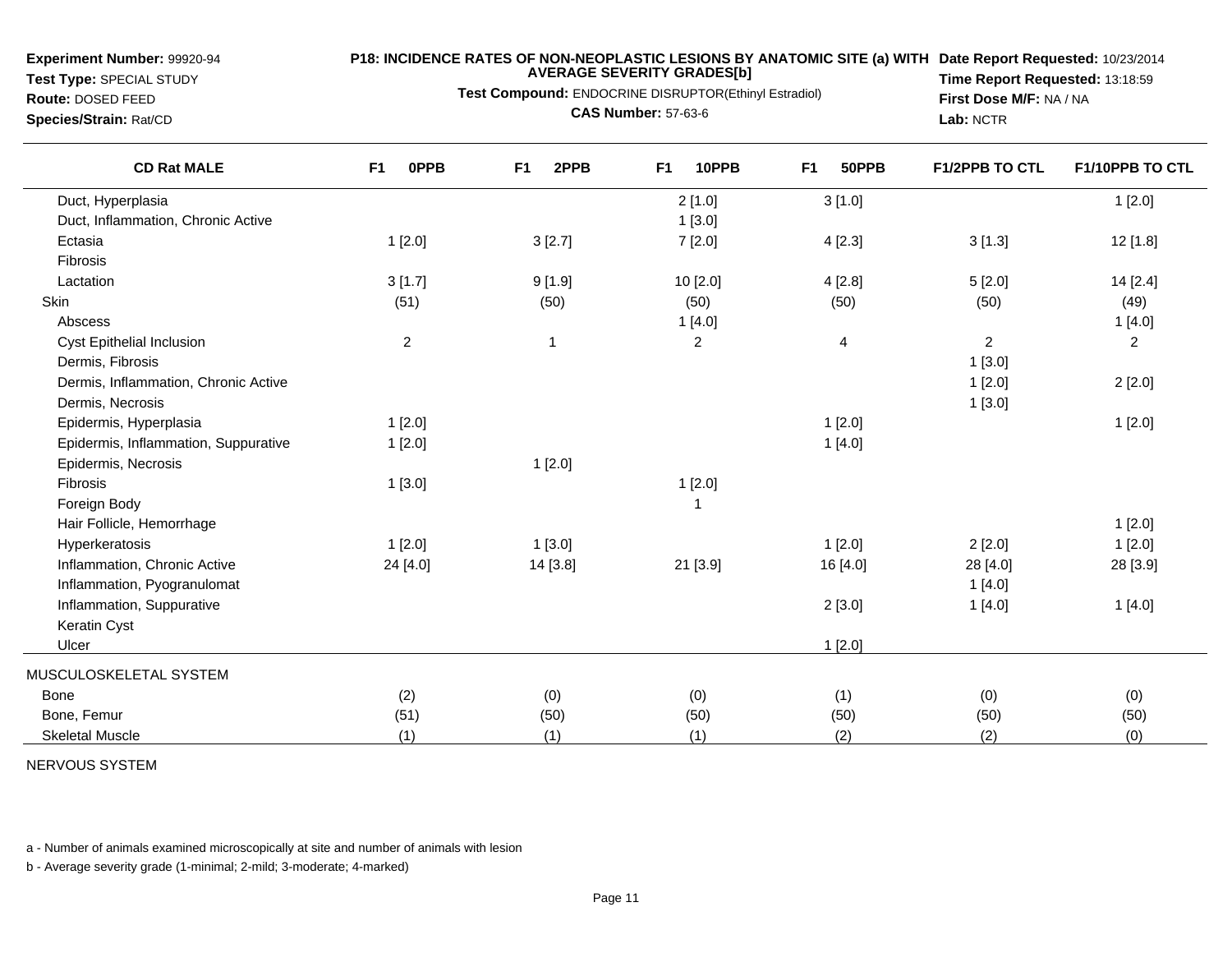**Test Type:** SPECIAL STUDY**Route:** DOSED FEED

## **P18: INCIDENCE RATES OF NON-NEOPLASTIC LESIONS BY ANATOMIC SITE (a) WITH AVERAGE SEVERITY GRADES[b] Date Report Requested:** 10/23/2014

# **Test Compound:** ENDOCRINE DISRUPTOR(Ethinyl Estradiol)

**Species/Strain:** Rat/CD

**CAS Number:** 57-63-6

**Time Report Requested:** 13:18:59**First Dose M/F:** NA / NA**Lab:** NCTR

| <b>CD Rat MALE</b>                     | F <sub>1</sub><br><b>OPPB</b> | F <sub>1</sub><br>2PPB | F <sub>1</sub><br>10PPB | F <sub>1</sub><br>50PPB | <b>F1/2PPB TO CTL</b> | F1/10PPB TO CTL |
|----------------------------------------|-------------------------------|------------------------|-------------------------|-------------------------|-----------------------|-----------------|
| Brain, Brain Stem                      | (49)                          | (50)                   | (50)                    | (50)                    | (50)                  | (48)            |
| Compression                            | 5[2.2]                        | 7[2.0]                 | 9[2.7]                  | 4[2.3]                  | 7[2.6]                | 10 [2.5]        |
| Gliosis                                |                               |                        |                         |                         |                       | 1[1.0]          |
| Hemorrhage                             |                               |                        | 1[1.0]                  |                         | 1[2.0]                | 3[1.3]          |
| Brain, Cerebellum                      | (49)                          | (50)                   | (50)                    | (50)                    | (50)                  | (48)            |
| Angiectasis                            |                               |                        | 1[3.0]                  |                         |                       |                 |
| Gliosis                                |                               |                        |                         |                         |                       |                 |
| Hemorrhage                             |                               |                        |                         |                         |                       |                 |
| Hydrocephalus                          |                               |                        |                         |                         | 2[2.0]                |                 |
| Brain, Cerebrum                        | (49)                          | (50)                   | (50)                    | (50)                    | (50)                  | (48)            |
| Hydrocephalus                          | 1[1.0]                        | 3[1.0]                 | 1[2.0]                  | 1[2.0]                  | 3[2.0]                | 4[1.5]          |
| <b>Infiltration Cellular</b>           |                               |                        |                         | 1[1.0]                  |                       |                 |
| Meninges, Hyperplasia                  |                               |                        |                         |                         |                       |                 |
| Peripheral Nerve                       | (0)                           | (1)                    | (1)                     | (2)                     | (2)                   | (0)             |
| RESPIRATORY SYSTEM                     |                               |                        |                         |                         |                       |                 |
| Lung                                   | (46)                          | (46)                   | (48)                    | (48)                    | (50)                  | (45)            |
| Alveolar Epith, Hyperplasia            | 7[1.3]                        | 2[2.5]                 | 4[2.0]                  | 3[1.7]                  | 6[1.5]                | 9[1.7]          |
| Artery, Mineralization                 |                               |                        |                         | 2[1.0]                  | 2[1.0]                | 3[1.0]          |
| Congestion                             |                               | 1[4.0]                 |                         |                         |                       |                 |
| Hemorrhage                             |                               |                        |                         |                         |                       |                 |
| Infiltration Cellular, Histiocyte      | 18 [1.5]                      | 18 [1.4]               | 13 [1.6]                | $11$ [1.5]              | 23 [1.4]              | 17 [1.6]        |
| Infiltration Cellular, Lymphocyte      |                               |                        |                         | 1[2.0]                  |                       |                 |
| Inflammation, Chronic                  |                               |                        |                         |                         | 2[1.0]                |                 |
| Inflammation, Chronic Active           |                               | 1[1.0]                 | 2[2.0]                  | 1[1.0]                  | 2[2.0]                | 1[2.0]          |
| Mediastinum, Hemorrhage                | 1[4.0]                        |                        |                         |                         |                       |                 |
| Mediastinum, Inflammation, Suppurative | 1[4.0]                        |                        |                         |                         |                       |                 |
| Mediastinum, Necrosis                  | 1[4.0]                        |                        |                         |                         |                       |                 |
| Metaplasia, Osseous                    | 1[1.0]                        | 1[1.0]                 | 3[1.0]                  | 1[1.0]                  |                       | 2[1.0]          |
| Thrombosis                             |                               |                        |                         |                         |                       | 1[4.0]          |

a - Number of animals examined microscopically at site and number of animals with lesion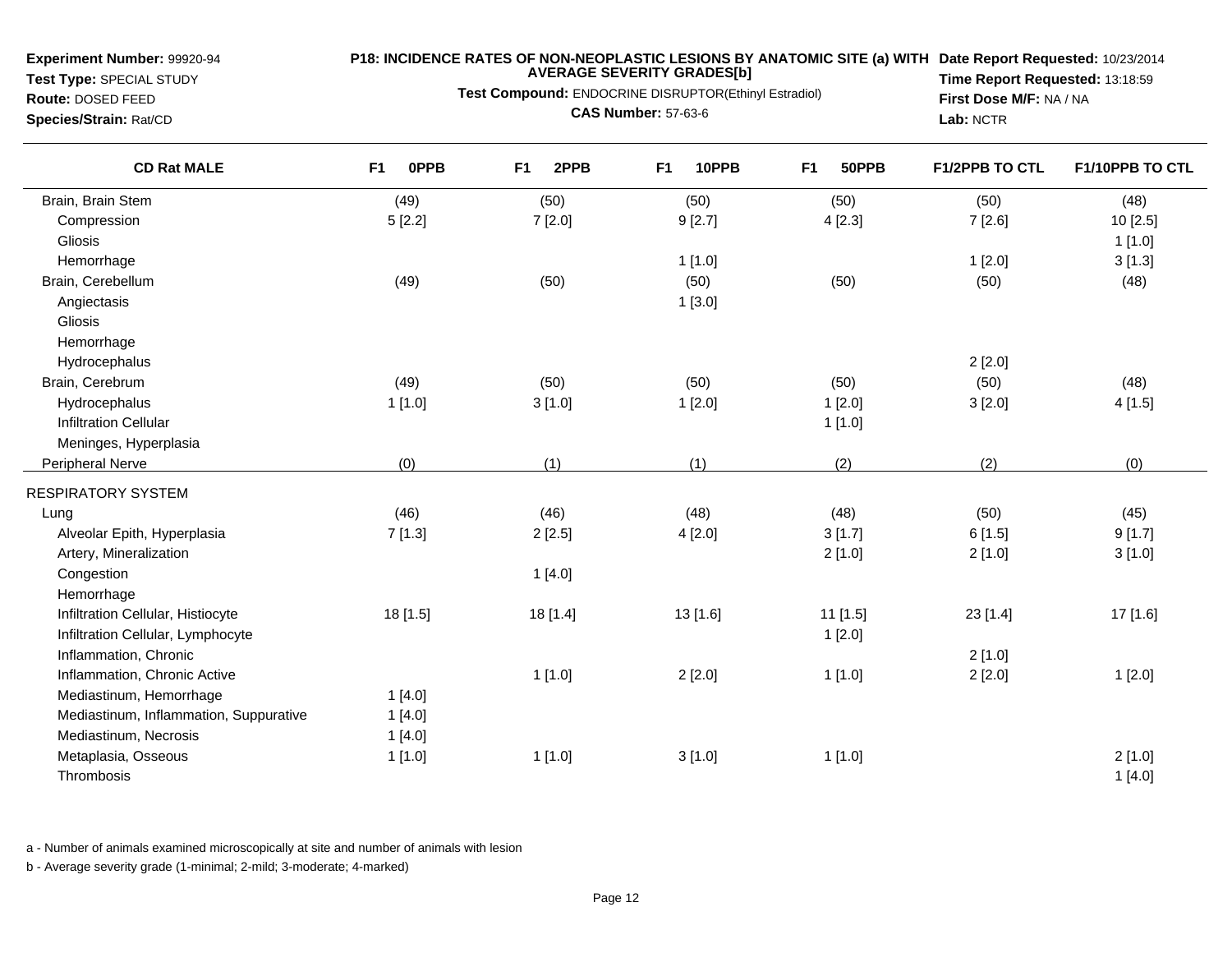**Test Type:** SPECIAL STUDY**Route:** DOSED FEED

**Species/Strain:** Rat/CD

#### **P18: INCIDENCE RATES OF NON-NEOPLASTIC LESIONS BY ANATOMIC SITE (a) WITH AVERAGE SEVERITY GRADES[b] Date Report Requested:** 10/23/2014

**Test Compound:** ENDOCRINE DISRUPTOR(Ethinyl Estradiol)

**CAS Number:** 57-63-6

**Time Report Requested:** 13:18:59**First Dose M/F:** NA / NA**Lab:** NCTR

| <b>CD Rat MALE</b>                   | 0PPB<br>F <sub>1</sub> | 2PPB<br>F <sub>1</sub> | 10PPB<br>F <sub>1</sub> | F <sub>1</sub><br>50PPB | F1/2PPB TO CTL | F1/10PPB TO CTL |
|--------------------------------------|------------------------|------------------------|-------------------------|-------------------------|----------------|-----------------|
| Nose                                 | (48)                   | (49)                   | (50)                    | (49)                    | (49)           | (48)            |
| Exudate                              |                        | 1[2.0]                 |                         |                         | 1[2.0]         |                 |
| Foreign Body                         |                        |                        |                         | $\overline{1}$          |                |                 |
| Inflammation, Chronic Active         | 3[2.0]                 |                        | 1[2.0]                  |                         | 3[2.0]         | 3[1.7]          |
| Inflammation, Suppurative            | 4[1.5]                 | 6[1.8]                 | 7[2.4]                  | 7[2.4]                  | 6[2.0]         | 2[1.5]          |
| Metaplasia, Squamous                 |                        | 1[3.0]                 |                         |                         |                |                 |
| Mucosa, Hyperkeratosis               | 2[3.0]                 |                        |                         |                         | 2[3.0]         | 1[4.0]          |
| Mucosa, Hyperplasia                  |                        |                        |                         |                         | 1[4.0]         | 1[4.0]          |
| Mucosa, Keratin Cyst                 |                        |                        | $\overline{c}$          | $\overline{1}$          |                | $\mathbf 1$     |
| Polyp, Inflammatory                  |                        | 1[4.0]                 |                         |                         |                |                 |
| Vomeronas Org, Dilatation            |                        | 3[3.3]                 | 3[3.0]                  |                         | 1[3.0]         |                 |
| Trachea                              | (49)                   | (50)                   | (50)                    | (50)                    | (50)           | (46)            |
| Epithelium, Hyperplasia              |                        |                        |                         | 1[2.0]                  |                |                 |
| Infiltration Cellular, Lymphocyte    |                        |                        |                         | 1[2.0]                  |                |                 |
| SPECIAL SENSES SYSTEM                |                        |                        |                         |                         |                |                 |
| Eye                                  | (46)                   | (46)                   | (47)                    | (46)                    | (49)           | (45)            |
| Bilateral, Cataract                  | $\overline{c}$         |                        |                         |                         |                |                 |
| Bilateral, Retina, Degeneration      |                        |                        |                         | 1[4.0]                  |                |                 |
| Cataract                             | $\mathbf 1$            |                        |                         |                         |                |                 |
| Cornea, Inflammation, Chronic Active |                        |                        |                         | 1[2.0]                  |                |                 |
| Hemorrhage                           | 1[4.0]                 |                        |                         |                         |                |                 |
| Inflammation, Chronic Active         |                        |                        |                         | 1[4.0]                  |                |                 |
| Inflammation, Suppurative            | 1[4.0]                 |                        |                         | 2[4.0]                  | 1[4.0]         |                 |
| Retina, Degeneration                 |                        |                        |                         |                         |                | 1[3.0]          |
| <b>Harderian Gland</b>               | (48)                   | (47)                   | (48)                    | (48)                    | (50)           | (46)            |
| Acinus, Degeneration                 |                        |                        | 4[1.3]                  | 1[1.0]                  | 2[1.0]         |                 |
| Degeneration                         |                        |                        | 1[3.0]                  |                         |                |                 |
| Infiltration Cellular, Lymphocyte    | 3[1.0]                 |                        | 1[2.0]                  | 5[1.0]                  | 3[1.3]         | 1[2.0]          |
| Polyarteritis                        |                        |                        |                         |                         |                |                 |

a - Number of animals examined microscopically at site and number of animals with lesion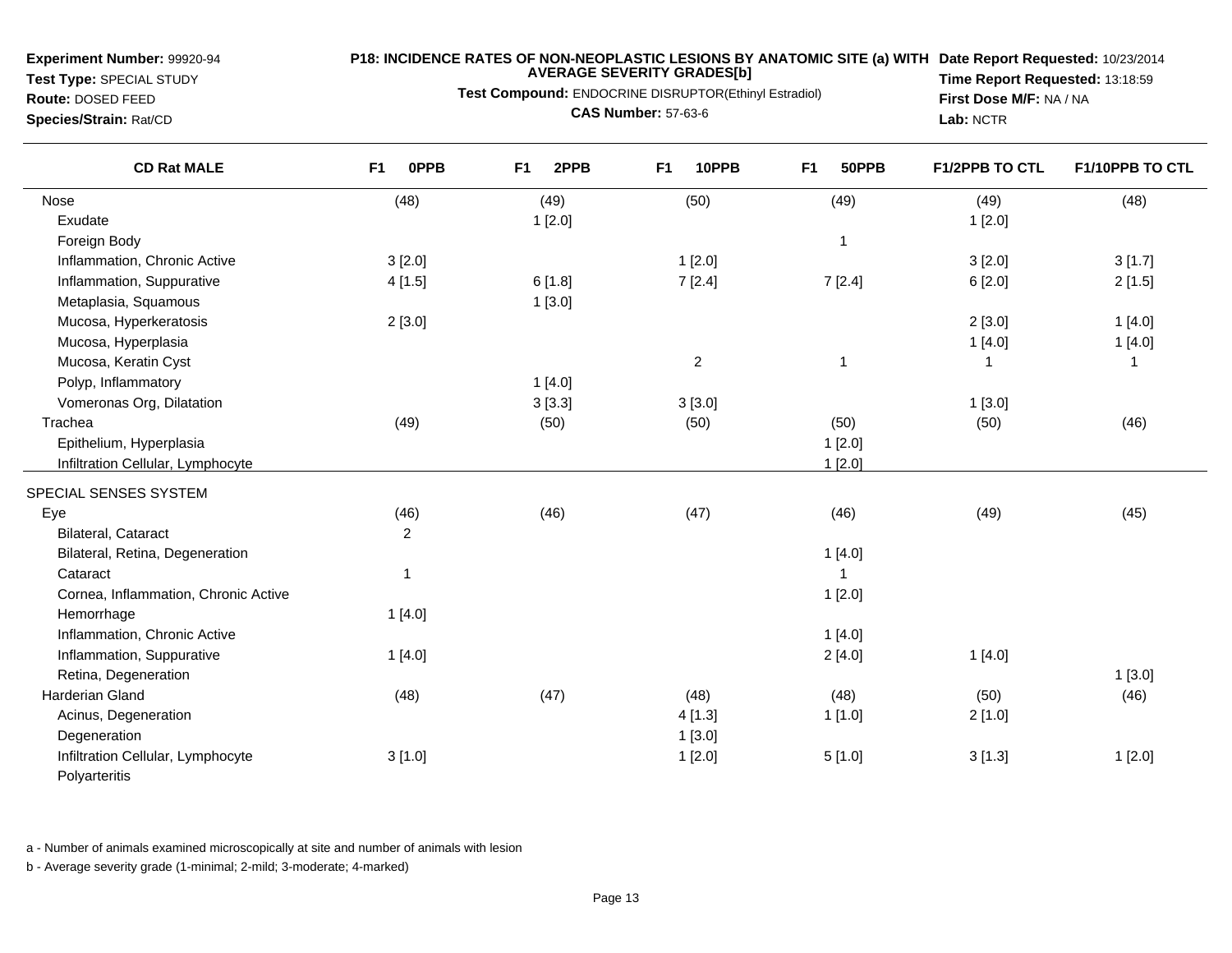**Test Type:** SPECIAL STUDY

## **P18: INCIDENCE RATES OF NON-NEOPLASTIC LESIONS BY ANATOMIC SITE (a) WITH AVERAGE SEVERITY GRADES[b] Date Report Requested:** 10/23/2014

**Test Compound:** ENDOCRINE DISRUPTOR(Ethinyl Estradiol)

**Route:** DOSED FEED**Species/Strain:** Rat/CD

**CAS Number:** 57-63-6

**Time Report Requested:** 13:19:00**First Dose M/F:** NA / NA**Lab:** NCTR

| <b>CD Rat MALE</b>                    | <b>OPPB</b><br><b>F1</b> | F1<br>2PPB | F <sub>1</sub><br>10PPB | F1<br>50PPB | F1/2PPB TO CTL | F1/10PPB TO CTL |
|---------------------------------------|--------------------------|------------|-------------------------|-------------|----------------|-----------------|
| <b>Lacrimal Gland</b>                 | (0)                      | (0)        | (0)                     | (2)         | (0)            | (1)             |
| Ectopic Harderian                     |                          |            |                         | 1[3.0]      |                | $\mathbf{1}$    |
| Zymbal's Gland                        | (1)                      | (0)        | (0)                     | (2)         | (1)            | (0)             |
| Inflammation, Suppurative             |                          |            |                         |             | 1[4.0]         |                 |
| <b>URINARY SYSTEM</b>                 |                          |            |                         |             |                |                 |
| Kidney                                | (46)                     | (49)       | (48)                    | (49)        | (49)           | (47)            |
| Capsule, Inflammation, Chronic Active |                          |            | 1[4.0]                  |             |                |                 |
| Cyst                                  | 20                       | 18         | 21                      | 19          | 25             | 24              |
| Hydronephrosis                        |                          |            | 1[1.0]                  |             | 2[2.5]         | 2[4.0]          |
| Inflammation, Suppurative             |                          |            |                         |             | 1[3.0]         | 1[3.0]          |
| Medulla, Cyst                         |                          |            | $\overline{1}$          |             |                |                 |
| Mineralization                        |                          |            | 1[1.0]                  | 4[1.5]      | 1[3.0]         |                 |
| Nephropathy                           | 42 [1.8]                 | 41 [1.5]   | 46 [1.7]                | 40 [1.8]    | 47 [1.8]       | 44 [2.0]        |
| Pelvis, Hemorrhage                    |                          |            |                         |             | 1[3.0]         |                 |
| Pelvis, Inflammation, Suppurative     |                          | 2[2.0]     | 2[1.5]                  | 1[3.0]      | 2[3.5]         |                 |
| Polycystic Kidney                     |                          |            | 1[4.0]                  |             | 1[4.0]         |                 |
| Renal Tubule, Hyperplasia             |                          |            | 1[1.0]                  | 1[1.0]      | 1[2.0]         |                 |
| Transit Epithe, Hyperplasia           | 3[2.7]                   | 2[2.0]     | 5[2.4]                  |             | 1[1.0]         |                 |
| Urethra                               | (2)                      | (2)        | (0)                     | (2)         | (1)            | (5)             |
| Hemorrhage                            |                          |            |                         |             | 1[3.0]         |                 |
| <b>Urinary Bladder</b>                | (45)                     | (48)       | (49)                    | (49)        | (49)           | (45)            |
| <b>Dilatation</b>                     | 1[4.0]                   |            |                         |             | 2[4.0]         | 3[3.7]          |
| Hemorrhage                            |                          |            |                         | 2[2.5]      | 1[3.0]         | 1[4.0]          |
| Inflammation, Chronic Active          |                          |            |                         |             | 1[2.0]         |                 |
| Inflammation, Suppurative             |                          |            |                         | 2[2.5]      | 1[3.0]         | 1[3.0]          |
| Transit Epithe, Hyperplasia           |                          |            |                         | 1[2.0]      | 2[1.5]         |                 |

a - Number of animals examined microscopically at site and number of animals with lesion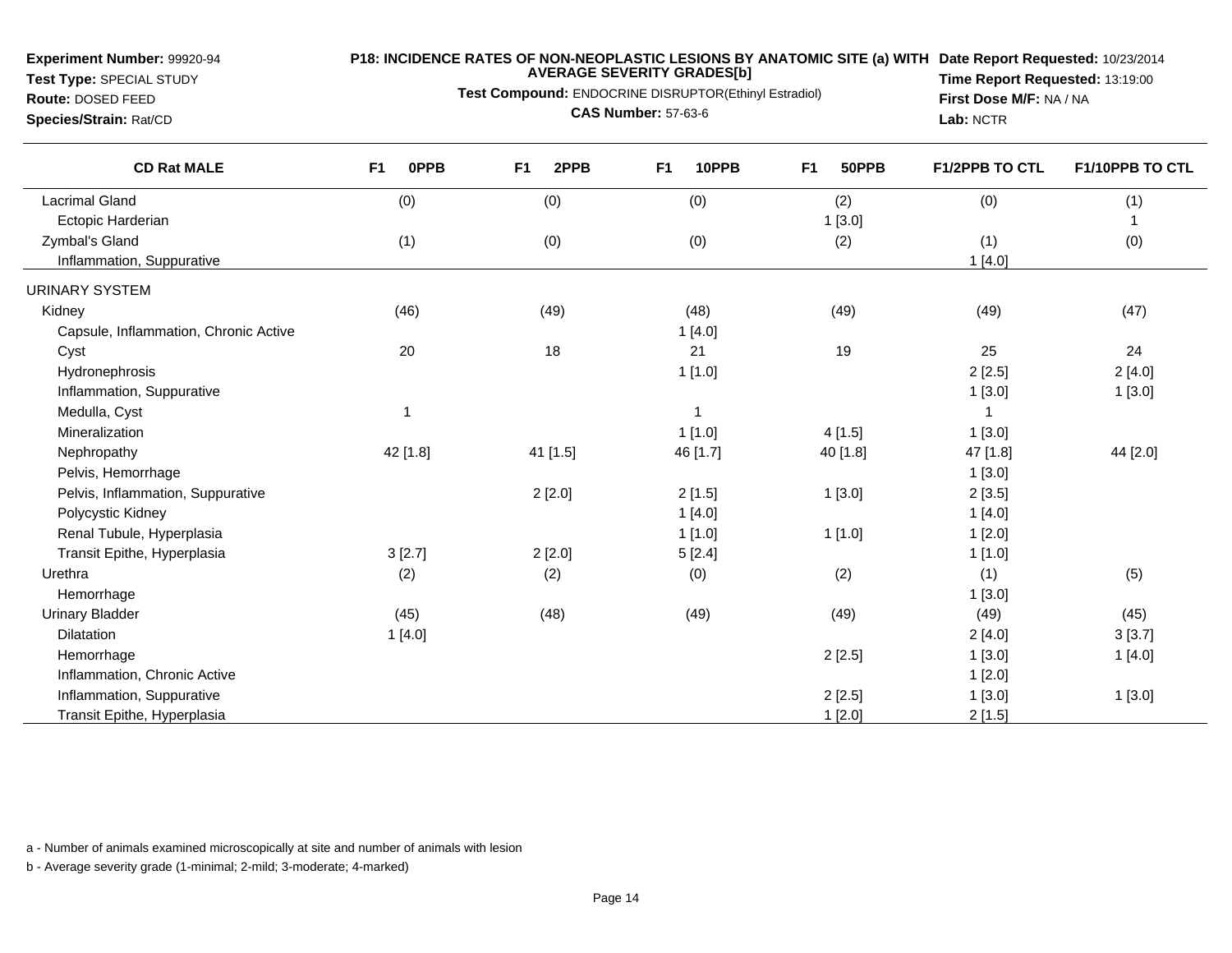**Test Type:** SPECIAL STUDY

# **Route:** DOSED FEED

**Species/Strain:** Rat/CD

## **P18: INCIDENCE RATES OF NON-NEOPLASTIC LESIONS BY ANATOMIC SITE (a) WITH AVERAGE SEVERITY GRADES[b] Date Report Requested:** 10/23/2014

**Test Compound:** ENDOCRINE DISRUPTOR(Ethinyl Estradiol)

**CAS Number:** 57-63-6

**Time Report Requested:** 13:19:00**First Dose M/F:** NA / NA**Lab:** NCTR

| <b>CD Rat MALE</b>                                       | <b>F1/50PPB TO CTL</b> |
|----------------------------------------------------------|------------------------|
| <b>Disposition Summary</b>                               |                        |
| <b>Animals Initially In Study</b><br><b>Early Deaths</b> | 50                     |
| <b>Moribund Sacrifice</b>                                | 14                     |
| <b>Natural Death</b>                                     | 3                      |
| <b>Survivors</b>                                         |                        |
| <b>Moribund Sacrifice</b>                                |                        |
| <b>Natural Death</b>                                     |                        |
| <b>Terminal Sacrifice</b>                                | 33                     |
| <b>Animals Examined Microscopically</b>                  | 50                     |
| <b>ALIMENTARY SYSTEM</b>                                 |                        |
| Esophagus                                                | (50)                   |
| <b>Dilatation</b>                                        |                        |
| Hyperkeratosis                                           |                        |
| Inflammation, Suppurative                                |                        |
| Intestine Large, Cecum                                   | (46)                   |
| <b>Dilatation</b>                                        |                        |
| Hyperplasia, Lymphoid<br>Inflammation, Chronic Active    |                        |
| Inflammation, Suppurative                                |                        |
| Intestine Large, Colon                                   | (48)                   |
| Dilatation                                               |                        |
| Hyperplasia, Lymphoid                                    |                        |
| Polyarteritis                                            | 1[2.0]                 |
| Intestine Large, Rectum                                  | (48)                   |
| <b>Dilatation</b>                                        |                        |
| Intestine Small, Duodenum                                | (47)                   |
| Intestine Small, Ileum                                   | (45)                   |

a - Number of animals examined microscopically at site and number of animals with lesion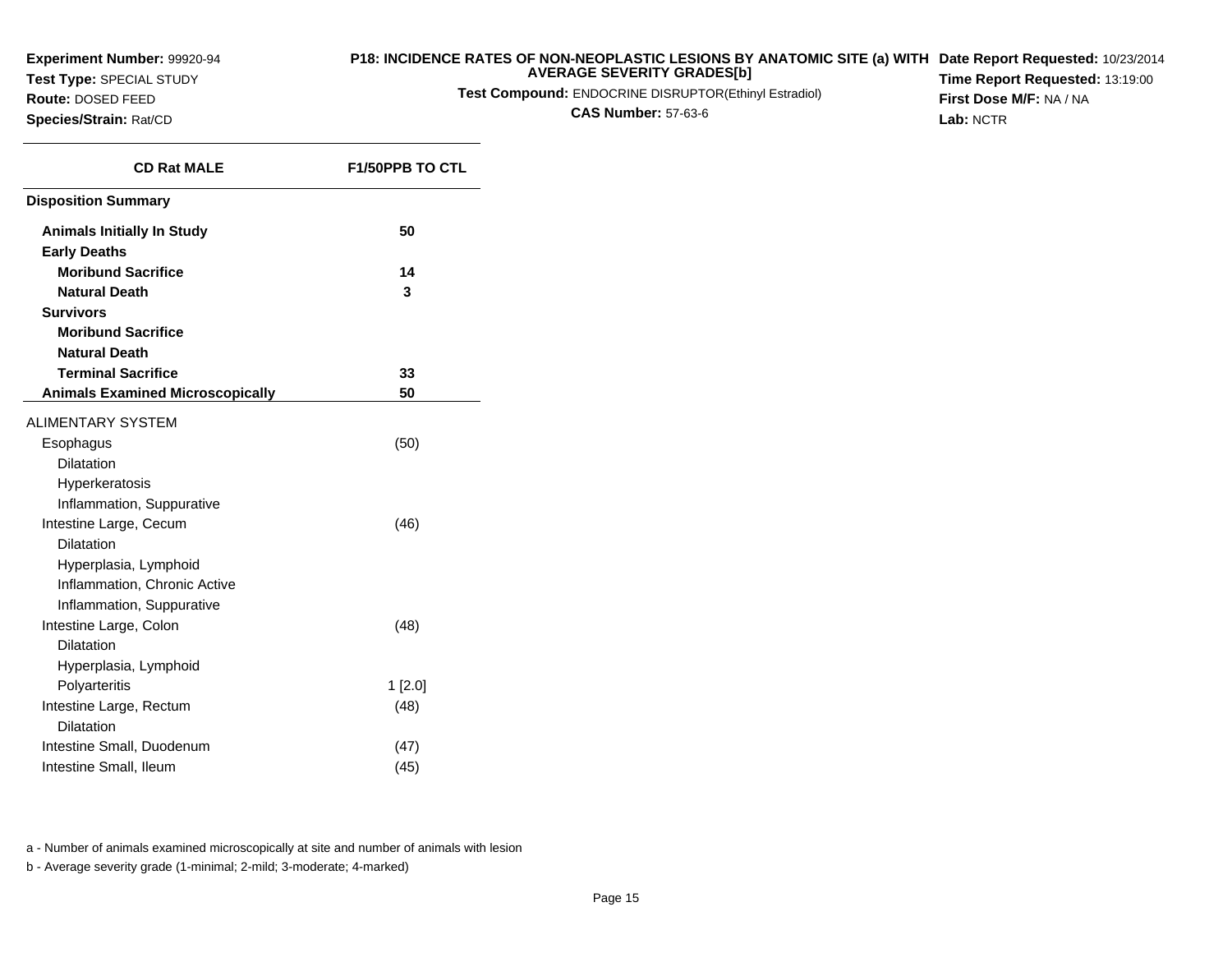**Test Type:** SPECIAL STUDY

#### **Route:** DOSED FEED

**Species/Strain:** Rat/CD

## **P18: INCIDENCE RATES OF NON-NEOPLASTIC LESIONS BY ANATOMIC SITE (a) WITH AVERAGE SEVERITY GRADES[b] Date Report Requested:** 10/23/2014

**Test Compound:** ENDOCRINE DISRUPTOR(Ethinyl Estradiol)

**CAS Number:** 57-63-6

**Time Report Requested:** 13:19:00**First Dose M/F:** NA / NA**Lab:** NCTR

| <b>CD Rat MALE</b>                        | <b>F1/50PPB TO CTL</b> |
|-------------------------------------------|------------------------|
| <b>Dilatation</b>                         |                        |
| Intestine Small, Jejunum                  | (48)                   |
| <b>Dilatation</b>                         |                        |
| Inflammation, Chronic Active              |                        |
| Liver                                     | (49)                   |
| Angiectasis                               | 1[1.0]                 |
| <b>Basophilic Focus</b>                   | 6                      |
| Bile Duct, Hyperplasia                    | 4[1.0]                 |
| <b>Biliar Tract, Fibrosis</b>             |                        |
| Capsule, Fibrosis                         |                        |
| <b>Clear Cell Focus</b>                   |                        |
| Cyst                                      | $\overline{2}$         |
| Cyst Multilocular                         |                        |
| Degeneration, Cystic                      | $10$ [1.4]             |
| <b>Eosinophilic Focus</b>                 | 10                     |
| Focal Cellular Change                     |                        |
| Hematopoietic Cell Proliferation          | 2[1.0]                 |
| Hepatodiaphragmatic Nodule                | 3                      |
| Infiltration Cellular, Lymphocyte         | 2[1.0]                 |
| Inflammation, Chronic                     |                        |
| Inflammation, Chronic Active              | 12 [1.1]               |
| Inflammation, Suppurative                 |                        |
| Left Lat Lobe, Developmental Malformation |                        |
| <b>Mixed Cell Focus</b>                   |                        |
| Necrosis                                  | 1 [1.0]                |
| Oval Cell, Hyperplasia                    |                        |
| <b>Tension Lipidosis</b>                  | 2[2.0]                 |
| Vacuolization Cytoplasmic                 | 12 [1.6]               |
| Mesentery                                 | (0)                    |

a - Number of animals examined microscopically at site and number of animals with lesion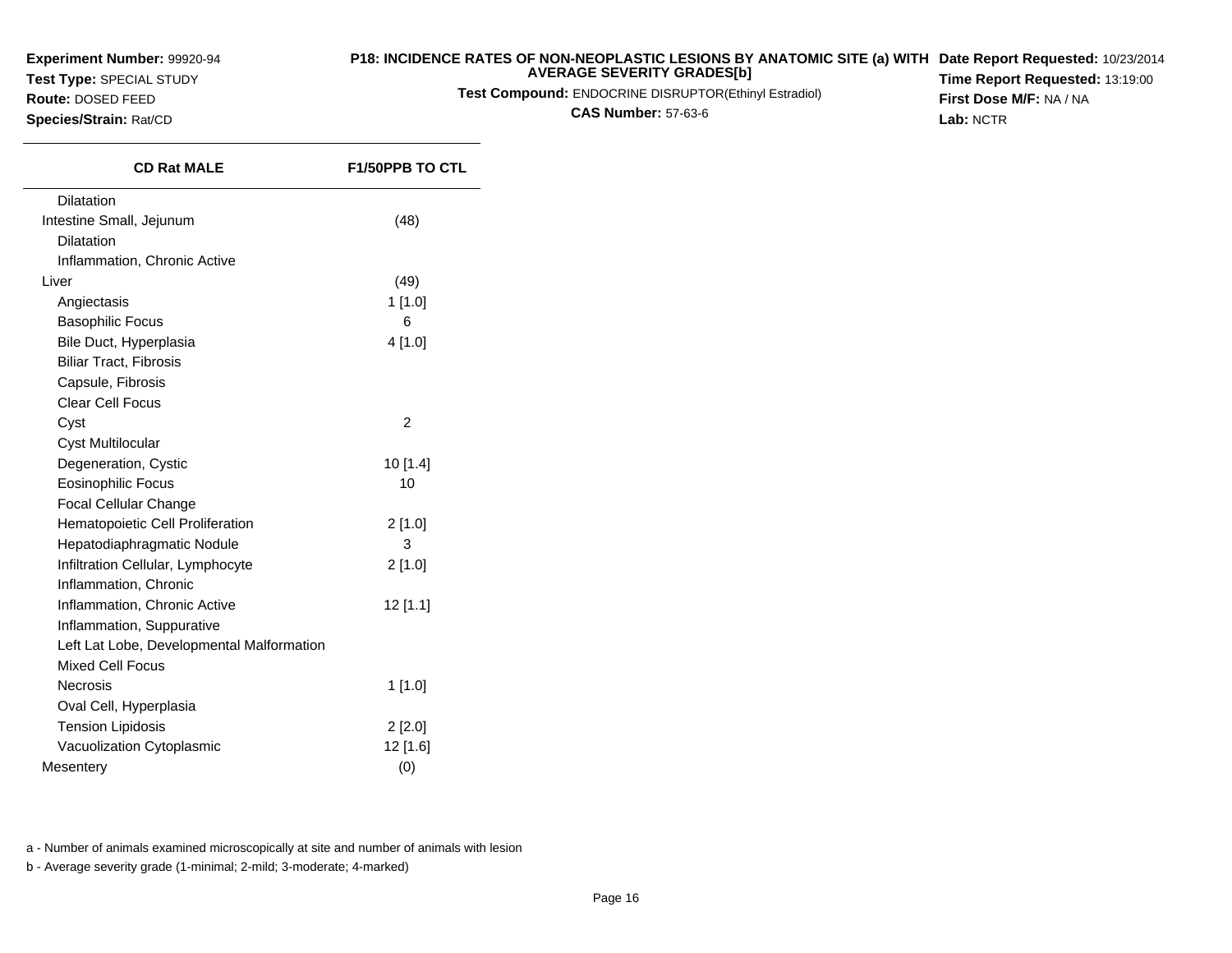**Test Type:** SPECIAL STUDY

**Route:** DOSED FEED**Species/Strain:** Rat/CD

 $\overline{\phantom{0}}$ 

#### **P18: INCIDENCE RATES OF NON-NEOPLASTIC LESIONS BY ANATOMIC SITE (a) WITH AVERAGE SEVERITY GRADES[b] Date Report Requested:** 10/23/2014

**Test Compound:** ENDOCRINE DISRUPTOR(Ethinyl Estradiol)

**CAS Number:** 57-63-6

**Time Report Requested:** 13:19:00**First Dose M/F:** NA / NA**Lab:** NCTR

| <b>CD Rat MALE</b>                     | <b>F1/50PPB TO CTL</b> |
|----------------------------------------|------------------------|
| Fat, Necrosis                          |                        |
| Oral Mucosa                            | (6)                    |
| Gingival, Inflammation, Chronic Active |                        |
| Keratin Cyst                           | 1                      |
| Pancreas                               | (50)                   |
| Acinar Cell, Degeneration              | 46 [2.1]               |
| <b>Basophilic Focus</b>                |                        |
| Polyarteritis                          | 1 [1.0]                |
| <b>Salivary Glands</b>                 | (49)                   |
| Acinus, Degeneration                   |                        |
| Duct, Dilatation                       |                        |
| Inflammation, Chronic Active           |                        |
| Inflammation, Suppurative              |                        |
| Stomach, Forestomach                   | (49)                   |
| Edema                                  |                        |
| Epithelium, Hyperplasia                | 2[2.5]                 |
| Hyperplasia, Basal Cell                |                        |
| Inflammation, Suppurative              |                        |
| Keratin Cyst                           |                        |
| <b>Necrosis</b>                        |                        |
| Ulcer                                  |                        |
| Stomach, Glandular                     | (49)                   |
| Cyst                                   |                        |
| Edema                                  |                        |
| Epithelium, Hyperplasia                |                        |
| Tongue                                 | (1)                    |
| Inflammation, Chronic Active           | 1[2.0]                 |
| CARDIOVASCULAR SYSTEM                  |                        |
| <b>Blood Vessel</b>                    | (50)                   |
|                                        |                        |

a - Number of animals examined microscopically at site and number of animals with lesion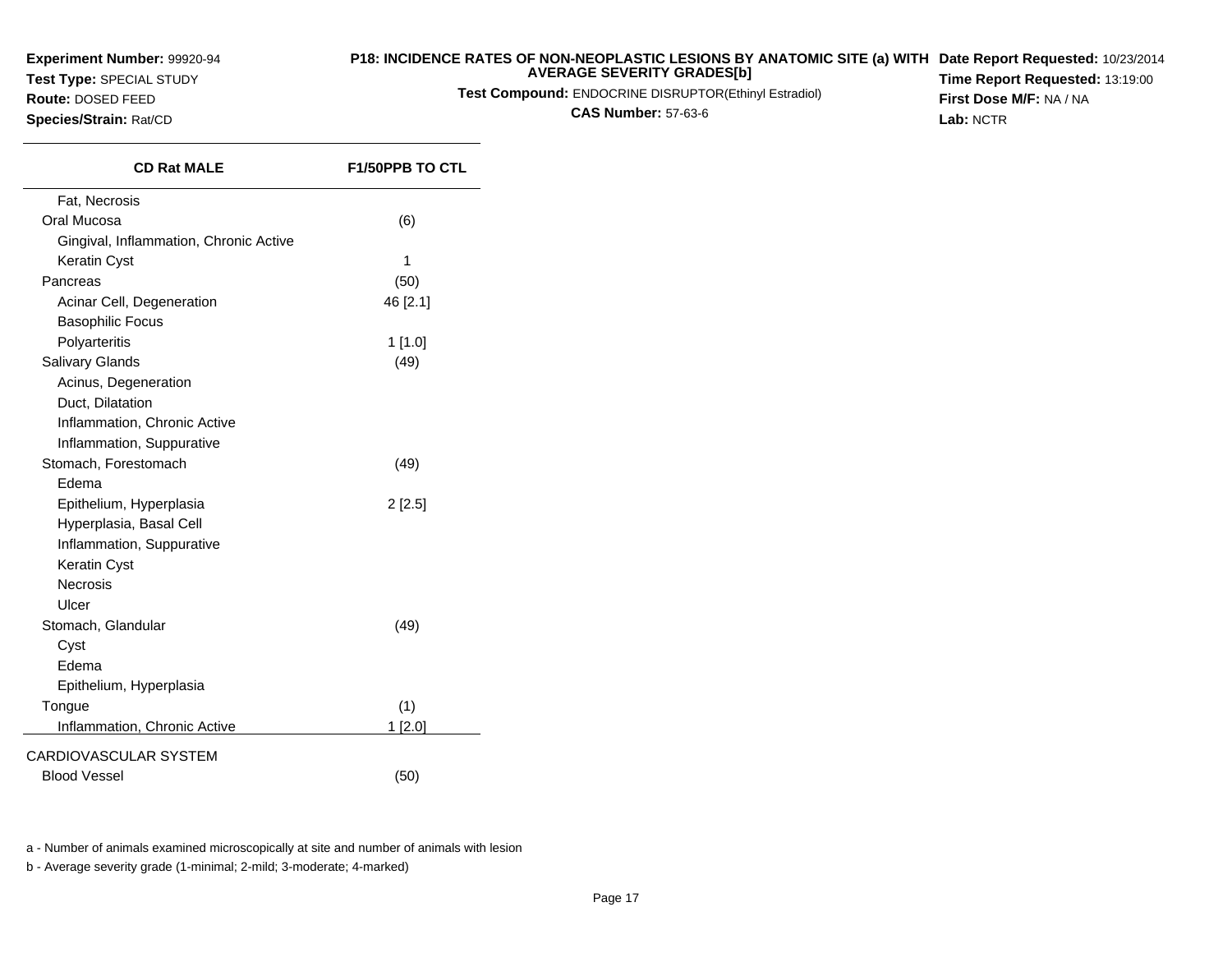**Test Type:** SPECIAL STUDY

# **Route:** DOSED FEED

**Species/Strain:** Rat/CD

#### **P18: INCIDENCE RATES OF NON-NEOPLASTIC LESIONS BY ANATOMIC SITE (a) WITH AVERAGE SEVERITY GRADES[b] Date Report Requested:** 10/23/2014

**Test Compound:** ENDOCRINE DISRUPTOR(Ethinyl Estradiol)

**CAS Number:** 57-63-6

**Time Report Requested:** 13:19:00**First Dose M/F:** NA / NA**Lab:** NCTR

| <b>CD Rat MALE</b>                       | <b>F1/50PPB TO CTL</b> |
|------------------------------------------|------------------------|
| Heart                                    | (50)                   |
| Atrium, Dilatation                       | 2[3.5]                 |
| Atrium, Thrombosis                       |                        |
| Cardiomyopathy                           | 41 [1.6]               |
| Endocardium, Hyperplasia                 |                        |
| Inflammation, Suppurative                |                        |
| Metaplasia, Osseous                      | 1[2.0]                 |
| Ventricle, Dilatation                    | 1[3.0]                 |
| <b>ENDOCRINE SYSTEM</b>                  |                        |
| <b>Adrenal Cortex</b>                    | (50)                   |
| <b>Accessory Adrenal Cortical Nodule</b> |                        |
| Angiectasis                              | 2[2.0]                 |
| Atrophy                                  | 1[4.0]                 |
| Cyst                                     |                        |
| Degeneration, Cystic                     | 6[1.7]                 |
| Hyperplasia                              | 14 [1.6]               |
| Hypertrophy                              | 6[1.8]                 |
| Metaplasia, Osseous                      |                        |
| Pigmentation                             |                        |
| Vacuolization Cytoplasmic                | 15 [1.3]               |
| Adrenal Medulla                          | (50)                   |
| Angiectasis                              |                        |
| Atrophy                                  |                        |
| Bilateral, Hyperplasia                   |                        |
| Cyst                                     |                        |
| Hyperplasia                              | 7[1.4]                 |
| Islets, Pancreatic                       | (50)                   |
| Hyperplasia                              | 7[1.0]                 |
| Parathyroid Gland                        | (50)                   |

a - Number of animals examined microscopically at site and number of animals with lesion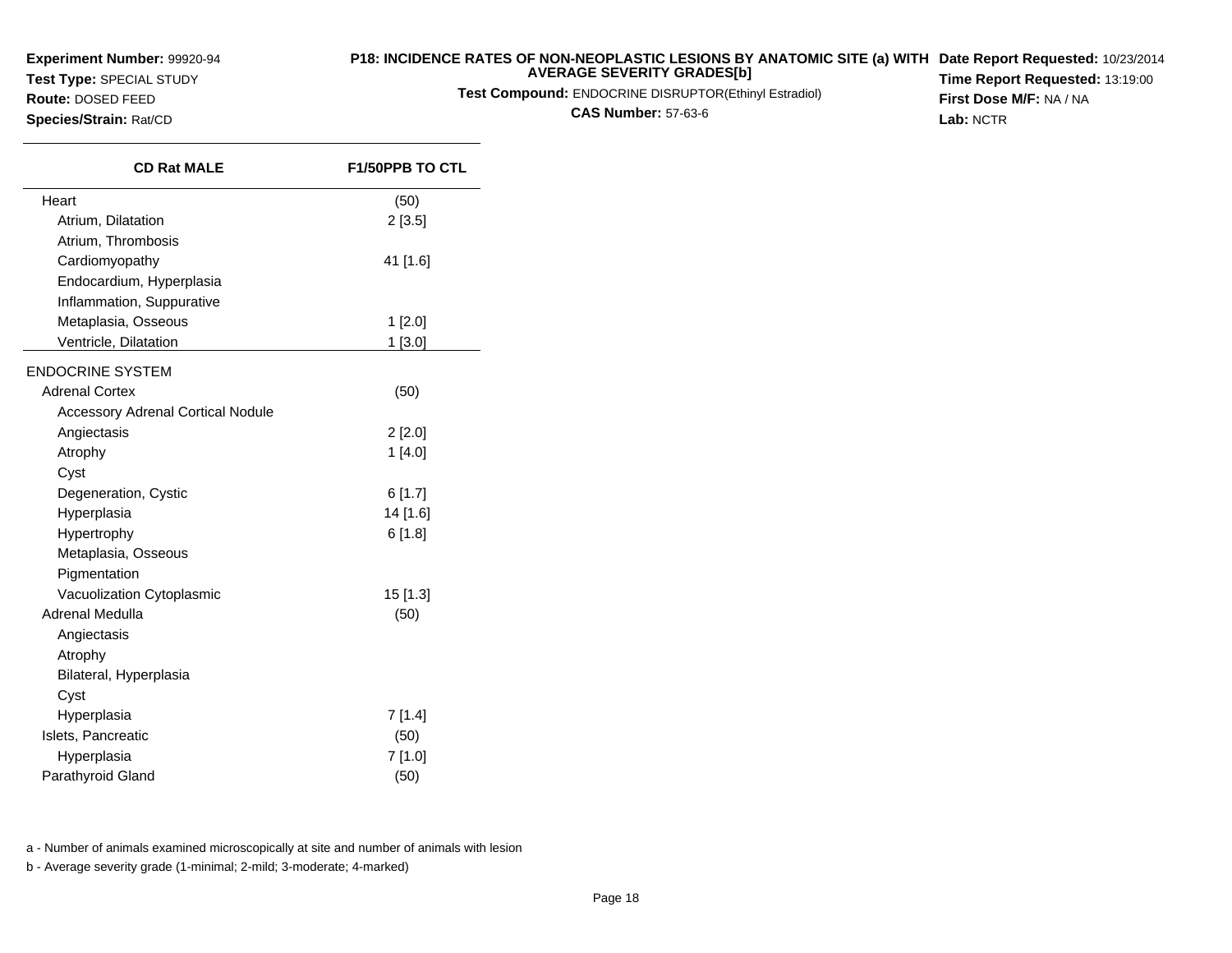**Test Type:** SPECIAL STUDY

# **Route:** DOSED FEED

**Species/Strain:** Rat/CD

#### **P18: INCIDENCE RATES OF NON-NEOPLASTIC LESIONS BY ANATOMIC SITE (a) WITH AVERAGE SEVERITY GRADES[b] Date Report Requested:** 10/23/2014

**Test Compound:** ENDOCRINE DISRUPTOR(Ethinyl Estradiol)

**CAS Number:** 57-63-6

**Time Report Requested:** 13:19:00**First Dose M/F:** NA / NA**Lab:** NCTR

| <b>CD Rat MALE</b>                 | <b>F1/50PPB TO CTL</b> |
|------------------------------------|------------------------|
| Bilateral, Hyperplasia             | 1[2.0]                 |
| Hyperplasia                        | 6[1.8]                 |
| <b>Pituitary Gland</b>             | (49)                   |
| Pars Distalis, Cyst                | 1                      |
| Pars Distalis, Hyperplasia         | 10 [2.0]               |
| Pars Intermed, Cyst                | 1                      |
| Pars Intermed, Hyperplasia         |                        |
| <b>Thyroid Gland</b>               | (49)                   |
| C Cell, Hyperplasia                | 7 [1.6]                |
| Cyst, Squamous                     | 8                      |
| Follicular Cel, Hyperplasia        |                        |
| Infiltration Cellular, Lymphocyte  |                        |
| GENERAL BODY SYSTEM                |                        |
| <b>Tissue NOS</b>                  | (0)                    |
| Degeneration, Cystic               |                        |
| Infiltration Cellular, Plasma Cell |                        |
| GENITAL SYSTEM                     |                        |
| <b>Coagulating Gland</b>           | (48)                   |
| Atrophy                            | $2$ [2.0]              |
| Degeneration, Cystic               |                        |
| Developmental Malformation         | 8                      |
| Hemorrhage                         |                        |
| Inflammation, Chronic Active       |                        |
| Inflammation, Suppurative          | $1$ [1.0]              |
| Lumen, Dilatation                  | 3[2.7]                 |
| <b>Ductus Deferens</b>             | (0)                    |
| Inflammation, Suppurative          |                        |
| Epididymis                         | (50)                   |

a - Number of animals examined microscopically at site and number of animals with lesion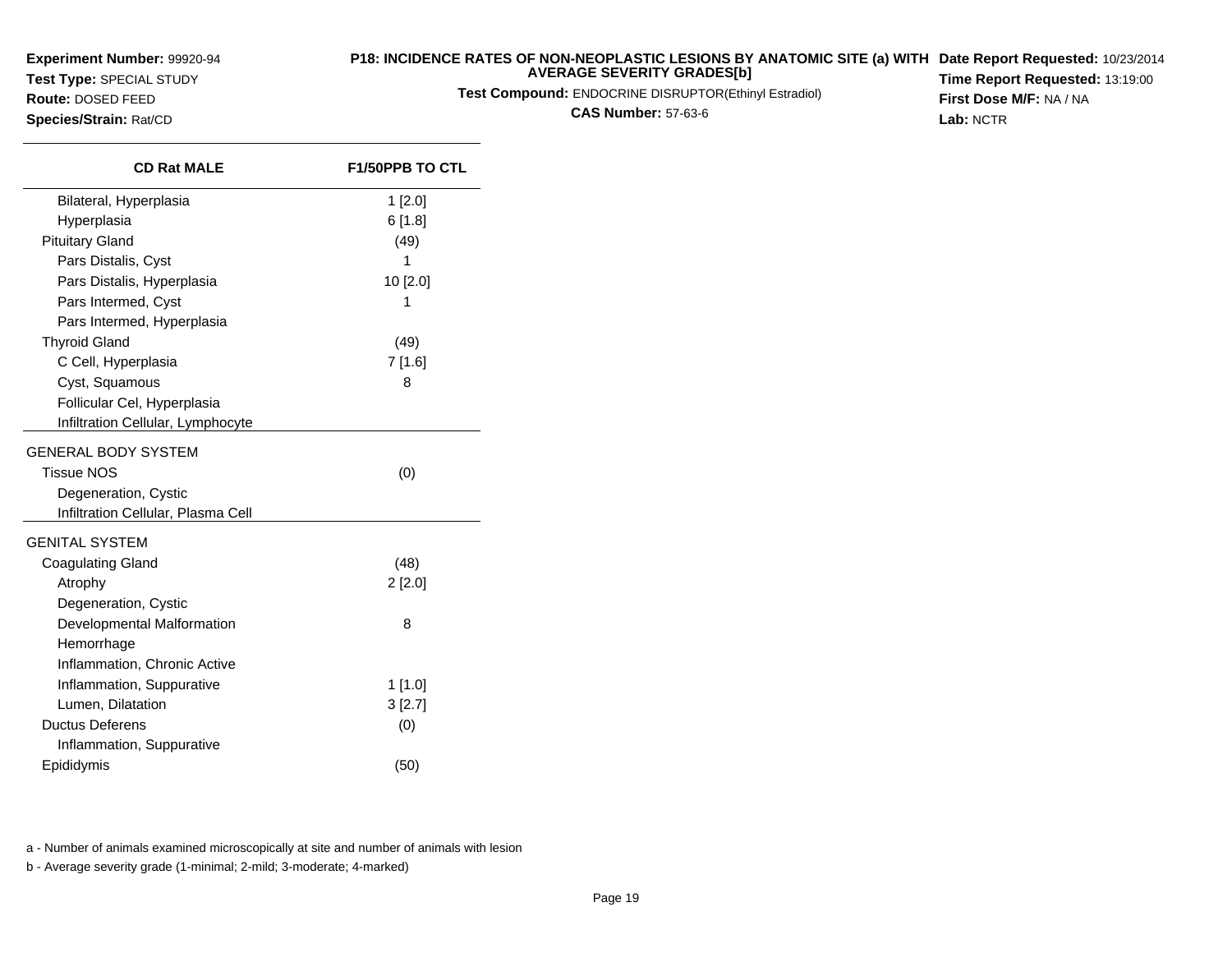**Test Type:** SPECIAL STUDY

**Route:** DOSED FEED**Species/Strain:** Rat/CD

 $\overline{\phantom{0}}$ 

#### **P18: INCIDENCE RATES OF NON-NEOPLASTIC LESIONS BY ANATOMIC SITE (a) WITH AVERAGE SEVERITY GRADES[b] Date Report Requested:** 10/23/2014

**Test Compound:** ENDOCRINE DISRUPTOR(Ethinyl Estradiol)

**CAS Number:** 57-63-6

**Time Report Requested:** 13:19:00**First Dose M/F:** NA / NA**Lab:** NCTR

| <b>CD Rat MALE</b>                | <b>F1/50PPB TO CTL</b> |
|-----------------------------------|------------------------|
| Atrophy                           | 8[2.1]                 |
| Granuloma Sperm                   |                        |
| Hyperplasia                       |                        |
| Hypospermia                       | 8 [3.8]                |
| Infiltration Cellular, Lymphocyte |                        |
| Polyarteritis                     | $1$ [2.0]              |
| Penis                             | (0)                    |
| Dilatation                        |                        |
| <b>Preputial Gland</b>            | (50)                   |
| Abscess                           | 1[4.0]                 |
| Atrophy                           | 6[2.8]                 |
| Cyst                              |                        |
| Duct, Dilatation                  | 12 [2.2]               |
| Hyperplasia, Basal Cell           |                        |
| Infiltration Cellular, Lymphocyte | 8[1.6]                 |
| Inflammation, Chronic Active      | 3 [2.3]                |
| Inflammation, Suppurative         | 23 [2.4]               |
| Keratin Cyst                      | 2                      |
| Polyarteritis                     | $1$ [2.0]              |
| Prostate, Dorsal/Lateral Lobe     | (38)                   |
| Atrophy                           | 1[3.0]                 |
| Cyst                              |                        |
| Degeneration                      | 1[2.0]                 |
| Hemorrhage                        |                        |
| Infiltration Cellular, Lymphocyte |                        |
| Inflammation, Chronic Active      | 3 [2.3]                |
| Inflammation, Suppurative         | $35$ [1.7]             |
| Prostate, Dorsal/lateral Lobe     | (12)                   |
| Prostate, Ventral Lobe            | (50)                   |

a - Number of animals examined microscopically at site and number of animals with lesion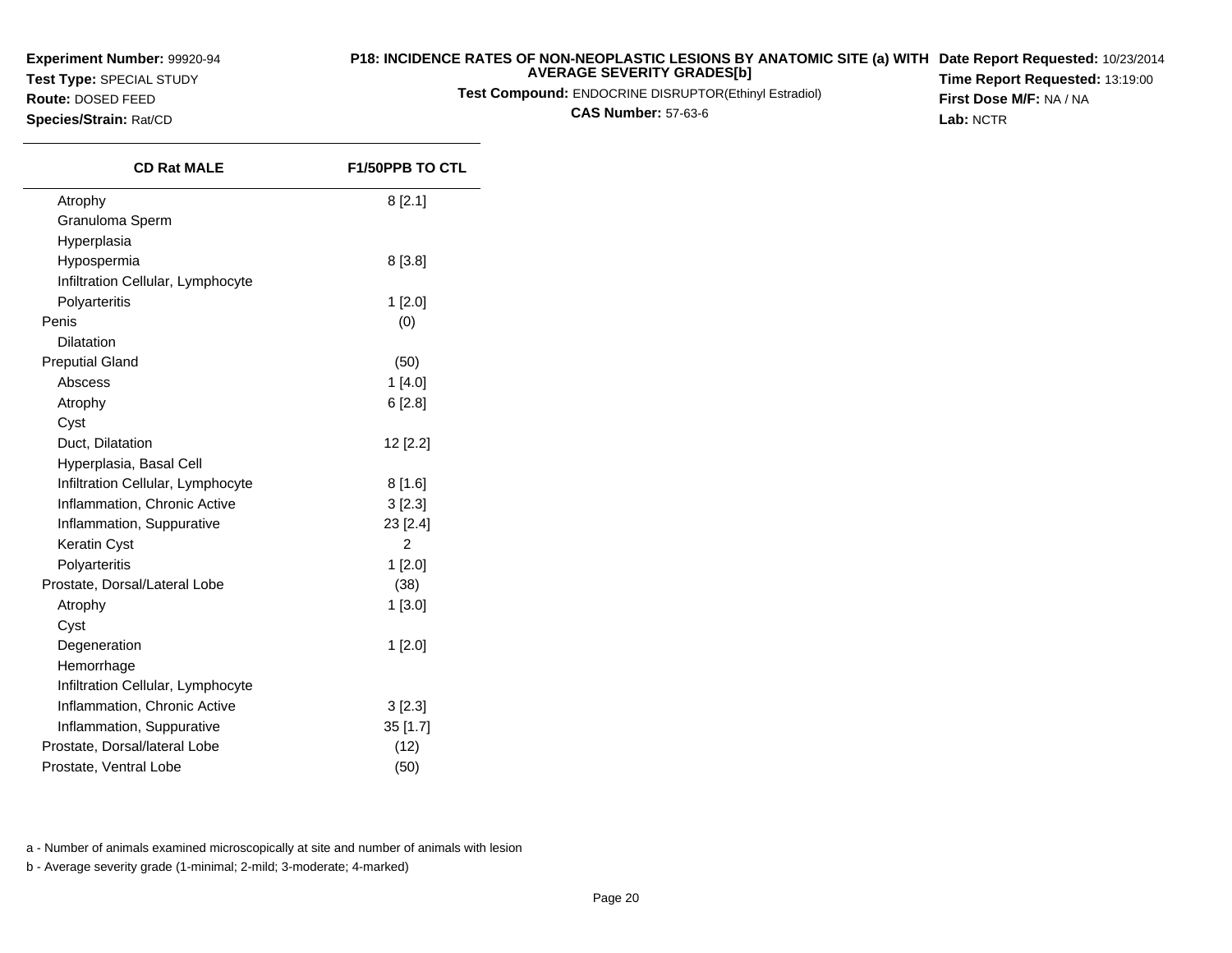**Test Type:** SPECIAL STUDY**Route:** DOSED FEED

**Species/Strain:** Rat/CD

#### **P18: INCIDENCE RATES OF NON-NEOPLASTIC LESIONS BY ANATOMIC SITE (a) WITH AVERAGE SEVERITY GRADES[b] Date Report Requested:** 10/23/2014

**Test Compound:** ENDOCRINE DISRUPTOR(Ethinyl Estradiol)

**CAS Number:** 57-63-6

**Time Report Requested:** 13:19:00**First Dose M/F:** NA / NA**Lab:** NCTR

| <b>CD Rat MALE</b>                | F1/50PPB TO CTL |
|-----------------------------------|-----------------|
| Atrophy                           |                 |
| Degeneration                      |                 |
| Hemorrhage                        |                 |
| Hyperplasia                       | 3[1.3]          |
| Infiltration Cellular, Lymphocyte | 2[1.0]          |
| Inflammation, Chronic Active      | 4[2.5]          |
| Inflammation, Suppurative         | 3[2.0]          |
| <b>Rete Testes</b>                | (46)            |
| <b>Dilatation</b>                 | 5[1.2]          |
| Fibrosis                          |                 |
| <b>Seminal Vesicle</b>            | (48)            |
| Atrophy                           | 5[2.4]          |
| <b>Dilatation</b>                 |                 |
| Epithelium, Hyperplasia           | 1[4.0]          |
| Hemorrhage                        |                 |
| Inflammation, Suppurative         | 2[3.0]          |
| Lumen, Dilatation                 |                 |
| <b>Testes</b>                     | (50)            |
| Granuloma Sperm                   |                 |
| Interstit Cell, Hyperplasia       |                 |
| Malformation                      |                 |
| Polyarteritis                     | $1$ [2.0]       |
| Seminif Tub, Degeneration         | 23 [2.0]        |
| HEMATOPOIETIC SYSTEM              |                 |
| <b>Bone Marrow</b>                | (49)            |
| Erythroid Cell, Hyperplasia       | 1 [4.0]         |
| Hypocellularity                   |                 |
| Myeloid Cell, Hyperplasia         | 7[2.3]          |
| Lymph Node                        | (19)            |
|                                   |                 |

a - Number of animals examined microscopically at site and number of animals with lesion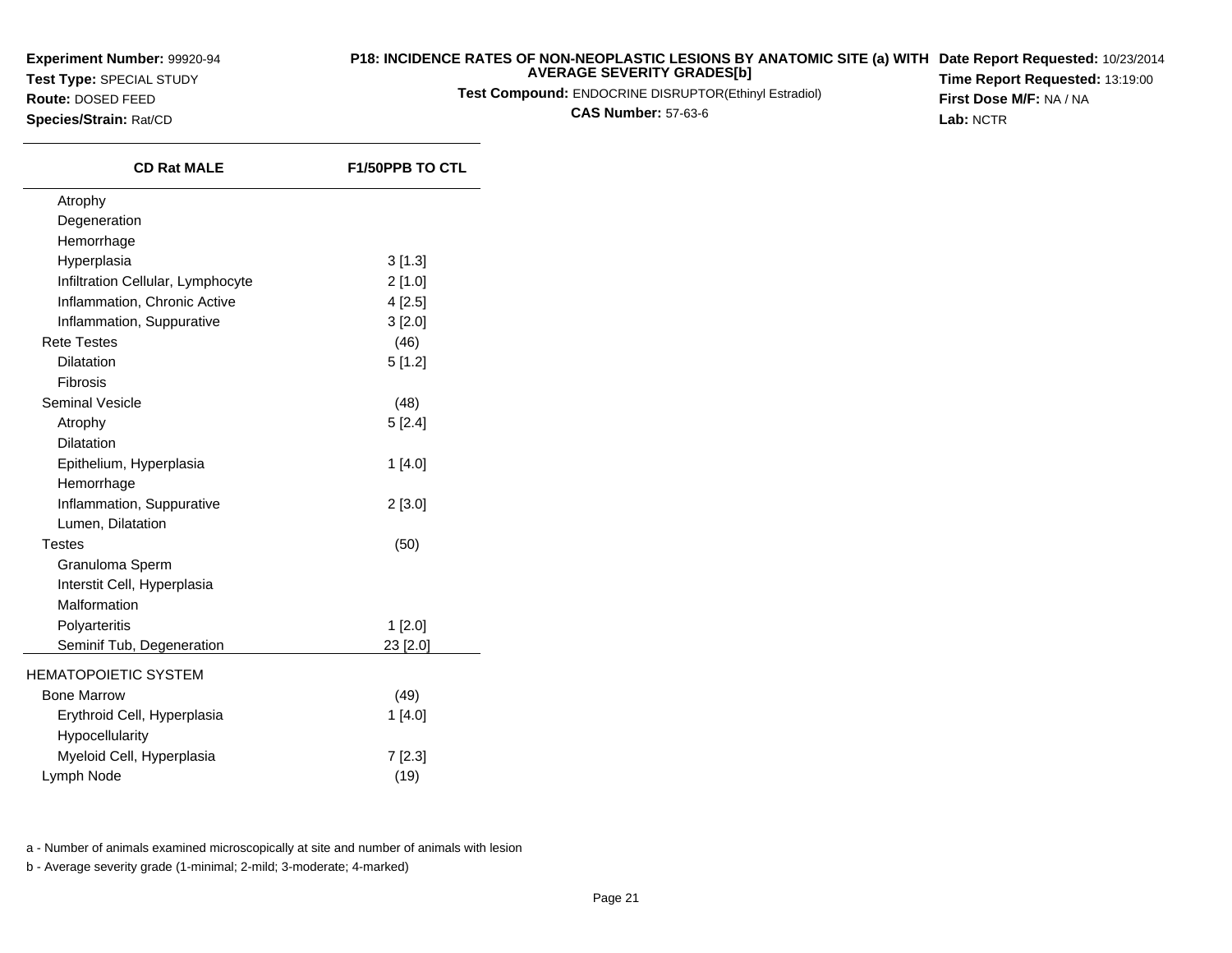**Test Type:** SPECIAL STUDY**Route:** DOSED FEED

**Species/Strain:** Rat/CD

#### **P18: INCIDENCE RATES OF NON-NEOPLASTIC LESIONS BY ANATOMIC SITE (a) WITH AVERAGE SEVERITY GRADES[b] Date Report Requested:** 10/23/2014

**Test Compound:** ENDOCRINE DISRUPTOR(Ethinyl Estradiol)

**CAS Number:** 57-63-6

**Time Report Requested:** 13:19:00**First Dose M/F:** NA / NA**Lab:** NCTR

| <b>CD Rat MALE</b>                              | <b>F1/50PPB TO CTL</b> |
|-------------------------------------------------|------------------------|
| Axillary, Hyperplasia, Lymphoid                 | 2[4.0]                 |
| Axillary, Infiltration Cellular, Plasma Cell    | 2[3.0]                 |
| Degeneration, Cystic                            |                        |
| Hemal, Degeneration, Cystic                     |                        |
| Hemal, Inflammation, Chronic Active             |                        |
| Hemal, Necrosis                                 |                        |
| Inguinal, Degeneration, Cystic                  | $1$ [4.0]              |
| Inguinal, Hyperplasia, Lymphoid                 | 1 [3.0]                |
| Inguinal, Infiltration Cellular, Plasma Cell    |                        |
| Lumbar, Degeneration, Cystic                    | 17 [3.1]               |
| Lumbar, Hyperplasia, Lymphoid                   | 4 [2.8]                |
| Lumbar, Infiltration Cellular, Plasma Cell      | 9[3.0]                 |
| Mediastinal, Degeneration, Cystic               | 1 [1.0]                |
| Mediastinal, Infiltration Cellular, Histiocyte  | 1[3.0]                 |
| Mediastinal, Infiltration Cellular, Plasma Cell |                        |
| Pancreatic, Degeneration, Cystic                |                        |
| Pancreatic, Hyperplasia, Lymphoid               | $1$ [2.0]              |
| Popliteal, Degeneration, Cystic                 |                        |
| Popliteal, Infiltration Cellular, Plasma Cell   | 1[4.0]                 |
| Renal, Degeneration, Cystic                     | 4 [3.8]                |
| Renal, Hyperplasia, Lymphoid                    |                        |
| Renal, Infiltration Cellular, Plasma Cell       | 2 [3.0]                |
| Thoracic, Degeneration, Cystic                  |                        |
| Thoracic, Infiltration Cellular, Plasma Cell    | $1$ [3.0]              |
| Lymph Node, Mandibular                          | (50)                   |
| Degeneration, Cystic                            | 15 [1.9]               |
| Hyperplasia, Lymphoid                           | 29 [2.2]               |
| Infiltration Cellular, Plasma Cell              | 33 [2.2]               |
| Lymph Node, Mesenteric                          | (48)                   |
|                                                 |                        |

a - Number of animals examined microscopically at site and number of animals with lesion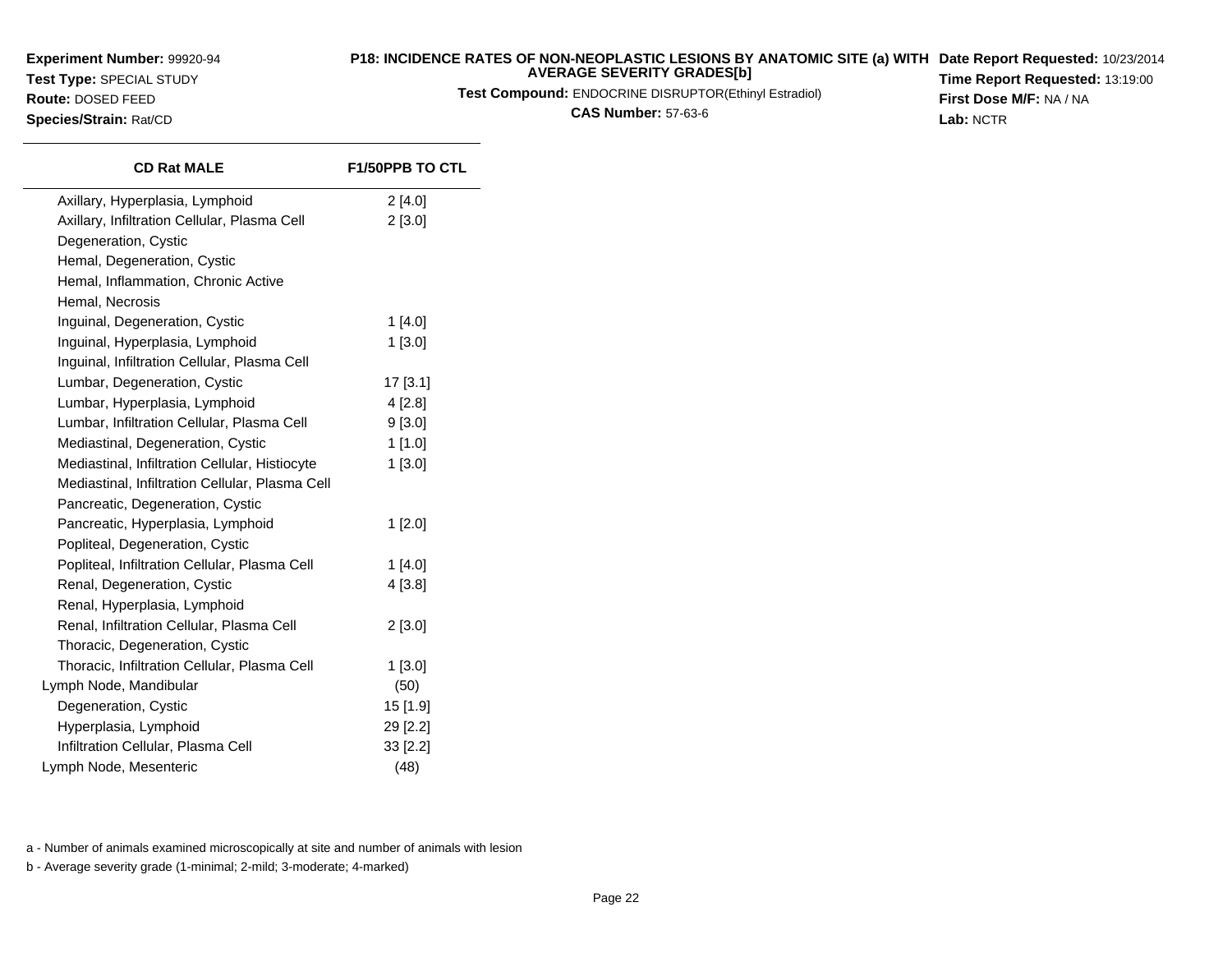**Test Type:** SPECIAL STUDY

**Route:** DOSED FEED**Species/Strain:** Rat/CD

#### **P18: INCIDENCE RATES OF NON-NEOPLASTIC LESIONS BY ANATOMIC SITE (a) WITH AVERAGE SEVERITY GRADES[b] Date Report Requested:** 10/23/2014

**Test Compound:** ENDOCRINE DISRUPTOR(Ethinyl Estradiol)

**CAS Number:** 57-63-6

**Time Report Requested:** 13:19:00**First Dose M/F:** NA / NA**Lab:** NCTR

| <b>CD Rat MALE</b>                    | <b>F1/50PPB TO CTL</b> |
|---------------------------------------|------------------------|
| Degeneration, Cystic                  | 2[3.0]                 |
| Hyperplasia, Lymphoid                 | 8[2.0]                 |
| Infiltration Cellular, Mast Cell      |                        |
| Infiltration Cellular, Plasma Cell    |                        |
| Inflammation, Granulomatous           | 7 [2.0]                |
| Spleen                                | (50)                   |
| Capsule, Cyst                         |                        |
| Depletion Lymphoid                    | 2[3.0]                 |
| Hematopoietic Cell Proliferation      | 21 [1.8]               |
| Hyperplasia, Lymphoid                 | $2$ [2.0]              |
| Hyperplasia, Stromal                  |                        |
| Infiltration Cellular, Polymorphnuclr | $1$ [2.0]              |
| Inflammation, Chronic Active          |                        |
| Necrosis                              |                        |
| Pigmentation                          | 16 [1.9]               |
| Red Pulp, Hyperplasia                 |                        |
| Thymus                                | (47)                   |
| Atrophy                               | 47 [3.9]               |
| Cyst                                  |                        |
| Cyst, Squamous                        |                        |
| Degeneration, Cystic                  |                        |
| Epithel Cell, Hyperplasia             | 1[2.0]                 |
| <b>INTEGUMENTARY SYSTEM</b>           |                        |
| <b>Mammary Gland</b>                  | (48)                   |
| Acinus, Degeneration                  | 11 [2.1]               |
| Alveolus, Hyperplasia                 | 14 [1.9]               |
| <b>Atypical Focus</b>                 | 1                      |
| Duct, Dilatation                      | 1 [4.0]                |
| Duct, Ectasia                         |                        |

a - Number of animals examined microscopically at site and number of animals with lesion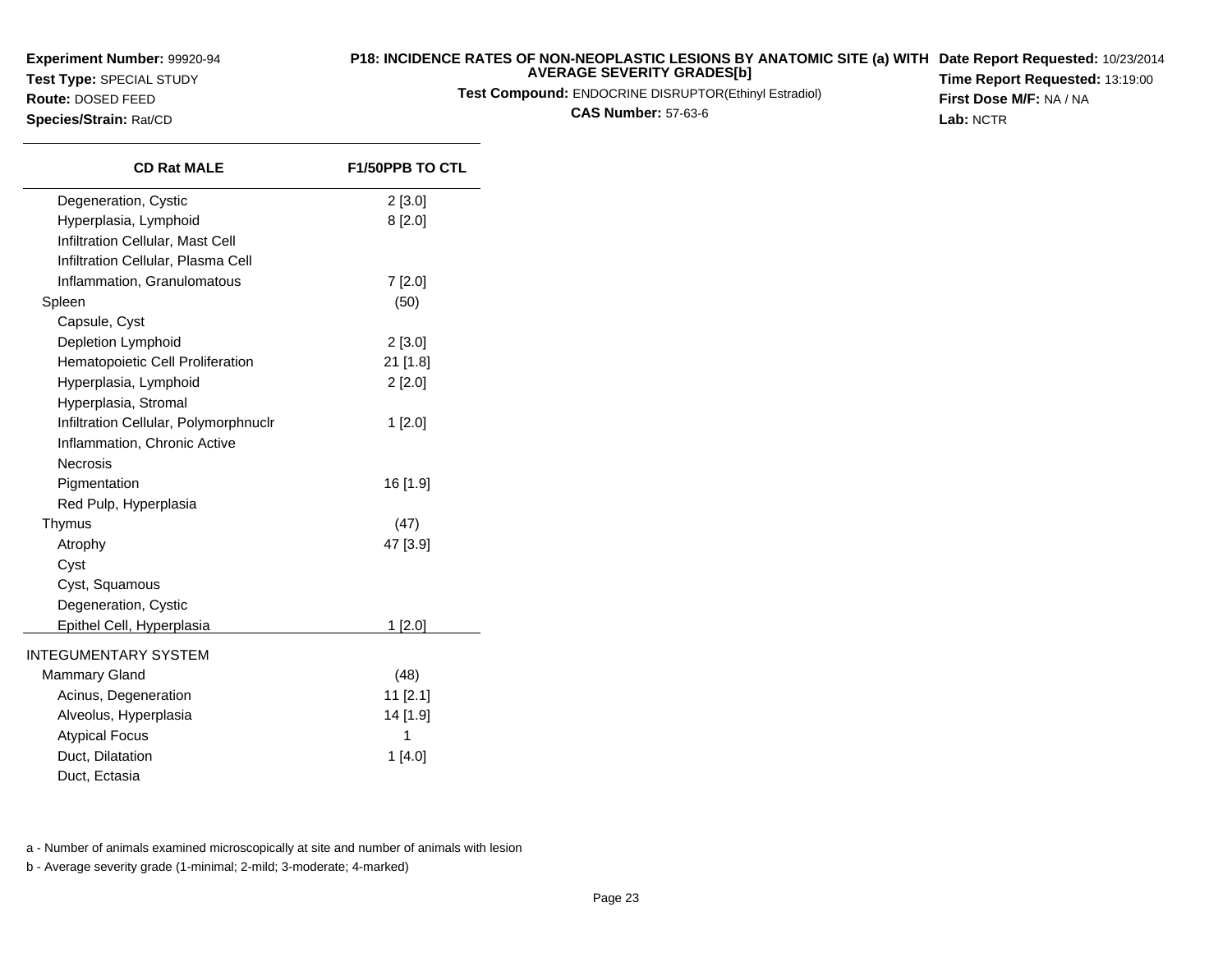**Test Type:** SPECIAL STUDY

**Route:** DOSED FEED**Species/Strain:** Rat/CD

#### **P18: INCIDENCE RATES OF NON-NEOPLASTIC LESIONS BY ANATOMIC SITE (a) WITH AVERAGE SEVERITY GRADES[b] Date Report Requested:** 10/23/2014

**Test Compound:** ENDOCRINE DISRUPTOR(Ethinyl Estradiol)

**CAS Number:** 57-63-6

**Time Report Requested:** 13:19:00**First Dose M/F:** NA / NA**Lab:** NCTR

| Duct, Hyperplasia<br>3 [2.0]<br>Duct, Inflammation, Chronic Active<br>Ectasia<br>4 [1.8]<br>Fibrosis<br>1[4.0]<br>Lactation<br>9[2.0]<br>Skin<br>(50) |  |
|-------------------------------------------------------------------------------------------------------------------------------------------------------|--|
|                                                                                                                                                       |  |
|                                                                                                                                                       |  |
|                                                                                                                                                       |  |
|                                                                                                                                                       |  |
|                                                                                                                                                       |  |
|                                                                                                                                                       |  |
| Abscess<br>1[4.0]                                                                                                                                     |  |
| Cyst Epithelial Inclusion<br>4                                                                                                                        |  |
| Dermis, Fibrosis                                                                                                                                      |  |
| Dermis, Inflammation, Chronic Active                                                                                                                  |  |
| Dermis, Necrosis                                                                                                                                      |  |
| Epidermis, Hyperplasia                                                                                                                                |  |
| Epidermis, Inflammation, Suppurative                                                                                                                  |  |
| Epidermis, Necrosis                                                                                                                                   |  |
| Fibrosis                                                                                                                                              |  |
| Foreign Body                                                                                                                                          |  |
| Hair Follicle, Hemorrhage                                                                                                                             |  |
| Hyperkeratosis                                                                                                                                        |  |
| Inflammation, Chronic Active<br>29 [4.0]                                                                                                              |  |
| Inflammation, Pyogranulomat                                                                                                                           |  |
| Inflammation, Suppurative<br>1[4.0]                                                                                                                   |  |
| Keratin Cyst<br>1                                                                                                                                     |  |
| Ulcer                                                                                                                                                 |  |
| MUSCULOSKELETAL SYSTEM                                                                                                                                |  |
| (1)<br>Bone                                                                                                                                           |  |
| Bone, Femur<br>(50)                                                                                                                                   |  |
| <b>Skeletal Muscle</b><br>(1)                                                                                                                         |  |

#### NERVOUS SYSTEM

a - Number of animals examined microscopically at site and number of animals with lesion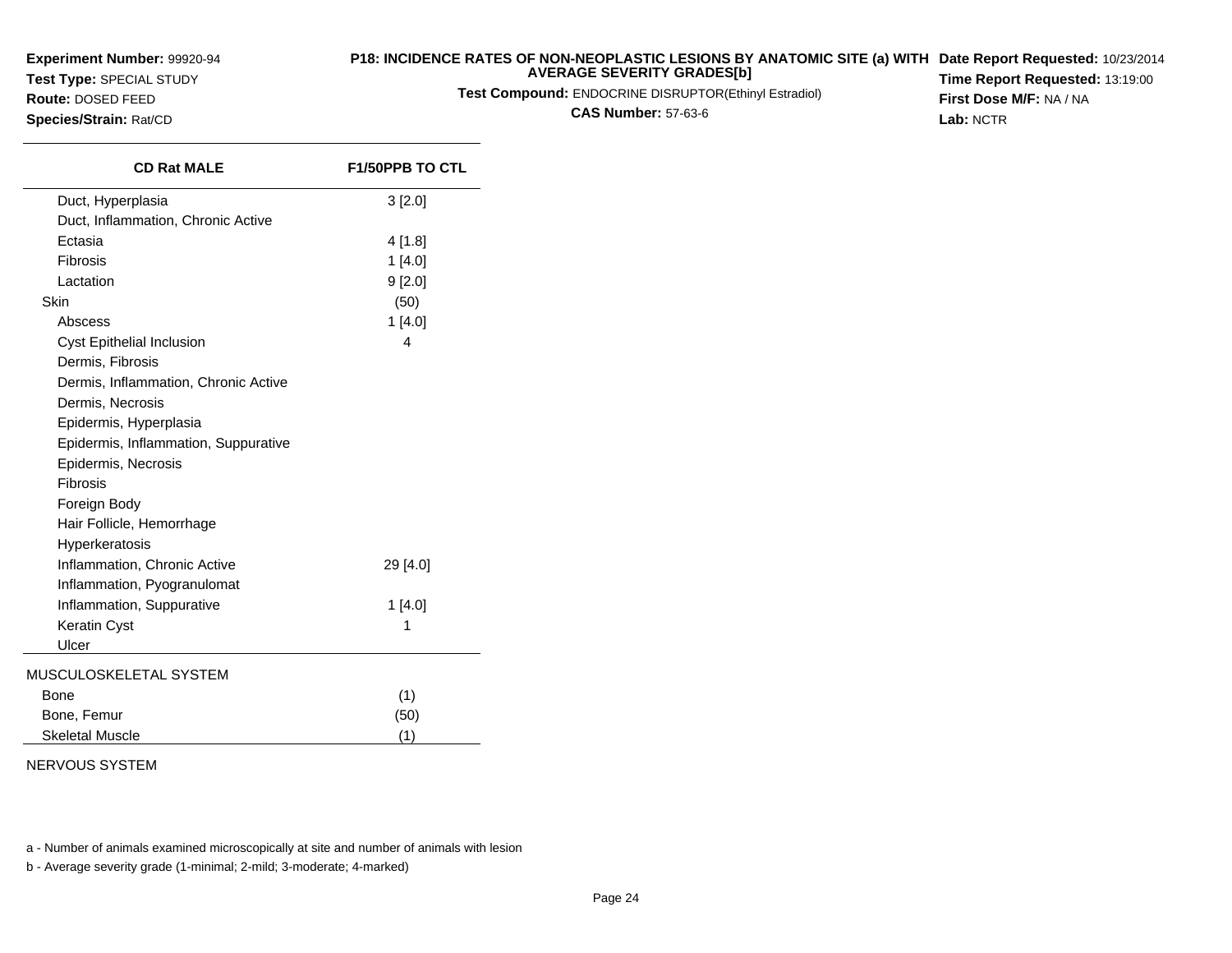**Test Type:** SPECIAL STUDY

**Route:** DOSED FEED**Species/Strain:** Rat/CD

 $\overline{\phantom{0}}$ 

#### **P18: INCIDENCE RATES OF NON-NEOPLASTIC LESIONS BY ANATOMIC SITE (a) WITH AVERAGE SEVERITY GRADES[b] Date Report Requested:** 10/23/2014

**Test Compound:** ENDOCRINE DISRUPTOR(Ethinyl Estradiol)

**CAS Number:** 57-63-6

**Time Report Requested:** 13:19:00**First Dose M/F:** NA / NA**Lab:** NCTR

| <b>CD Rat MALE</b>                     | <b>F1/50PPB TO CTL</b> |
|----------------------------------------|------------------------|
| Brain, Brain Stem                      | (50)                   |
| Compression                            | 7[3.1]                 |
| Gliosis                                |                        |
| Hemorrhage                             |                        |
| Brain, Cerebellum                      | (50)                   |
| Angiectasis                            |                        |
| Gliosis                                | $1$ [1.0]              |
| Hemorrhage                             | 1 [1.0]                |
| Hydrocephalus                          |                        |
| Brain, Cerebrum                        | (50)                   |
| Hydrocephalus                          | 4[1.8]                 |
| <b>Infiltration Cellular</b>           |                        |
| Meninges, Hyperplasia                  | 1 [2.0]                |
| Peripheral Nerve                       | (0)                    |
| RESPIRATORY SYSTEM                     |                        |
| Lung                                   | (50)                   |
| Alveolar Epith, Hyperplasia            | 3[1.3]                 |
| Artery, Mineralization                 | 2[1.0]                 |
| Congestion                             |                        |
| Hemorrhage                             | 1 [2.0]                |
| Infiltration Cellular, Histiocyte      | 11 [1.4]               |
| Infiltration Cellular, Lymphocyte      |                        |
| Inflammation, Chronic                  |                        |
| Inflammation, Chronic Active           | 1 [1.0]                |
| Mediastinum, Hemorrhage                |                        |
| Mediastinum, Inflammation, Suppurative |                        |
| Mediastinum, Necrosis                  |                        |
| Metaplasia, Osseous                    | 1 [1.0]                |
| Thrombosis                             |                        |

a - Number of animals examined microscopically at site and number of animals with lesion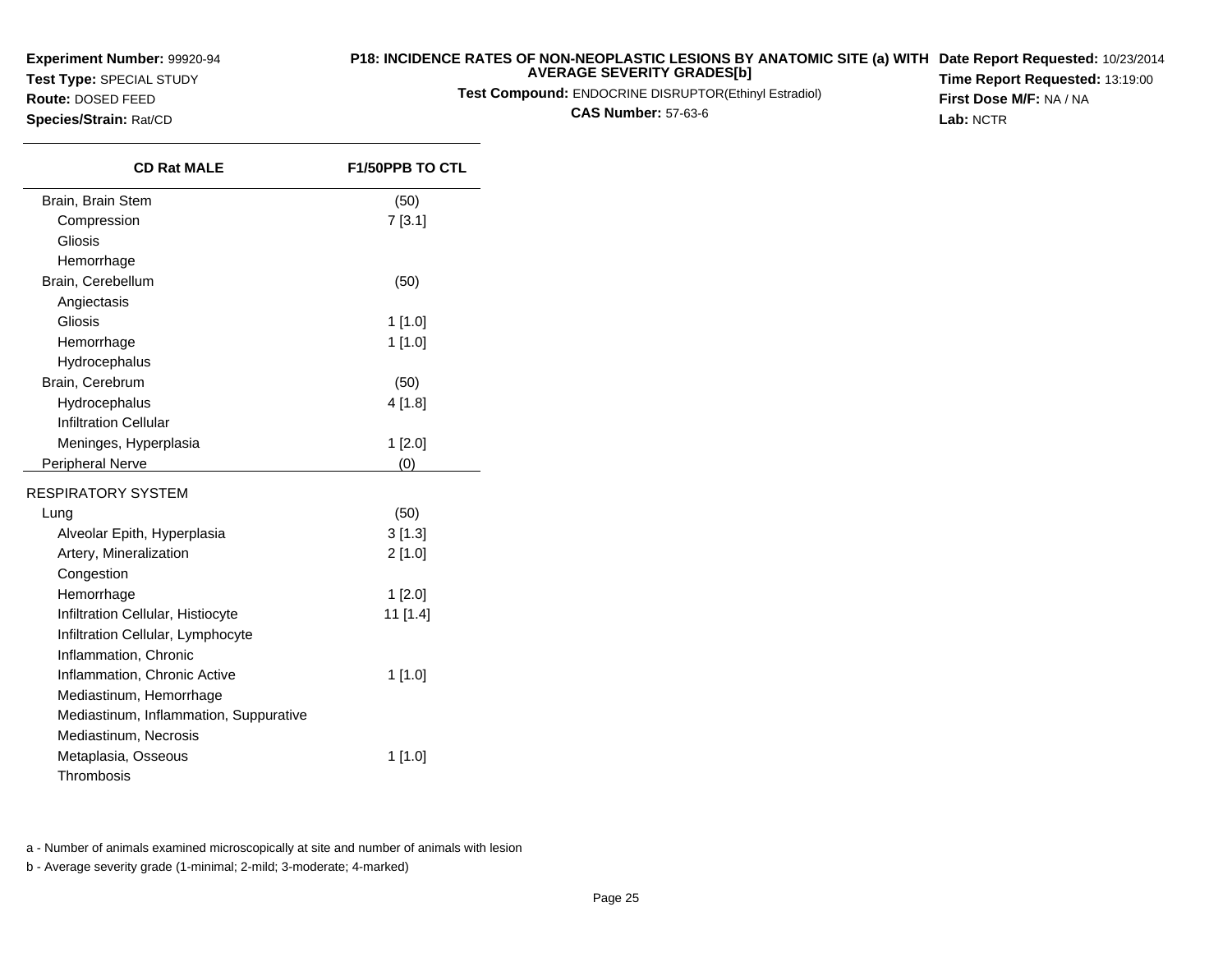**Test Type:** SPECIAL STUDY

**Route:** DOSED FEED**Species/Strain:** Rat/CD

 $\overline{\phantom{a}}$ 

#### **P18: INCIDENCE RATES OF NON-NEOPLASTIC LESIONS BY ANATOMIC SITE (a) WITH AVERAGE SEVERITY GRADES[b] Date Report Requested:** 10/23/2014

**Test Compound:** ENDOCRINE DISRUPTOR(Ethinyl Estradiol)

**CAS Number:** 57-63-6

**Time Report Requested:** 13:19:00**First Dose M/F:** NA / NA**Lab:** NCTR

| <b>CD Rat MALE</b>                   | <b>F1/50PPB TO CTL</b> |
|--------------------------------------|------------------------|
| Nose                                 | (50)                   |
| Exudate                              |                        |
| Foreign Body                         |                        |
| Inflammation, Chronic Active         |                        |
| Inflammation, Suppurative            | 5[2.6]                 |
| Metaplasia, Squamous                 |                        |
| Mucosa, Hyperkeratosis               |                        |
| Mucosa, Hyperplasia                  |                        |
| Mucosa, Keratin Cyst                 |                        |
| Polyp, Inflammatory                  |                        |
| Vomeronas Org, Dilatation            |                        |
| Trachea                              | (50)                   |
| Epithelium, Hyperplasia              |                        |
| Infiltration Cellular, Lymphocyte    |                        |
| SPECIAL SENSES SYSTEM                |                        |
| Eye                                  | (48)                   |
| <b>Bilateral, Cataract</b>           |                        |
| Bilateral, Retina, Degeneration      |                        |
| Cataract                             | $\overline{2}$         |
| Cornea, Inflammation, Chronic Active |                        |
| Hemorrhage                           |                        |
| Inflammation, Chronic Active         | 1[3.0]                 |
| Inflammation, Suppurative            |                        |
| Retina, Degeneration                 | 1[4.0]                 |
| Harderian Gland                      | (50)                   |
| Acinus, Degeneration                 | 5[1.8]                 |
| Degeneration                         |                        |
| Infiltration Cellular, Lymphocyte    | 8[1.4]                 |
| Polyarteritis                        | $1$ [1.0]              |

a - Number of animals examined microscopically at site and number of animals with lesion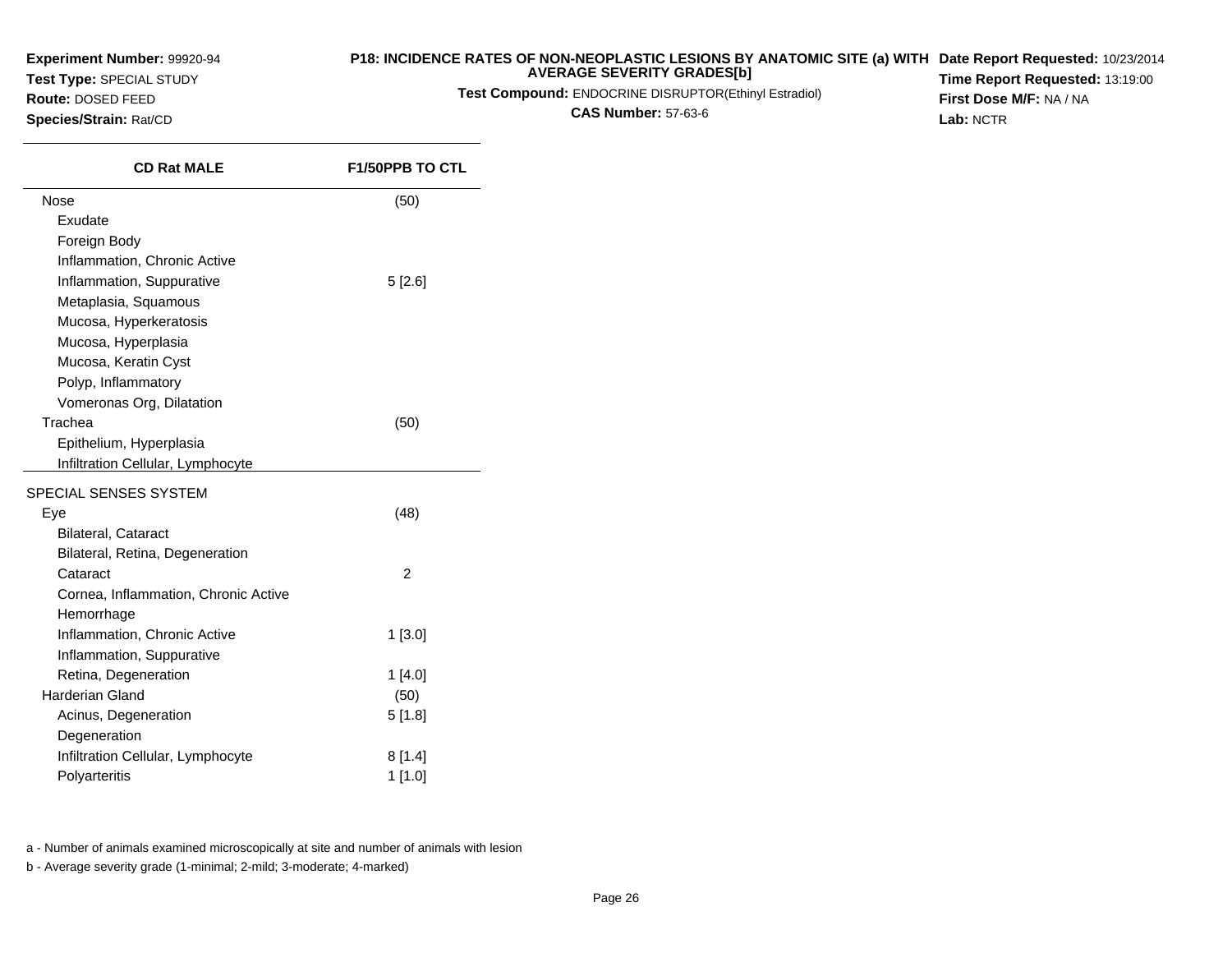**Test Type:** SPECIAL STUDY

**Route:** DOSED FEED**Species/Strain:** Rat/CD

# **P18: INCIDENCE RATES OF NON-NEOPLASTIC LESIONS BY ANATOMIC SITE (a) WITHDate Report Requested:** 10/23/2014**AVERAGE SEVERITY GRADES[b]**

**Test Compound:** ENDOCRINE DISRUPTOR(Ethinyl Estradiol)

**CAS Number:** 57-63-6

**Time Report Requested:** 13:19:00**First Dose M/F:** NA / NA**Lab:** NCTR

**CD Rat MALE F1/50PPB TO CTL** Lacrimal Gland $d \tag{1}$ Ectopic HarderianZymbal's Gland (0) Inflammation, SuppurativeURINARY SYSTEMKidney (49) Capsule, Inflammation, Chronic ActiveCystt  $\sim$  23 Hydronephrosis Inflammation, SuppurativeMedulla, CystMineralizationn  $4[1.3]$ Nephropathy 46 [2.0] Pelvis, Hemorrhage Pelvis, Inflammation, Suppurative 1 [2.0] Polycystic Kidney Renal Tubule, Hyperplasia 1 [1.0] Transit Epithe, Hyperplasia $2 [2.0]$ <br>(1) Urethraa  $(1)$ Hemorrhage Urinary Bladder $r \hspace{2.6cm} (49)$ **Dilatation**  Hemorrhage Inflammation, Chronic ActiveInflammation, SuppurativeTransit Epithe, Hyperplasia

\*\*\*END OF MALE DATA\*\*\*

a - Number of animals examined microscopically at site and number of animals with lesion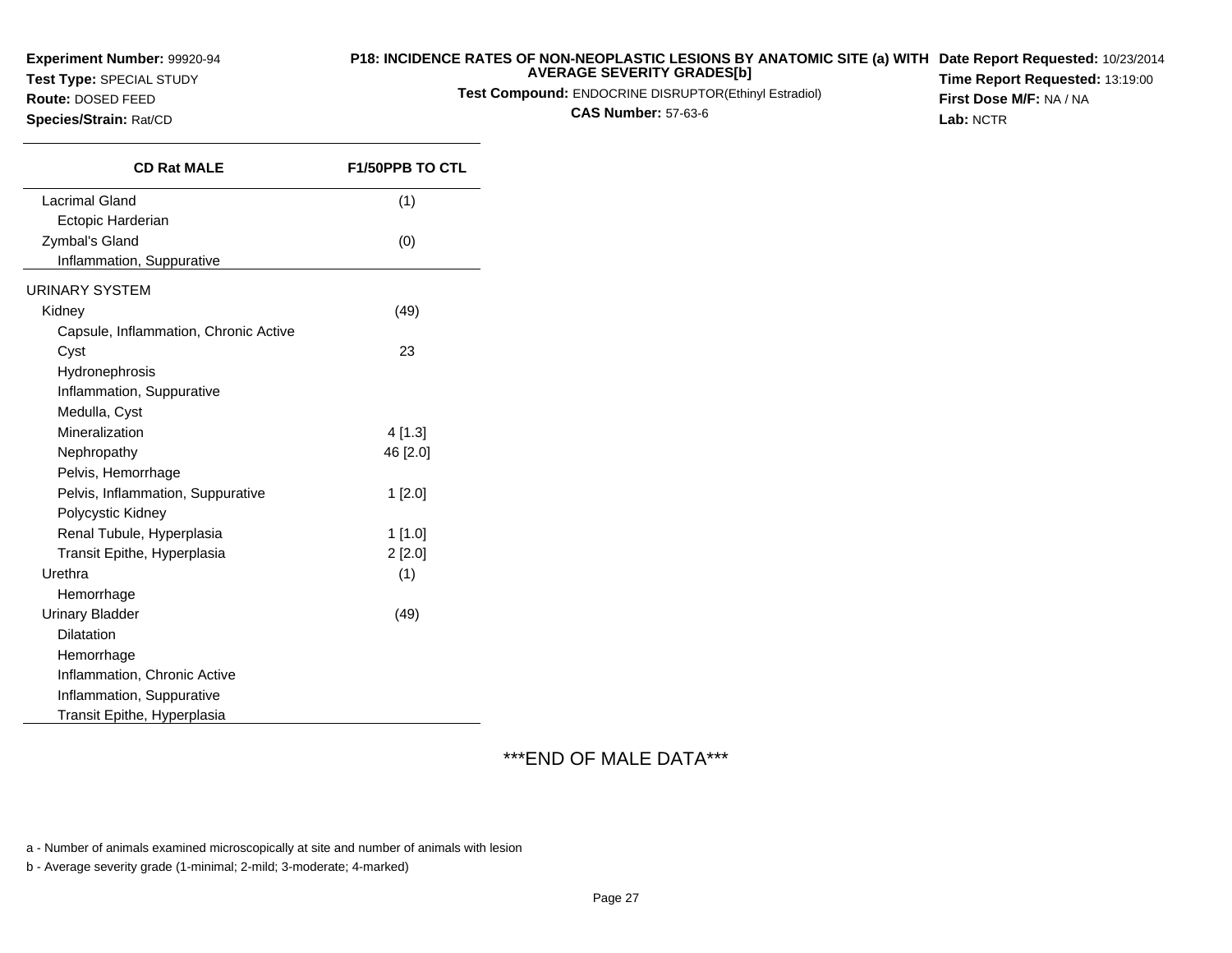**Test Type:** SPECIAL STUDY**Route:** DOSED FEED

#### **P18: INCIDENCE RATES OF NON-NEOPLASTIC LESIONS BY ANATOMIC SITE (a) WITH AVERAGE SEVERITY GRADES[b] Date Report Requested:** 10/23/2014

**Test Compound:** ENDOCRINE DISRUPTOR(Ethinyl Estradiol)

**Species/Strain:** Rat/CD

**CAS Number:** 57-63-6

**Time Report Requested:** 13:19:00**First Dose M/F:** NA / NA**Lab:** NCTR

| <b>CD Rat FEMALE</b>                    | F <sub>1</sub><br><b>OPPB</b> | F <sub>1</sub><br>2PPB | <b>10 PPB</b><br>F <sub>1</sub> | <b>50 PPB</b><br>F <sub>1</sub> | <b>F1/2PPB TO CTL</b>   | F1/10PPB TO CTL |
|-----------------------------------------|-------------------------------|------------------------|---------------------------------|---------------------------------|-------------------------|-----------------|
| <b>Disposition Summary</b>              |                               |                        |                                 |                                 |                         |                 |
| <b>Animals Initially In Study</b>       | 51                            | 50                     | 50                              | 50                              | 50                      | 50              |
| <b>Early Deaths</b>                     |                               |                        |                                 |                                 |                         |                 |
| <b>Moribund Sacrifice</b>               | 24                            | 22                     | 27                              | 17                              | 26                      | 27              |
| <b>Natural Death</b>                    |                               | 5                      | 3                               | 8                               | $\overline{\mathbf{r}}$ | $\mathbf 1$     |
| <b>Survivors</b>                        |                               |                        |                                 |                                 |                         |                 |
| <b>Moribund Sacrifice</b>               | $\mathbf{1}$                  |                        | $\mathbf 1$                     |                                 | 1                       |                 |
| <b>Terminal Sacrifice</b>               | 26                            | 23                     | 19                              | 25                              | 16                      | 22              |
| <b>Animals Examined Microscopically</b> | 51                            | 50                     | 50                              | 50                              | 50                      | 50              |
| <b>ALIMENTARY SYSTEM</b>                |                               |                        |                                 |                                 |                         |                 |
| Esophagus                               | (51)                          | (50)                   | (49)                            | (50)                            | (50)                    | (50)            |
| Hemorrhage                              |                               |                        |                                 | 1[2.0]                          |                         |                 |
| Inflammation                            |                               | 2[3.0]                 | 1[4.0]                          | 1[4.0]                          | 1[4.0]                  | 2[4.0]          |
| Necrosis                                |                               |                        |                                 |                                 | 1[4.0]                  |                 |
| Intestine Large, Cecum                  | (51)                          | (50)                   | (49)                            | (49)                            | (50)                    | (50)            |
| <b>Dilatation</b>                       |                               |                        |                                 |                                 | 1[2.0]                  |                 |
| Erosion                                 |                               |                        |                                 |                                 | 1[3.0]                  |                 |
| Inflammation, Chronic                   |                               | 1[2.0]                 |                                 |                                 | 1[2.0]                  |                 |
| Intestine Large, Colon                  | (51)                          | (50)                   | (49)                            | (49)                            | (50)                    | (50)            |
| Developmental Malformation              |                               |                        | $\mathbf 1$                     |                                 |                         |                 |
| Inflammation                            |                               | 1[1.0]                 |                                 |                                 |                         |                 |
| Lymphoid Tiss, Inflammation             |                               | 1[3.0]                 |                                 |                                 |                         |                 |
| Mineralization                          |                               |                        | 1[2.0]                          |                                 |                         |                 |
| Muscularis, Inflammation, Chronic       |                               |                        | 1[2.0]                          |                                 |                         |                 |
| Intestine Large, Rectum                 | (51)                          | (50)                   | (49)                            | (50)                            | (50)                    | (50)            |
| Inflammation, Chronic                   |                               | 1[1.0]                 |                                 |                                 |                         |                 |
| Intestine Small, Duodenum               | (51)                          | (50)                   | (49)                            | (49)                            | (50)                    | (50)            |
| Autolysis                               |                               |                        |                                 | 1[3.0]                          |                         |                 |

a - Number of animals examined microscopically at site and number of animals with lesion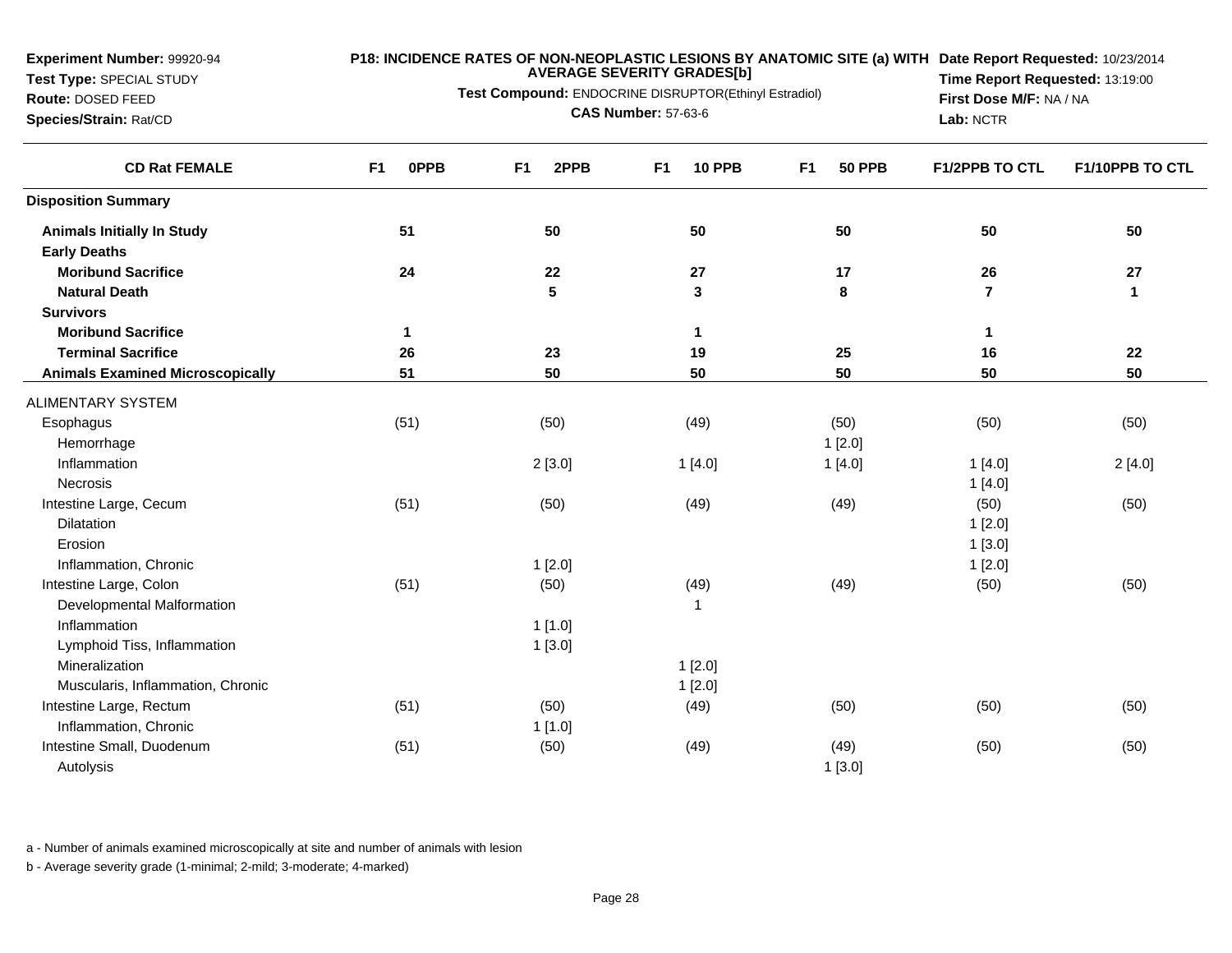**Test Type:** SPECIAL STUDY

# **Route:** DOSED FEED**Species/Strain:** Rat/CD

**P18: INCIDENCE RATES OF NON-NEOPLASTIC LESIONS BY ANATOMIC SITE (a) WITH AVERAGE SEVERITY GRADES[b] Date Report Requested:** 10/23/2014

**Test Compound:** ENDOCRINE DISRUPTOR(Ethinyl Estradiol)

**CAS Number:** 57-63-6

**Time Report Requested:** 13:19:01**First Dose M/F:** NA / NA**Lab:** NCTR

| <b>CD Rat FEMALE</b>                        | <b>OPPB</b><br>F1 | 2PPB<br>F <sub>1</sub> | <b>10 PPB</b><br>F <sub>1</sub> | F <sub>1</sub><br><b>50 PPB</b> | <b>F1/2PPB TO CTL</b> | F1/10PPB TO CTL  |
|---------------------------------------------|-------------------|------------------------|---------------------------------|---------------------------------|-----------------------|------------------|
| <b>Dilatation</b>                           |                   |                        | 1[3.0]                          |                                 |                       |                  |
| Intestine Small, Ileum                      | (51)              | (50)                   | (48)                            | (49)                            | (48)                  | (50)             |
| Autolysis                                   |                   |                        |                                 | 1[3.0]                          |                       |                  |
| Intestine Small, Jejunum                    | (51)              | (50)                   | (47)                            | (47)                            | (48)                  | (50)             |
| Autolysis                                   |                   |                        |                                 | 1[3.0]                          |                       |                  |
| Inflammation, Chronic                       |                   | 1[4.0]                 |                                 |                                 |                       |                  |
| Liver                                       | (51)              | (50)                   | (49)                            | (50)                            | (50)                  | (50)             |
| Angiectasis                                 | 2[1.5]            | 1[1.0]                 | 1[2.0]                          | 1[2.0]                          | 2[1.5]                | 4[2.0]           |
| <b>Basophilic Focus</b>                     | -1                | 1                      | 1                               | -1                              | -1                    | 1                |
| Bile Duct, Hyperplasia                      | 13[1.4]           | 15 [1.3]               | 10 [1.3]                        | 10 [1.2]                        | 7[1.7]                | 16 [1.4]         |
| Capsule, Hemorrhage, Focal                  | 2[2.0]            |                        |                                 |                                 | 1[2.0]                |                  |
| Caudate Lobe, Developmental<br>Malformation |                   |                        |                                 |                                 |                       |                  |
| Centrilobular, Necrosis                     |                   |                        | 1[3.0]                          |                                 |                       |                  |
| Cyst                                        |                   | $\mathbf{1}$           |                                 |                                 | $\boldsymbol{2}$      | $\boldsymbol{2}$ |
| <b>Cyst Multilocular</b>                    | 3                 |                        | $\overline{\phantom{a}}$        |                                 | $\overline{2}$        |                  |
| Degeneration, Cystic                        | 1[2.0]            |                        |                                 | 2[1.5]                          | 3[2.3]                | 5[1.6]           |
| <b>Eosinophilic Focus</b>                   |                   | 1                      | 1                               | 5                               | $\overline{2}$        | 5                |
| Eosinophilic Focus, Multiple                |                   |                        |                                 |                                 |                       |                  |
| Hematopoietic Cell Proliferation            | 2[1.0]            | 4[1.0]                 | 3[1.7]                          | 1[2.0]                          | 2[1.5]                | 1[1.0]           |
| Hepatodiaphragmatic Nodule                  |                   |                        |                                 | 1                               | $\overline{c}$        |                  |
| Infiltration Cellular, Lymphocyte           | 3[1.0]            | 2[1.0]                 | 1[1.0]                          | 1[1.0]                          |                       | 1[1.0]           |
| Inflammation, Chronic Active                | 6[1.0]            | 1[1.0]                 | 6[1.2]                          | 5[1.0]                          | 3[2.0]                | 6[1.0]           |
| Left Lat Lobe, Developmental Malformation   |                   |                        |                                 |                                 |                       |                  |
| Median Lobe, Developmental Malformation     |                   |                        |                                 |                                 | $\overline{1}$        |                  |
| <b>Mixed Cell Focus</b>                     |                   |                        |                                 |                                 |                       |                  |
| Necrosis                                    |                   |                        |                                 |                                 | 2[2.5]                |                  |
| Oval Cell, Hyperplasia                      |                   |                        |                                 |                                 | 1[3.0]                |                  |
| Periportal, Inflammation, Chronic           | 3[1.0]            | 7[1.3]                 | 5[1.0]                          | 5[1.0]                          | 3[1.7]                | 5[1.0]           |

a - Number of animals examined microscopically at site and number of animals with lesion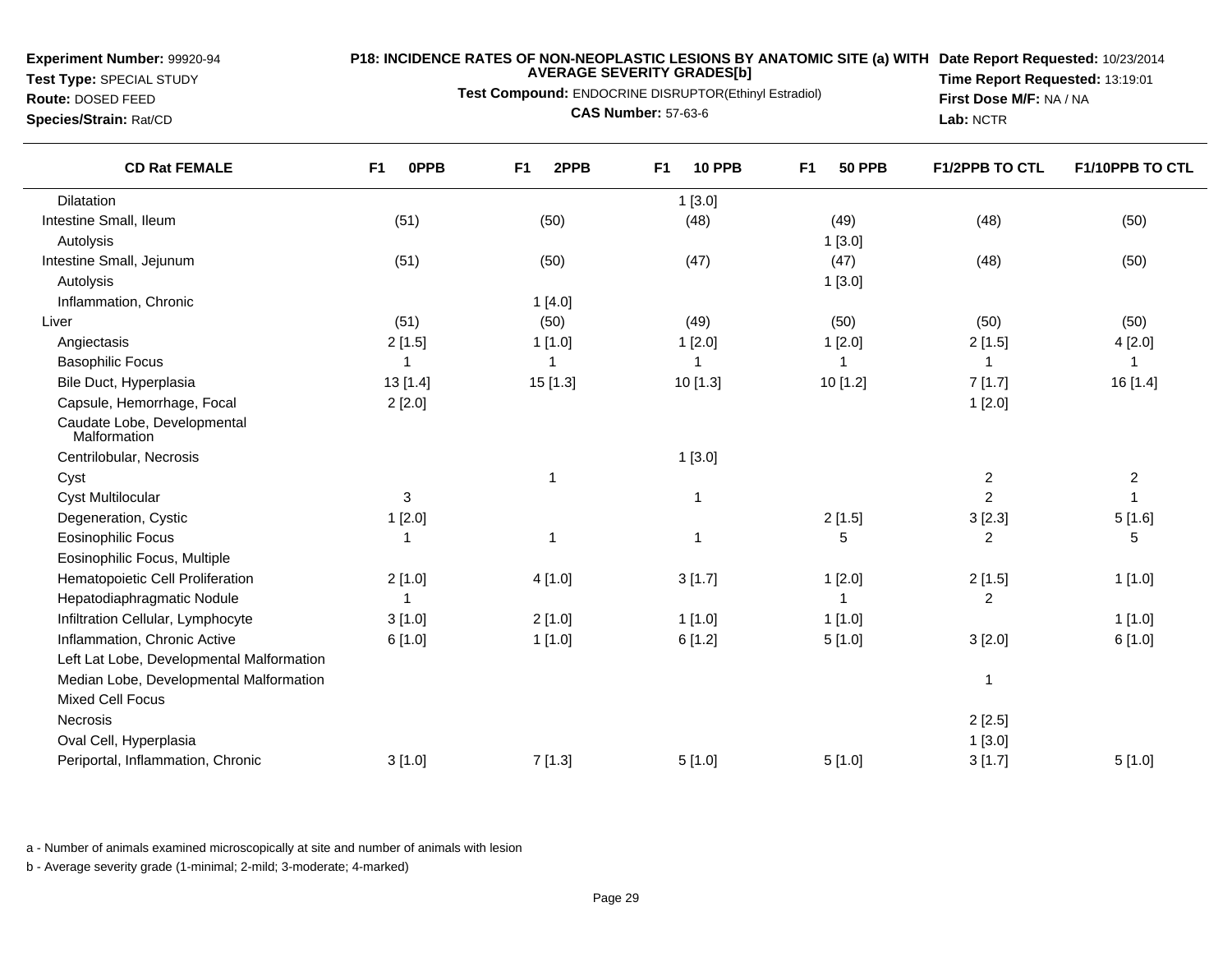**Test Type:** SPECIAL STUDY

#### **P18: INCIDENCE RATES OF NON-NEOPLASTIC LESIONS BY ANATOMIC SITE (a) WITH AVERAGE SEVERITY GRADES[b] Date Report Requested:** 10/23/2014

**Test Compound:** ENDOCRINE DISRUPTOR(Ethinyl Estradiol)

**Route:** DOSED FEED**Species/Strain:** Rat/CD

 $\overline{\phantom{0}}$ 

**CAS Number:** 57-63-6

**Time Report Requested:** 13:19:01**First Dose M/F:** NA / NA**Lab:** NCTR

| <b>CD Rat FEMALE</b>                          | <b>OPPB</b><br>F <sub>1</sub> | 2PPB<br>F <sub>1</sub> | <b>10 PPB</b><br>F <sub>1</sub> | F <sub>1</sub><br><b>50 PPB</b> | <b>F1/2PPB TO CTL</b> | F1/10PPB TO CTL         |
|-----------------------------------------------|-------------------------------|------------------------|---------------------------------|---------------------------------|-----------------------|-------------------------|
| Right Lat Lobe, Developmental<br>Malformation |                               | $\mathbf{1}$           |                                 |                                 |                       |                         |
| <b>Tension Lipidosis</b>                      |                               |                        | 1[2.0]                          | $\overline{1}$                  |                       |                         |
| Vacuolization Cytoplasmic                     | 12 [2.2]                      | 8[1.8]                 | 4[2.0]                          | 2[2.0]                          | 9[2.0]                | 11 [2.2]                |
| Mesentery                                     | (2)                           | (2)                    | (0)                             | (1)                             | (2)                   | (1)                     |
| Cyst                                          |                               |                        |                                 |                                 | $\mathbf{1}$          |                         |
| Fat, Necrosis                                 | 2[2.0]                        | 1[3.0]                 |                                 | 1[2.0]                          | 2[3.0]                |                         |
| Oral Mucosa                                   | (3)                           | (1)                    | (4)                             | (4)                             | (5)                   | (7)                     |
| Gingival, Inflammation                        |                               |                        |                                 | 1[3.0]                          |                       |                         |
| Keratin Cyst                                  |                               |                        | 3                               | $\overline{2}$                  | $\overline{c}$        | $\overline{\mathbf{4}}$ |
| Pancreas                                      | (51)                          | (50)                   | (49)                            | (49)                            | (50)                  | (50)                    |
| Acinar Cell, Degeneration                     | 20 [2.0]                      | 24 [1.8]               | 20 [2.0]                        | 24 [1.8]                        | 19 [1.6]              | 26 [1.9]                |
| Acinar Cell, Hyperplasia                      |                               |                        |                                 | 1[1.0]                          |                       | 1[2.0]                  |
| Artery, Inflammation, Chronic                 |                               |                        |                                 |                                 |                       | 1[2.0]                  |
| Artery, Mineralization                        |                               |                        | 1[2.0]                          |                                 |                       |                         |
| Inflammation, Chronic                         |                               | 7[1.1]                 |                                 | 1[2.0]                          | 1[4.0]                |                         |
| Lipomatosis                                   | 1[2.0]                        | 1[2.0]                 | 1[2.0]                          | 2[3.0]                          | 1[2.0]                | 3[2.0]                  |
| <b>Salivary Glands</b>                        | (51)                          | (49)                   | (49)                            | (50)                            | (50)                  | (50)                    |
| Artery, Mineralization                        |                               |                        | 1[2.0]                          |                                 |                       |                         |
| Inflammation, Chronic                         | 1[3.0]                        | 2[3.0]                 |                                 |                                 | 2[3.0]                | 1[1.0]                  |
| Stomach, Forestomach                          | (51)                          | (50)                   | (49)                            | (50)                            | (50)                  | (50)                    |
| Edema                                         | 1[2.0]                        |                        | 1[2.0]                          | 2[3.0]                          | 3[2.3]                |                         |
| Hyperplasia                                   | 2[2.5]                        | 2[2.0]                 |                                 | 1[2.0]                          | 4[2.3]                |                         |
| Inflammation                                  | 1[2.0]                        | 4[2.3]                 | 1[2.0]                          |                                 | 2[2.5]                |                         |
| Keratin Cyst                                  |                               |                        |                                 |                                 | 1                     |                         |
| Ulcer                                         |                               |                        |                                 | 1[3.0]                          |                       | 1[3.0]                  |
| Stomach, Glandular                            | (51)                          | (50)                   | (49)                            | (50)                            | (50)                  | (50)                    |
| Glands, Dilatation                            |                               |                        | 1[3.0]                          |                                 |                       |                         |
| Infiltration Cellular, Lymphocyte             |                               | 1[2.0]                 |                                 |                                 | 1[2.0]                |                         |
| Inflammation                                  |                               |                        |                                 | 1[1.0]                          | 1[2.0]                |                         |

a - Number of animals examined microscopically at site and number of animals with lesion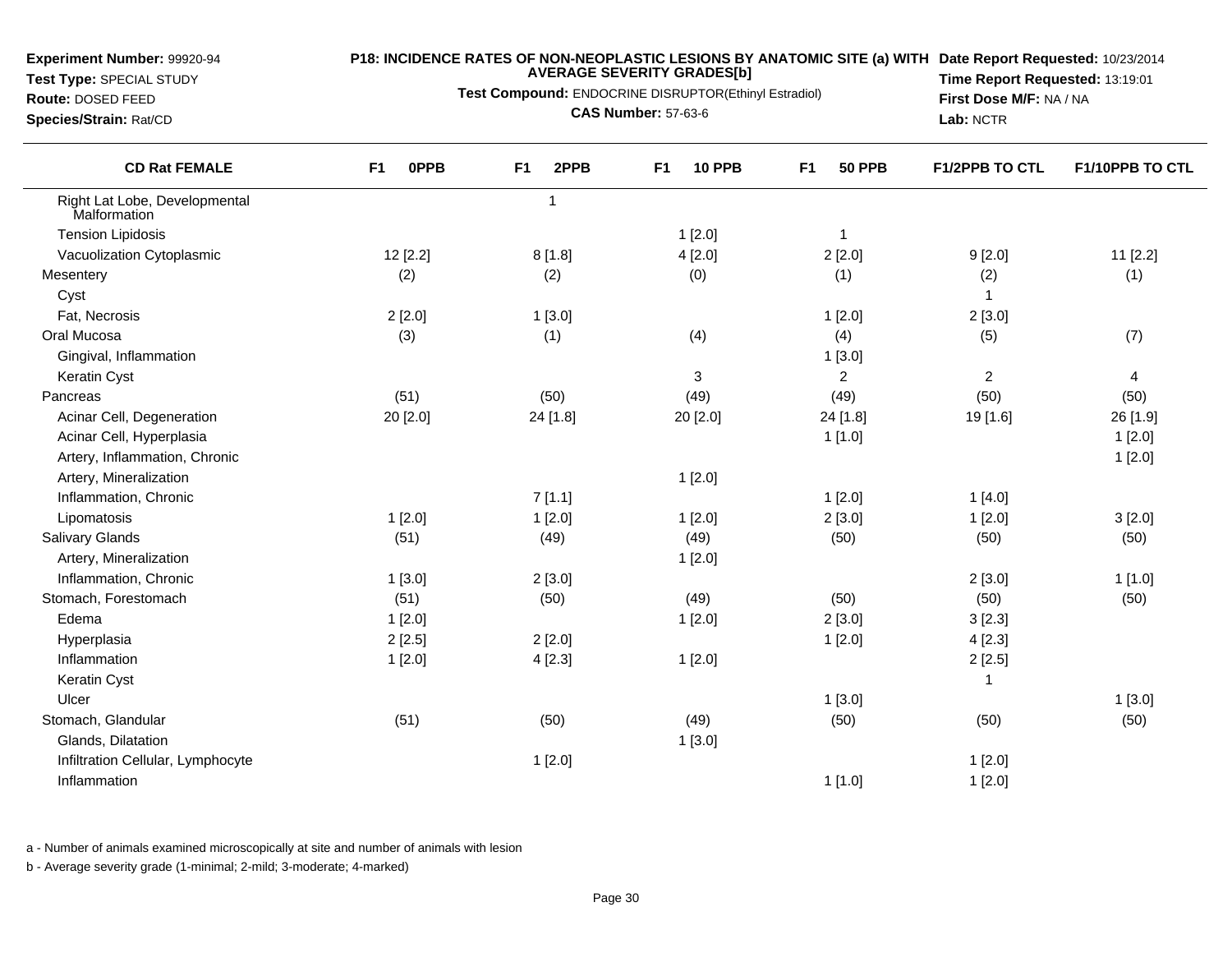**Test Type:** SPECIAL STUDY

#### **P18: INCIDENCE RATES OF NON-NEOPLASTIC LESIONS BY ANATOMIC SITE (a) WITH AVERAGE SEVERITY GRADES[b] Date Report Requested:** 10/23/2014

**Test Compound:** ENDOCRINE DISRUPTOR(Ethinyl Estradiol)

**Route:** DOSED FEED**Species/Strain:** Rat/CD

**CAS Number:** 57-63-6

**Time Report Requested:** 13:19:01**First Dose M/F:** NA / NA**Lab:** NCTR

| <b>CD Rat FEMALE</b>             | F <sub>1</sub><br><b>OPPB</b> | F <sub>1</sub><br>2PPB | F <sub>1</sub><br><b>10 PPB</b> | F <sub>1</sub><br><b>50 PPB</b> | <b>F1/2PPB TO CTL</b> | F1/10PPB TO CTL |
|----------------------------------|-------------------------------|------------------------|---------------------------------|---------------------------------|-----------------------|-----------------|
| Mineralization                   |                               |                        | 1[3.0]                          |                                 |                       |                 |
| Tooth                            | (0)                           | (0)                    | (0)                             | (0)                             | (1)                   | (0)             |
| Dysplasia                        |                               |                        |                                 |                                 | $1$ [3.0]             |                 |
| CARDIOVASCULAR SYSTEM            |                               |                        |                                 |                                 |                       |                 |
| <b>Blood Vessel</b>              | (51)                          | (50)                   | (49)                            | (50)                            | (50)                  | (50)            |
| Mineralization                   |                               |                        | 1[3.0]                          |                                 | 1[1.0]                |                 |
| Heart                            | (51)                          | (50)                   | (49)                            | (50)                            | (50)                  | (50)            |
| Artery, Mineralization           |                               |                        | 1[2.0]                          |                                 |                       |                 |
| Cardiomyopathy                   | $23$ [1.5]                    | 18 [1.4]               | 10 [1.3]                        | 12 [1.3]                        | 22 [1.3]              | 16 [1.1]        |
| Endocardium, Hyperplasia         |                               |                        |                                 |                                 |                       |                 |
| Myocardium, Necrosis             |                               | 1[2.0]                 |                                 |                                 |                       |                 |
| <b>ENDOCRINE SYSTEM</b>          |                               |                        |                                 |                                 |                       |                 |
| <b>Adrenal Cortex</b>            | (51)                          | (50)                   | (49)                            | (50)                            | (50)                  | (50)            |
| Angiectasis                      | 2[2.0]                        | 1[2.0]                 |                                 | 2[2.0]                          | 1[1.0]                | 3[2.0]          |
| Atrophy                          | 2[2.5]                        |                        | 2[2.5]                          |                                 | 1[2.0]                |                 |
| Cyst                             |                               |                        |                                 | 1[4.0]                          |                       |                 |
| Degeneration, Cystic             | 46 [2.8]                      | 43 [2.6]               | 43 [2.5]                        | 45 [2.5]                        | 43 [2.7]              | 44 [2.6]        |
| Hematopoietic Cell Proliferation |                               |                        |                                 | 1[2.0]                          |                       | 1[1.0]          |
| Hyperplasia                      | 1[3.0]                        | 3[2.0]                 | 1[1.0]                          |                                 |                       |                 |
| Hypertrophy                      | 5[1.6]                        | $11$ [2.1]             | 7 [1.9]                         | 7[2.3]                          | 2[2.0]                | 2[2.5]          |
| Metaplasia, Osseous              | 1[3.0]                        |                        |                                 |                                 |                       |                 |
| Vacuolization Cytoplasmic        | 1[1.0]                        |                        | 1[2.0]                          |                                 |                       |                 |
| Adrenal Medulla                  | (48)                          | (50)                   | (49)                            | (50)                            | (49)                  | (48)            |
| Hyperplasia                      |                               |                        |                                 |                                 | 1[1.0]                | 1[2.0]          |
| Islets, Pancreatic               | (51)                          | (50)                   | (49)                            | (49)                            | (50)                  | (50)            |
| Hyperplasia                      | 1[2.0]                        | 1[2.0]                 | 3[2.0]                          |                                 | 1[1.0]                |                 |
| Parathyroid Gland                | (48)                          | (47)                   | (46)                            | (43)                            | (46)                  | (44)            |
| Hyperplasia                      |                               | 2[2.0]                 | 1[2.0]                          | 1[2.0]                          | 1[2.0]                |                 |

a - Number of animals examined microscopically at site and number of animals with lesion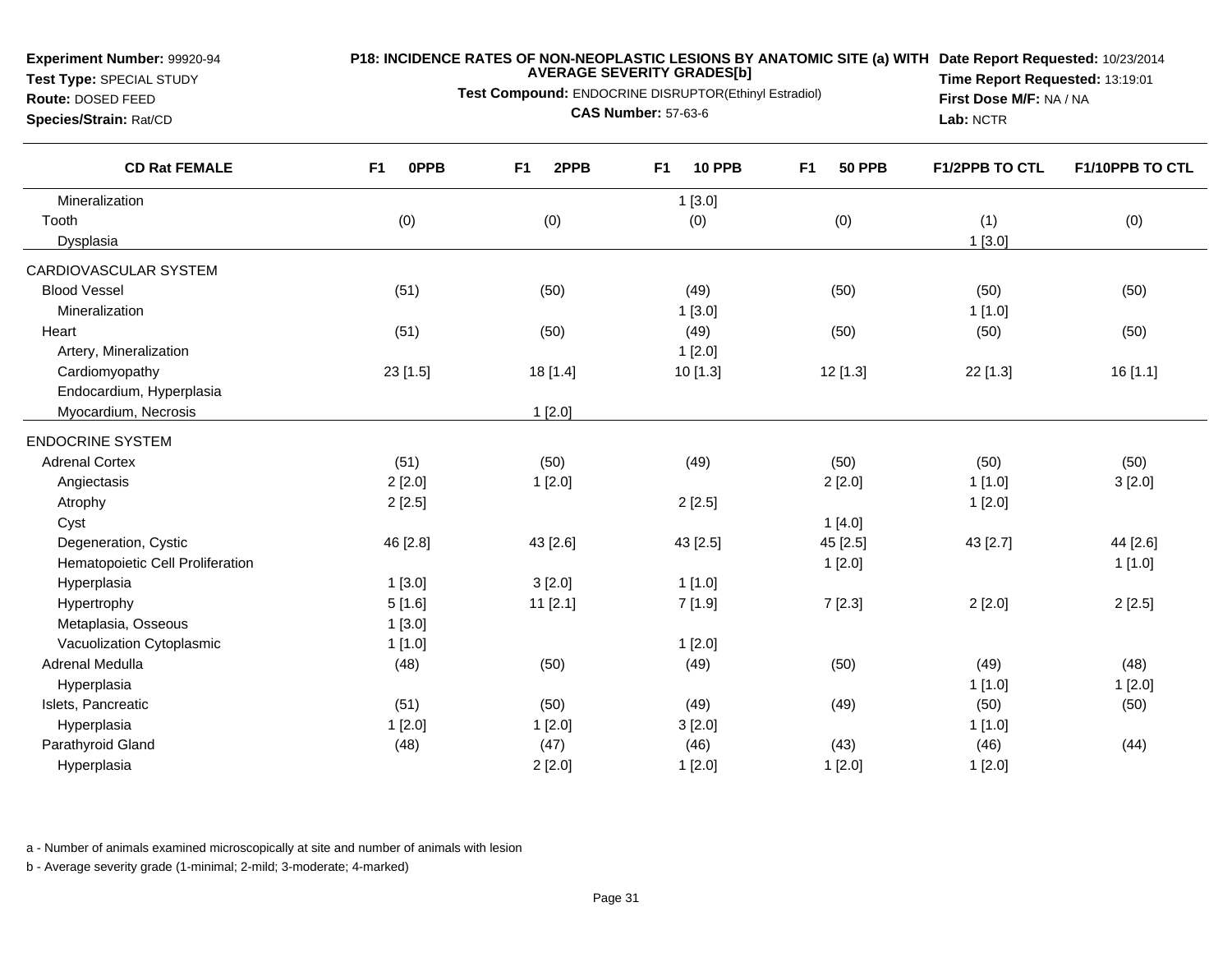**Test Type:** SPECIAL STUDY**Route:** DOSED FEED

**Species/Strain:** Rat/CD

#### **P18: INCIDENCE RATES OF NON-NEOPLASTIC LESIONS BY ANATOMIC SITE (a) WITH AVERAGE SEVERITY GRADES[b] Date Report Requested:** 10/23/2014

**Test Compound:** ENDOCRINE DISRUPTOR(Ethinyl Estradiol)

**CAS Number:** 57-63-6

**Time Report Requested:** 13:19:01**First Dose M/F:** NA / NA**Lab:** NCTR

| <b>CD Rat FEMALE</b>              | 0PPB<br>F <sub>1</sub> | 2PPB<br>F <sub>1</sub> | F <sub>1</sub><br><b>10 PPB</b> | F <sub>1</sub><br><b>50 PPB</b> | <b>F1/2PPB TO CTL</b> | F1/10PPB TO CTL |
|-----------------------------------|------------------------|------------------------|---------------------------------|---------------------------------|-----------------------|-----------------|
| <b>Pituitary Gland</b>            | (51)                   | (50)                   | (50)                            | (50)                            | (50)                  | (50)            |
| Angiectasis                       | 2[2.0]                 |                        |                                 |                                 |                       | 2[2.0]          |
| Cyst                              |                        |                        | $\mathbf{1}$                    |                                 |                       |                 |
| Pars Distalis, Cyst               | $\boldsymbol{2}$       | $\overline{c}$         | $\mathbf{1}$                    | $\overline{1}$                  | -1                    | $\overline{1}$  |
| Pars Distalis, Hyperplasia        | 4[2.5]                 | 3[1.7]                 | 3[2.0]                          | 2[2.0]                          | 2[2.0]                | 4[2.0]          |
| Pars Intermed, Cyst               | 1                      | 3                      |                                 |                                 |                       |                 |
| Pigmentation                      |                        |                        |                                 |                                 |                       | 1[3.0]          |
| <b>Thyroid Gland</b>              | (51)                   | (50)                   | (49)                            | (50)                            | (50)                  | (50)            |
| C Cell, Hyperplasia               | 7[1.4]                 | 4[1.5]                 | 3[2.0]                          | 4[2.0]                          |                       | 3[2.0]          |
| Follicle, Cyst                    |                        |                        |                                 |                                 |                       | 1[2.0]          |
| Follicular Cel, Hyperplasia       |                        |                        |                                 | 1[1.0]                          | 1[3.0]                | 2[1.5]          |
| Infiltration Cellular, Lymphocyte | 1[1.0]                 |                        |                                 |                                 | 1[1.0]                |                 |
| Inflammation, Chronic             | 1[1.0]                 | 1[3.0]                 |                                 | 2[1.0]                          |                       | 1[1.0]          |
| Ultimobranchial Cyst              | 2[3.0]                 | 4[3.0]                 | 1[3.0]                          | 5[2.2]                          | 1[2.0]                | 2[2.5]          |
| <b>GENERAL BODY SYSTEM</b>        |                        |                        |                                 |                                 |                       |                 |
| <b>Tissue NOS</b>                 | (0)                    | (0)                    | (1)                             | (0)                             | (0)                   | (0)             |
| <b>GENITAL SYSTEM</b>             |                        |                        |                                 |                                 |                       |                 |
| <b>Clitoral Gland</b>             | (50)                   | (49)                   | (48)                            | (50)                            | (50)                  | (49)            |
| Atrophy                           |                        | 6[2.3]                 | 4[2.5]                          | 2[1.5]                          | 3[2.3]                | 1[2.0]          |
| Duct, Dilatation                  | $11$ [2.1]             | 12 [2.4]               | 10 [2.3]                        | 9[2.6]                          | 17 [2.3]              | 9[2.4]          |
| Duct, Hyperplasia, Squamous       | 2[3.0]                 | 1[3.0]                 | 2[2.0]                          |                                 | 1[1.0]                | 1[2.0]          |
| Hyperplasia                       |                        | 2[1.5]                 | 2[2.0]                          |                                 |                       | 1[2.0]          |
| Infiltration Cellular, Lymphocyte |                        |                        |                                 |                                 | 1[2.0]                |                 |
| Inflammation                      | 34 [2.1]               | 33 [2.2]               | 32 [2.1]                        | 28 [2.3]                        | 32 [2.0]              | 29 [2.2]        |
| Keratin Cyst                      |                        |                        |                                 |                                 |                       |                 |
| Ovary                             | (51)                   | (50)                   | (49)                            | (50)                            | (50)                  | (50)            |
| Angiectasis                       |                        | 1[1.0]                 |                                 |                                 |                       |                 |
| Atrophy                           | 49 [2.7]               | 47 [3.1]               | 46 [3.2]                        | 46 [3.3]                        | 46 [3.2]              | 45 [2.9]        |

a - Number of animals examined microscopically at site and number of animals with lesion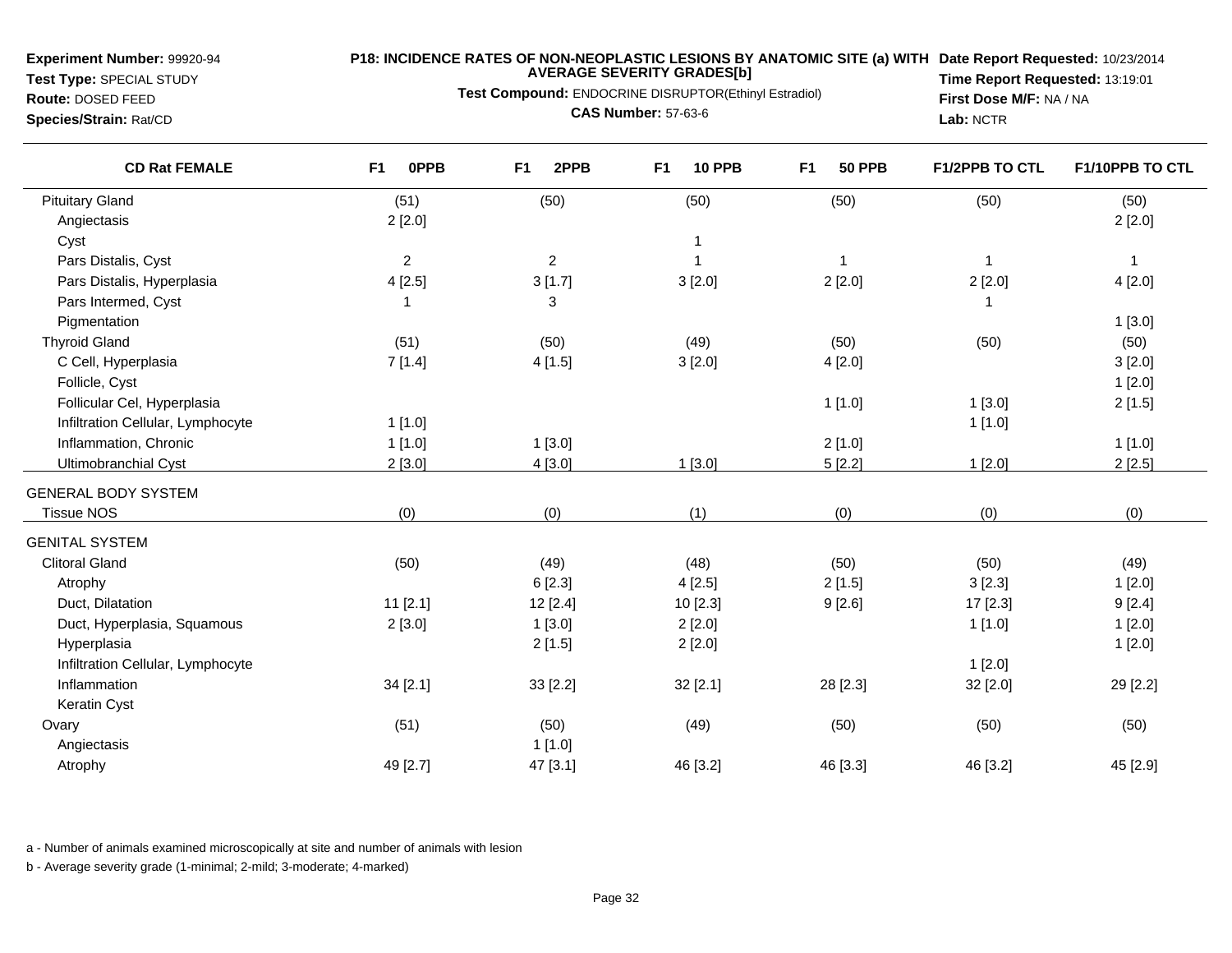**Test Type:** SPECIAL STUDY**Route:** DOSED FEED

#### **P18: INCIDENCE RATES OF NON-NEOPLASTIC LESIONS BY ANATOMIC SITE (a) WITH AVERAGE SEVERITY GRADES[b] Date Report Requested:** 10/23/2014

**Test Compound:** ENDOCRINE DISRUPTOR(Ethinyl Estradiol)

**Species/Strain:** Rat/CD

**CAS Number:** 57-63-6

**Time Report Requested:** 13:19:01**First Dose M/F:** NA / NA**Lab:** NCTR

| <b>CD Rat FEMALE</b>             | F <sub>1</sub><br>0PPB | F <sub>1</sub><br>2PPB | F <sub>1</sub><br><b>10 PPB</b> | F1<br><b>50 PPB</b> | <b>F1/2PPB TO CTL</b> | F1/10PPB TO CTL |
|----------------------------------|------------------------|------------------------|---------------------------------|---------------------|-----------------------|-----------------|
| Corpus Luteum, Cyst              | $\mathbf{1}$           | $\overline{2}$         | $\overline{1}$                  | $\overline{2}$      | $\mathbf{1}$          |                 |
| Cyst                             | 15                     | $\boldsymbol{9}$       | 17                              | 22                  | 12                    | 15              |
| Granulosa Cell, Hyperplasia      |                        |                        |                                 | 1[3.0]              |                       |                 |
| Hyperplasia, Sertoliform         | 23 [1.5]               | 17 [1.5]               | 13 [1.2]                        | 23 [1.7]            | 20 [1.6]              | 19 [1.8]        |
| Interstit Cell, Hyperplasia      |                        | 1[3.0]                 | 2[2.5]                          |                     | 2[2.5]                | 2[3.0]          |
| Oviduct                          | (51)                   | (50)                   | (49)                            | (50)                | (50)                  | (50)            |
| Pigmentation                     |                        |                        |                                 |                     | 1[2.0]                |                 |
| Uterus                           | (51)                   | (50)                   | (49)                            | (50)                | (50)                  | (50)            |
| Atrophy                          | 4[2.3]                 | 1[2.0]                 | 2[2.0]                          |                     | 1[2.0]                | 2[2.0]          |
| Cervix, Hyperplasia              |                        |                        |                                 |                     |                       | 1[2.0]          |
| Cervix, Muscularis, Hypertrophy  |                        |                        |                                 |                     |                       |                 |
| Dilatation                       | 1[3.0]                 |                        |                                 |                     |                       |                 |
| Endometrium, Hyperplasia         | 2[1.5]                 | 7[1.7]                 | 3 [2.3]                         | 12[2.5]             | 2[1.5]                | 5[1.8]          |
| Endometrium, Hyperplasia, Cystic | 15 [1.9]               | 14 [2.1]               | 20 [1.9]                        | 17 [2.0]            | 23 [1.9]              | 12 [1.8]        |
| Hemorrhage                       |                        | 1[2.0]                 |                                 |                     |                       |                 |
| Hyperplasia, Atypical, Focal     | 6[1.0]                 | 14 [1.4]               | 16 [1.4]                        | 20 [1.6]            | 10 [1.3]              | 7 [1.6]         |
| Hypoplasia                       |                        | 1[3.0]                 |                                 |                     | 1[3.0]                |                 |
| Inflammation                     | 2[1.5]                 | 1[1.0]                 |                                 | 1[1.0]              | 3[1.3]                | 2[1.5]          |
| Metaplasia, Squamous             | 2[1.0]                 | 6[2.0]                 | 8[1.4]                          | 13 [1.6]            | 6[1.5]                | 6[1.0]          |
| Pigmentation, Focal              | 1[2.0]                 |                        |                                 |                     |                       |                 |
| Vagina                           | (51)                   | (50)                   | (49)                            | (49)                | (50)                  | (48)            |
| Hemorrhage                       |                        |                        |                                 |                     | 1[2.0]                |                 |
| Inflammation                     | 12 [1.7]               | 22 [1.8]               | 18 [1.6]                        | 17 [1.8]            | 17 [2.0]              | 15 [2.0]        |
| Mucocyte, Hyperplasia            | 43 [2.5]               | 33 [2.2]               | 35 [2.4]                        | 33 [2.4]            | 33 [2.4]              | 33 [2.5]        |
| <b>HEMATOPOIETIC SYSTEM</b>      |                        |                        |                                 |                     |                       |                 |
| <b>Bone Marrow</b>               | (51)                   | (50)                   | (49)                            | (50)                | (50)                  | (50)            |
| Hyperplasia                      | 1[2.0]                 | 1[2.0]                 |                                 |                     |                       | 1[2.0]          |
| Myeloid Cell, Hyperplasia        |                        | 1[2.0]                 |                                 |                     | 2[2.0]                |                 |
| Lymph Node                       | (16)                   | (14)                   | (6)                             | (10)                | (15)                  | (12)            |

a - Number of animals examined microscopically at site and number of animals with lesion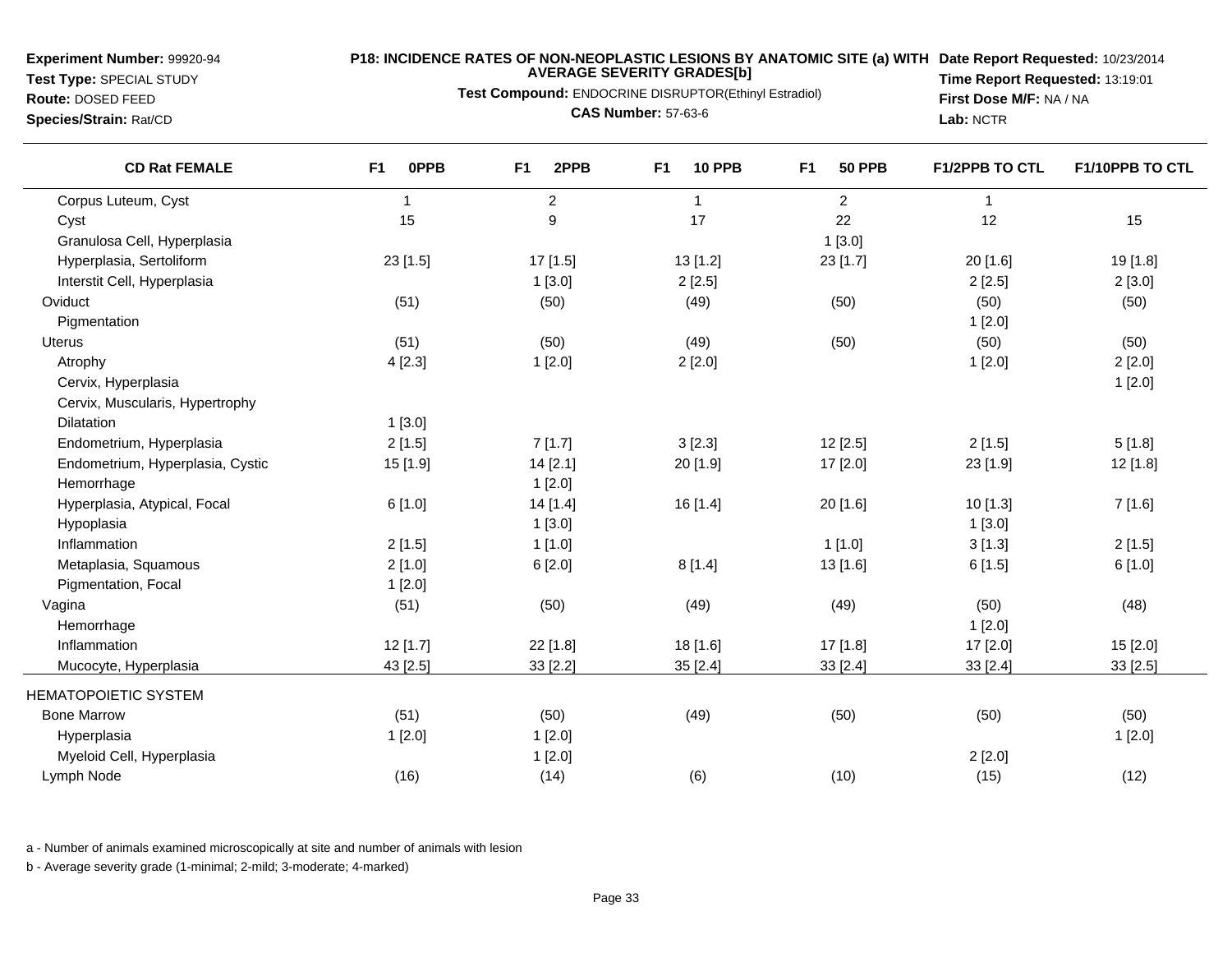**Test Type:** SPECIAL STUDY

**Route:** DOSED FEED**Species/Strain:** Rat/CD

#### **P18: INCIDENCE RATES OF NON-NEOPLASTIC LESIONS BY ANATOMIC SITE (a) WITH AVERAGE SEVERITY GRADES[b] Date Report Requested:** 10/23/2014

**Test Compound:** ENDOCRINE DISRUPTOR(Ethinyl Estradiol)

**CAS Number:** 57-63-6

**Time Report Requested:** 13:19:01**First Dose M/F:** NA / NA**Lab:** NCTR

| <b>CD Rat FEMALE</b>                                 | <b>OPPB</b><br>F <sub>1</sub> | 2PPB<br>F <sub>1</sub> | <b>10 PPB</b><br>F <sub>1</sub> | F <sub>1</sub><br><b>50 PPB</b> | <b>F1/2PPB TO CTL</b> | F1/10PPB TO CTL |
|------------------------------------------------------|-------------------------------|------------------------|---------------------------------|---------------------------------|-----------------------|-----------------|
| Axillary, Degeneration, Cystic                       | 1[2.0]                        |                        |                                 |                                 |                       |                 |
| Axillary, Hyperplasia, Lymphoid                      |                               |                        |                                 |                                 |                       | 1[3.0]          |
| Axillary, Infiltration Cellular, Plasma Cell         | 2[3.0]                        |                        |                                 |                                 |                       | 1[4.0]          |
| Deep Cervical, Hyperplasia, Lymphoid                 |                               |                        |                                 | 1[2.0]                          |                       |                 |
| Deep Cervical, Infiltration Cellular, Plasma<br>Cell | 1[4.0]                        |                        |                                 | 1[2.0]                          |                       |                 |
| Degeneration, Cystic                                 |                               |                        |                                 |                                 | 1[2.0]                |                 |
| Hyperplasia, Lymphoid                                | 1[4.0]                        |                        |                                 |                                 |                       |                 |
| Infiltration Cellular, Plasma Cell                   | 1[3.0]                        |                        |                                 |                                 | 3[3.3]                |                 |
| Inguinal, Degeneration, Cystic                       |                               |                        |                                 |                                 |                       |                 |
| Inguinal, Hyperplasia, Lymphoid                      | 1[4.0]                        |                        |                                 |                                 |                       | $1$ [3.0]       |
| Inguinal, Infiltration Cellular, Plasma Cell         | 1[3.0]                        | 1[4.0]                 |                                 |                                 | 1[4.0]                | 1[3.0]          |
| Lumbar, Degeneration, Cystic                         | 12 [3.0]                      | 11 [2.9]               | 3[2.7]                          | 5[2.4]                          | 7[3.0]                | 9[3.3]          |
| Lumbar, Hemorrhage                                   |                               |                        |                                 |                                 | 1[3.0]                |                 |
| Lumbar, Hyperplasia, Lymphoid                        | 5[2.4]                        | 10 [2.4]               | 3 [2.7]                         | 3[2.0]                          | 4[2.8]                | 7[2.3]          |
| Lumbar, Infiltration Cellular, Plasma Cell           | 10 [2.7]                      | 12 [2.9]               | 5[2.8]                          | 5[3.0]                          | 7[2.7]                | 10 [2.6]        |
| Mediastinal, Hemorrhage                              |                               |                        | 1[2.0]                          | 1[3.0]                          |                       | 1[3.0]          |
| Mediastinal, Hyperplasia, Lymphoid                   | 1[2.0]                        |                        |                                 |                                 |                       | 1[2.0]          |
| Mediastinal, Infiltration Cellular, Plasma Cell      |                               |                        |                                 |                                 |                       |                 |
| Mediastinal, Pigmentation                            | 1[2.0]                        |                        |                                 | 1[3.0]                          |                       |                 |
| Mediastinal, Sinus, Dilatation                       |                               |                        |                                 |                                 |                       | 1[3.0]          |
| Pancreatic, Hemorrhage                               |                               |                        |                                 | 1[2.0]                          |                       |                 |
| Pancreatic, Hyperplasia, Lymphoid                    |                               |                        |                                 |                                 | 1[2.0]                |                 |
| Pancreatic, Pigmentation                             | 1[2.0]                        |                        |                                 | 1[2.0]                          |                       |                 |
| Popliteal, Degeneration, Cystic                      | 1[2.0]                        |                        | 1[3.0]                          | 1[3.0]                          |                       |                 |
| Popliteal, Hyperplasia, Lymphoid                     | 2[2.0]                        |                        | 2[2.0]                          |                                 |                       |                 |
| Popliteal, Infiltration Cellular, Plasma Cell        | 2[3.0]                        | 1[4.0]                 | 2[3.5]                          | 1[4.0]                          |                       |                 |
| Renal, Degeneration, Cystic                          | 1[2.0]                        | 1[4.0]                 |                                 |                                 |                       |                 |
| Renal, Hyperplasia, Lymphoid                         |                               | 1[2.0]                 |                                 |                                 | 1[3.0]                |                 |
| Renal, Infiltration Cellular, Plasma Cell            | 1[4.0]                        | 1[2.0]                 |                                 |                                 |                       |                 |

a - Number of animals examined microscopically at site and number of animals with lesion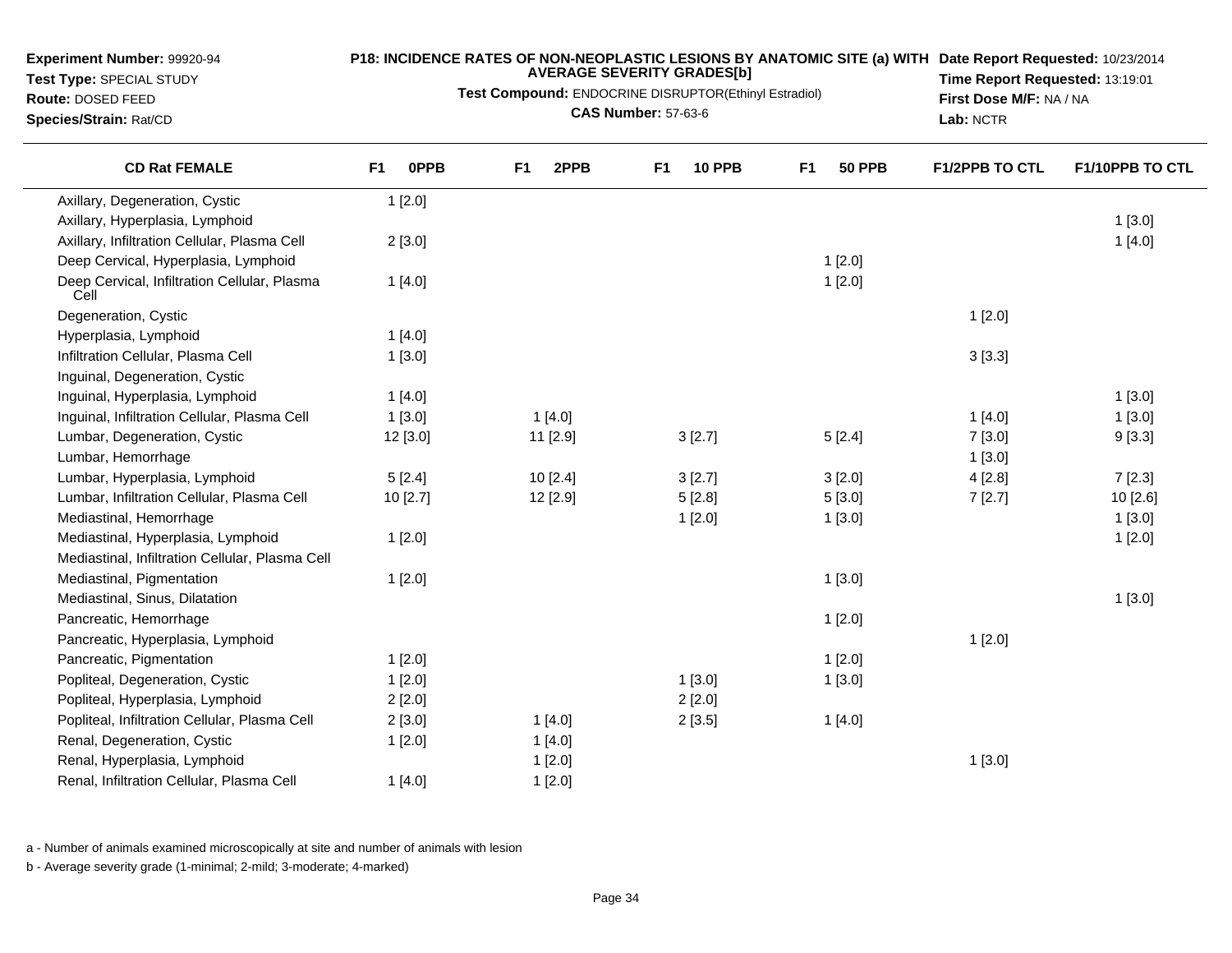**Test Type:** SPECIAL STUDY**Route:** DOSED FEED

#### **P18: INCIDENCE RATES OF NON-NEOPLASTIC LESIONS BY ANATOMIC SITE (a) WITH AVERAGE SEVERITY GRADES[b] Date Report Requested:** 10/23/2014

**Test Compound:** ENDOCRINE DISRUPTOR(Ethinyl Estradiol)

**Species/Strain:** Rat/CD

**CAS Number:** 57-63-6

**Time Report Requested:** 13:19:01**First Dose M/F:** NA / NA**Lab:** NCTR

| <b>CD Rat FEMALE</b>                         | 0PPB<br>F <sub>1</sub> | 2PPB<br>F <sub>1</sub> | <b>10 PPB</b><br>F <sub>1</sub> | F <sub>1</sub><br><b>50 PPB</b> | <b>F1/2PPB TO CTL</b> | F1/10PPB TO CTL |
|----------------------------------------------|------------------------|------------------------|---------------------------------|---------------------------------|-----------------------|-----------------|
| Thoracic, Infiltration Cellular, Plasma Cell | 1[2.0]                 |                        |                                 |                                 |                       |                 |
| Lymph Node, Mandibular                       | (51)                   | (50)                   | (49)                            | (50)                            | (50)                  | (49)            |
| Degeneration, Cystic                         | 16 [2.1]               | 9[2.2]                 | 8[2.0]                          | 8[2.4]                          | 8[1.9]                | 6[2.0]          |
| Hemorrhage                                   | 1[2.0]                 |                        |                                 |                                 |                       |                 |
| Hyperplasia, Lymphoid                        | 4[2.0]                 | 14 [2.1]               | 11 [2.0]                        | 5[2.2]                          | 10[2.1]               | $11$ [2.1]      |
| Infiltration Cellular, Plasma Cell           | 43 [2.3]               | 40 [2.6]               | 43 [2.3]                        | 39 [2.3]                        | 40 [2.3]              | 41 [2.3]        |
| Inflammation, Suppurative                    |                        |                        |                                 | 1[2.0]                          | 1[2.0]                |                 |
| Lymph Node, Mesenteric                       | (51)                   | (50)                   | (47)                            | (50)                            | (50)                  | (50)            |
| Degeneration, Cystic                         | 1[2.0]                 |                        | 1[2.0]                          | 1[2.0]                          | 1[2.0]                |                 |
| Depletion Lymphoid                           | 1[2.0]                 | 1[2.0]                 |                                 | 1[3.0]                          | 1[3.0]                |                 |
| Hemorrhage                                   |                        | 1[2.0]                 |                                 | 2[2.0]                          | 1[2.0]                | 1[2.0]          |
| Hyperplasia, Lymphoid                        | 5[2.0]                 | 3[2.3]                 | 1[2.0]                          | 2[2.0]                          | 3[2.0]                | 4[2.0]          |
| Infiltration Cellular, Plasma Cell           | 5[2.0]                 | 3[2.3]                 | 1[3.0]                          | 1[2.0]                          | 1[2.0]                | 1[2.0]          |
| Pigmentation                                 | 2[2.0]                 | 1[2.0]                 |                                 |                                 |                       |                 |
| Sinus, Dilatation                            |                        |                        |                                 | 1[4.0]                          |                       |                 |
| Spleen                                       | (51)                   | (50)                   | (49)                            | (50)                            | (50)                  | (50)            |
| Hematopoietic Cell Proliferation             | 15 [1.9]               | 22 [1.9]               | 10 [2.1]                        | 6[2.0]                          | 13 [1.8]              | 17 [1.8]        |
| Hyperplasia, Lymphoid                        |                        |                        |                                 |                                 |                       | 1[2.0]          |
| Hyperplasia, Stromal                         |                        | 1[4.0]                 |                                 |                                 |                       |                 |
| Lymphocyte, Atrophy                          |                        | 1[2.0]                 |                                 |                                 |                       |                 |
| Pigmentation                                 | 33 [1.9]               | 31 [2.0]               | 34 [2.1]                        | 43 [2.2]                        | 28 [1.8]              | 25 [1.9]        |
| Red Pulp, Atrophy                            | 1[2.0]                 |                        |                                 |                                 |                       |                 |
| Thymus                                       | (51)                   | (44)                   | (45)                            | (48)                            | (44)                  | (46)            |
| Cyst                                         | 17                     | 18                     | 21                              | 17                              | 13                    | 22              |
| Hemorrhage                                   |                        |                        |                                 | 1[3.0]                          | 1[3.0]                |                 |
| Hyperplasia, Lymphoid                        |                        |                        |                                 |                                 | 1[2.0]                |                 |
| Inflammation, Chronic                        |                        | $1$ [3.0]              |                                 |                                 | 1[2.0]                |                 |
| <b>INTEGUMENTARY SYSTEM</b>                  |                        |                        |                                 |                                 |                       |                 |
| <b>Mammary Gland</b>                         | (51)                   | (49)                   | (49)                            | (50)                            | (49)                  | (50)            |
|                                              |                        |                        |                                 |                                 |                       |                 |

a - Number of animals examined microscopically at site and number of animals with lesion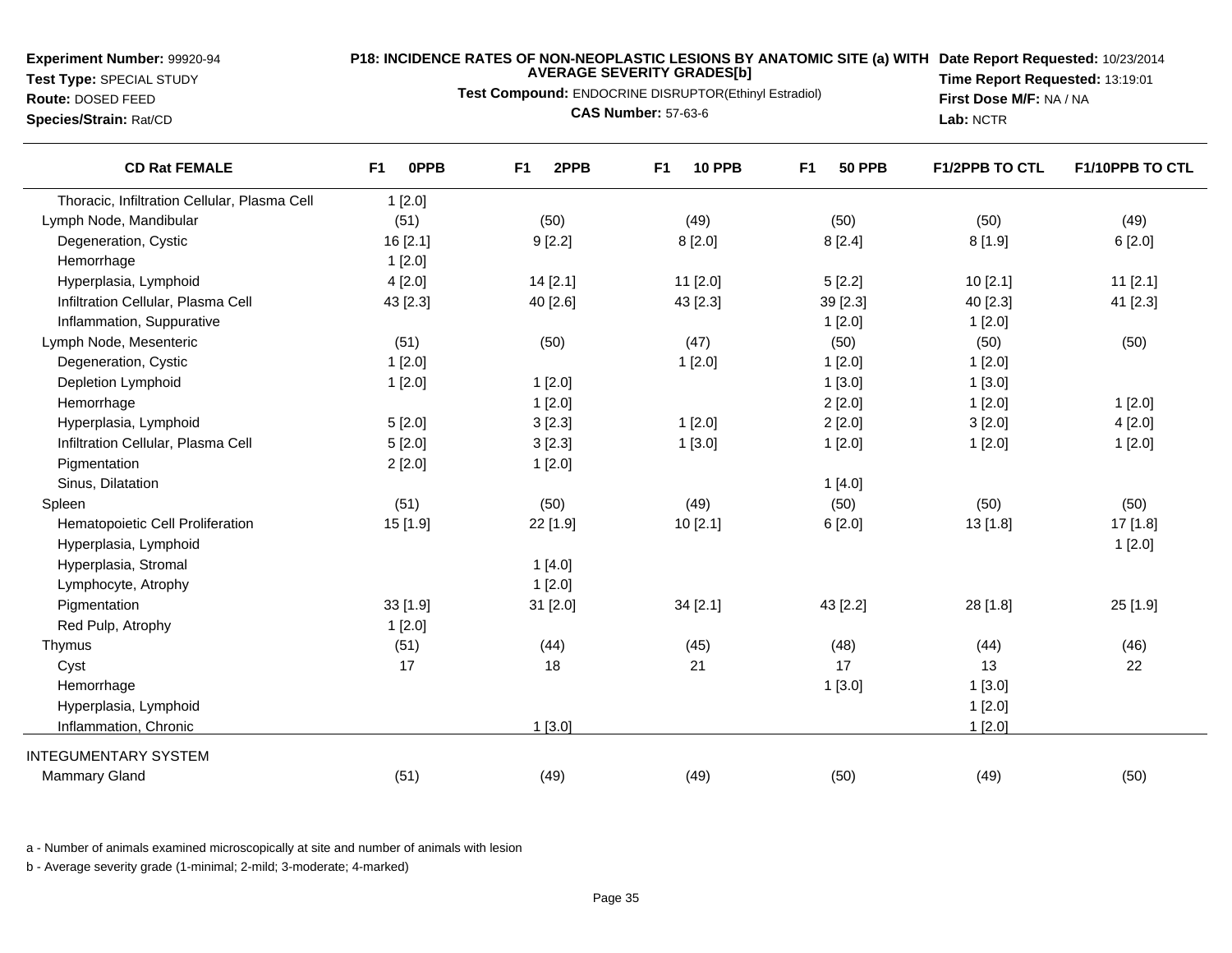**Test Type:** SPECIAL STUDY**Route:** DOSED FEED

**Species/Strain:** Rat/CD

## **P18: INCIDENCE RATES OF NON-NEOPLASTIC LESIONS BY ANATOMIC SITE (a) WITH AVERAGE SEVERITY GRADES[b] Date Report Requested:** 10/23/2014

**Test Compound:** ENDOCRINE DISRUPTOR(Ethinyl Estradiol)**CAS Number:** 57-63-6

**Time Report Requested:** 13:19:02**First Dose M/F:** NA / NA**Lab:** NCTR

| <b>CD Rat FEMALE</b>       | 0PPB<br>F <sub>1</sub> | 2PPB<br>F <sub>1</sub> | <b>10 PPB</b><br>F <sub>1</sub> | F <sub>1</sub><br><b>50 PPB</b> | F1/2PPB TO CTL | F1/10PPB TO CTL         |
|----------------------------|------------------------|------------------------|---------------------------------|---------------------------------|----------------|-------------------------|
| Alveolus, Hyperplasia      | 42 [2.1]               | 38 [2.4]               | 42 [2.2]                        | 40 [2.2]                        | 36 [2.3]       | 43 [2.3]                |
| <b>Atypical Focus</b>      | 19 [1.5]               | 23 [1.8]               | 21 [1.3]                        | 23 [1.6]                        | 13 [2.0]       | 19 [1.7]                |
| Duct, Dilatation           | 3[2.0]                 | 5[2.8]                 |                                 | 4[2.8]                          |                | 1[2.0]                  |
| Duct, Inflammation         |                        |                        |                                 |                                 |                |                         |
| Fibrosis                   |                        |                        |                                 |                                 |                |                         |
| Galactocele                | $\overline{c}$         | $\overline{c}$         | 4                               | 6                               | 3              | $\overline{\mathbf{4}}$ |
| Lactation                  | 26 [2.0]               | 32 [2.1]               | 31 [1.9]                        | 30 [2.0]                        | 29 [1.9]       | 29 [1.8]                |
| Lobules, Hyperplasia       |                        |                        | 1[2.0]                          |                                 |                |                         |
| Skin                       | (51)                   | (50)                   | (49)                            | (50)                            | (50)           | (50)                    |
| Abscess                    | 1[3.0]                 |                        |                                 |                                 |                |                         |
| Cyst Epithelial Inclusion  |                        |                        |                                 |                                 | $\mathbf{1}$   |                         |
| Hyperkeratosis             |                        |                        |                                 |                                 | 1[2.0]         |                         |
| Inflammation               | 23 [3.6]               | 16 [3.4]               | 9[3.9]                          | 7[3.1]                          | 23 [3.6]       | 22 [3.6]                |
| MUSCULOSKELETAL SYSTEM     |                        |                        |                                 |                                 |                |                         |
| Bone, Femur                | (51)                   | (50)                   | (49)                            | (50)                            | (50)           | (50)                    |
| Fibrous Osteodystrophy     |                        |                        | 1[3.0]                          |                                 |                |                         |
| Osteopetrosis              |                        |                        |                                 |                                 |                | 1[2.0]                  |
| <b>Skeletal Muscle</b>     | (1)                    | (0)                    | (1)                             | (1)                             | (0)            | (4)                     |
| Head, Hyalinization, Focal |                        |                        | 1[2.0]                          |                                 |                |                         |
| NERVOUS SYSTEM             |                        |                        |                                 |                                 |                |                         |
| Brain, Brain Stem          | (51)                   | (50)                   | (49)                            | (50)                            | (50)           | (50)                    |
| Compression                | 26 [2.4]               | 26 [2.7]               | 23 [2.6]                        | 26 [2.5]                        | 23 [2.7]       | 18 [2.8]                |
| Hemorrhage                 |                        | 1[2.0]                 | 1[2.0]                          | 1[1.0]                          | 2[1.5]         | 1[2.0]                  |
| Hydrocephalus              |                        |                        | 1[2.0]                          |                                 |                |                         |
| Brain, Cerebellum          | (51)                   | (50)                   | (49)                            | (50)                            | (50)           | (50)                    |
| Hemorrhage                 |                        |                        |                                 |                                 | 1[1.0]         |                         |
| Hydrocephalus              | 2[1.5]                 |                        |                                 | 2[1.5]                          | 3[1.7]         |                         |
| Brain, Cerebrum            | (51)                   | (50)                   | (49)                            | (50)                            | (50)           | (50)                    |
|                            |                        |                        |                                 |                                 |                |                         |

a - Number of animals examined microscopically at site and number of animals with lesion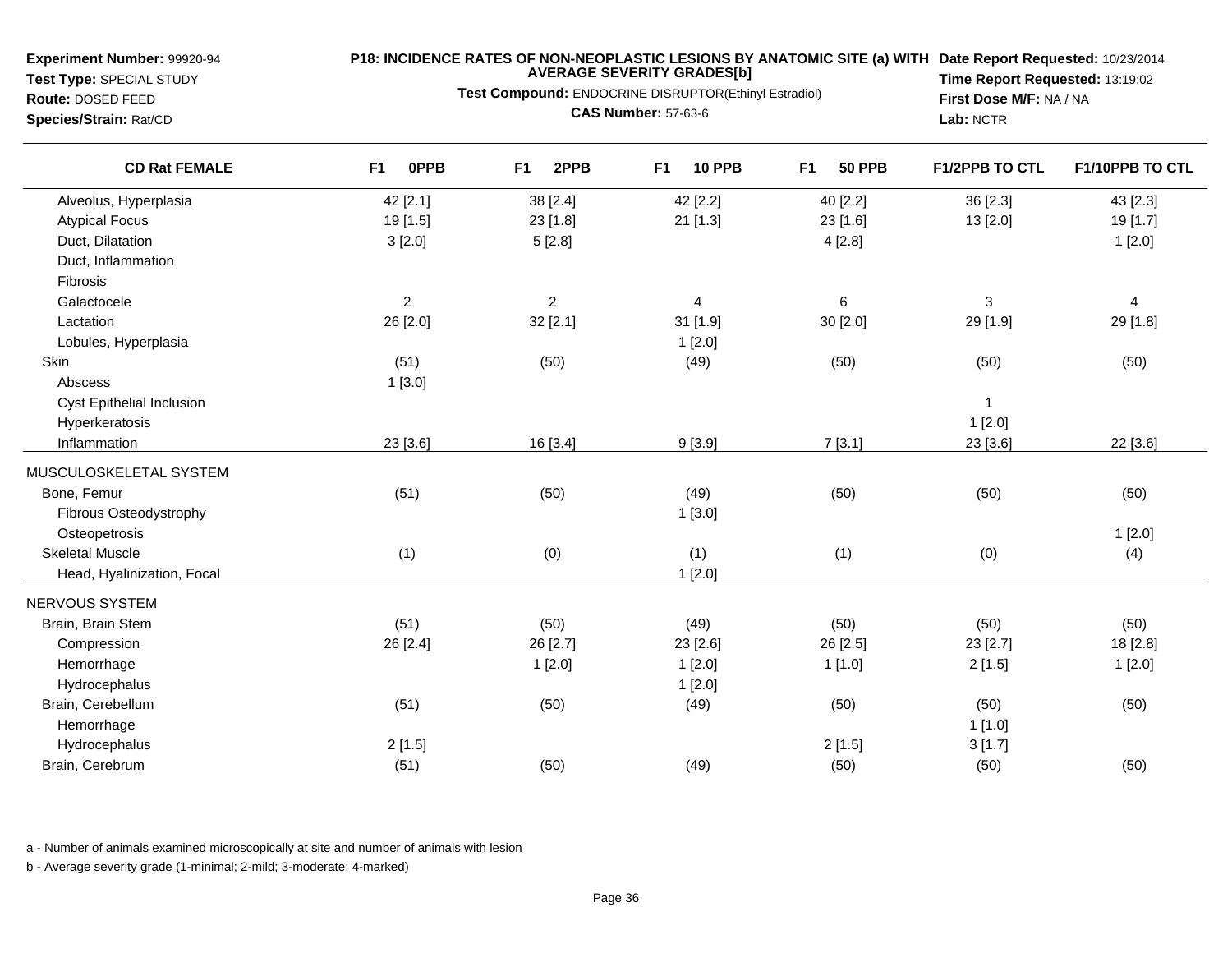**Test Type:** SPECIAL STUDY

#### **P18: INCIDENCE RATES OF NON-NEOPLASTIC LESIONS BY ANATOMIC SITE (a) WITH AVERAGE SEVERITY GRADES[b] Date Report Requested:** 10/23/2014

**Test Compound:** ENDOCRINE DISRUPTOR(Ethinyl Estradiol)

**Route:** DOSED FEED**Species/Strain:** Rat/CD

**CAS Number:** 57-63-6

**Time Report Requested:** 13:19:02**First Dose M/F:** NA / NA**Lab:** NCTR

| <b>CD Rat FEMALE</b>                 | 0PPB<br>F1 | F <sub>1</sub><br>2PPB | <b>10 PPB</b><br>F <sub>1</sub> | F <sub>1</sub><br><b>50 PPB</b> | <b>F1/2PPB TO CTL</b> | F1/10PPB TO CTL |
|--------------------------------------|------------|------------------------|---------------------------------|---------------------------------|-----------------------|-----------------|
| Hemorrhage                           |            |                        |                                 |                                 | 1[2.0]                |                 |
| Hydrocephalus                        | 2[2.0]     | 2[2.0]                 | 6[1.8]                          | 5[1.8]                          | 3[2.0]                | 2[2.0]          |
| <b>Peripheral Nerve</b>              | (1)        | (0)                    | (0)                             | (0)                             | (0)                   | (2)             |
| <b>RESPIRATORY SYSTEM</b>            |            |                        |                                 |                                 |                       |                 |
| Lung                                 | (51)       | (50)                   | (49)                            | (50)                            | (50)                  | (50)            |
| Alveolar Epith, Hyperplasia          | 1[2.0]     | 1[1.0]                 | 2[1.5]                          | 1[2.0]                          | 1[1.0]                | 1[1.0]          |
| Artery, Mineralization               |            | 1[1.0]                 |                                 | 3[1.7]                          | 3[1.3]                | 1[2.0]          |
| Autolysis                            |            |                        |                                 |                                 | 1[2.0]                |                 |
| Edema                                |            | 1[1.0]                 |                                 |                                 |                       |                 |
| Hemorrhage                           | 1[3.0]     |                        |                                 | 2[2.0]                          | 1[1.0]                |                 |
| Infiltration Cellular, Histiocyte    | 11 [1.5]   | 10 [1.9]               | 10 [1.6]                        | 16 [1.8]                        | 7[1.9]                | 4[1.5]          |
| Infiltration Cellular, Lymphocyte    |            |                        | 1[1.0]                          | 1[1.0]                          |                       |                 |
| Inflammation                         | 3[1.3]     | 1[2.0]                 | 4[1.8]                          | 3[2.0]                          | 3[1.3]                | 2[2.0]          |
| Peribronchial, Inflammation, Chronic |            | 1[3.0]                 | 1[1.0]                          |                                 | 1[3.0]                |                 |
| Perivascular, Inflammation           |            | 1[2.0]                 | 3[1.0]                          | 1[1.0]                          | 1[2.0]                |                 |
| Nose                                 | (51)       | (50)                   | (49)                            | (50)                            | (50)                  | (50)            |
| Fibrous Osteodystrophy               |            |                        | 1[3.0]                          |                                 |                       |                 |
| Foreign Body                         |            | $\overline{1}$         |                                 | 1                               |                       | $\mathbf{1}$    |
| Goblet Cell, Hyperplasia             | 1[3.0]     | 2[1.5]                 | 2[2.0]                          |                                 | 1[2.0]                | 1[3.0]          |
| Hemorrhage                           |            | 1[4.0]                 |                                 |                                 |                       |                 |
| Inflammation                         | 4[1.8]     | 5[2.0]                 | 5[1.8]                          | 2[2.5]                          | 9[2.1]                | 4[1.8]          |
| Nasolacrim Dct, Inflammation         | 29 [1.8]   | 29 [1.8]               | $31$ [1.7]                      | 30 [1.7]                        | 25 [1.8]              | 29 [1.8]        |
| Olfactory Epi, Hyaline Droplet       | 4[1.8]     | 5[1.2]                 | 1[1.0]                          | 6[1.7]                          |                       | 3[1.3]          |
| Osteopetrosis                        |            |                        |                                 |                                 |                       | 1[2.0]          |
| Respirat Epith, Hyaline Droplet      |            |                        |                                 |                                 | 1[2.0]                |                 |
| Respirat Epith, Hyperplasia          | 1[2.0]     |                        |                                 |                                 | 1[1.0]                |                 |
| Trachea                              | (51)       | (50)                   | (49)                            | (50)                            | (50)                  | (50)            |
| Inflammation                         | 2[1.5]     |                        | 3[1.0]                          | 3[1.0]                          | 1[1.0]                | 1[1.0]          |

a - Number of animals examined microscopically at site and number of animals with lesion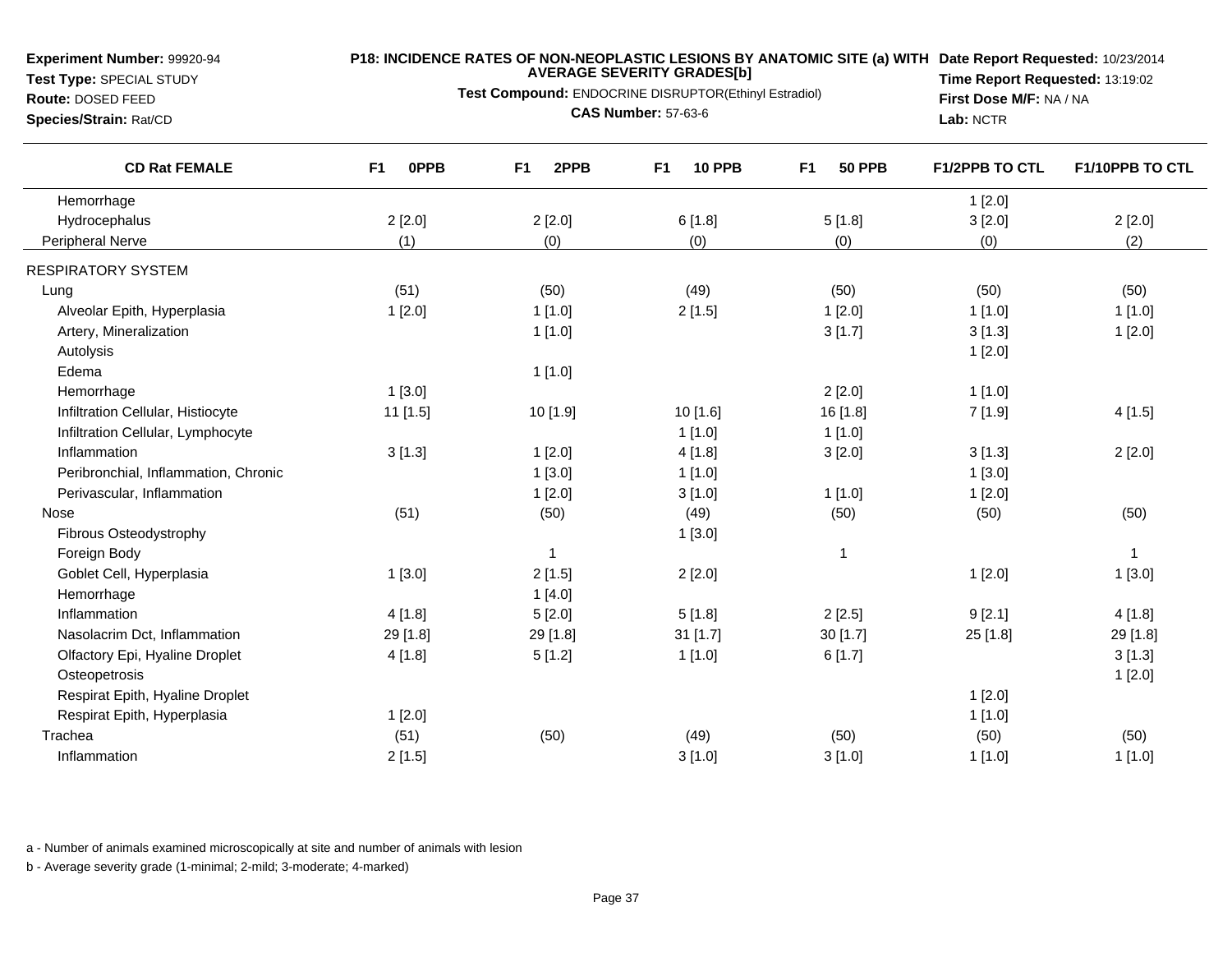**Test Type:** SPECIAL STUDY

# **Route:** DOSED FEED

**Species/Strain:** Rat/CD

#### **P18: INCIDENCE RATES OF NON-NEOPLASTIC LESIONS BY ANATOMIC SITE (a) WITH AVERAGE SEVERITY GRADES[b] Date Report Requested:** 10/23/2014

**Test Compound:** ENDOCRINE DISRUPTOR(Ethinyl Estradiol)

**CAS Number:** 57-63-6

**Time Report Requested:** 13:19:02**First Dose M/F:** NA / NA**Lab:** NCTR

| <b>CD Rat FEMALE</b>              | F <sub>1</sub><br>0PPB | 2PPB<br>F1 | <b>10 PPB</b><br>F <sub>1</sub> | <b>50 PPB</b><br>F <sub>1</sub> | <b>F1/2PPB TO CTL</b> | F1/10PPB TO CTL |
|-----------------------------------|------------------------|------------|---------------------------------|---------------------------------|-----------------------|-----------------|
| SPECIAL SENSES SYSTEM             |                        |            |                                 |                                 |                       |                 |
| Ear                               | (0)                    | (1)        | (0)                             | (0)                             | (0)                   | (0)             |
| Eye                               | (51)                   | (49)       | (48)                            | (49)                            | (50)                  | (50)            |
| Bilateral, Cataract               |                        |            |                                 |                                 | $\overline{c}$        |                 |
| Bilateral, Retina, Degeneration   | 2[2.0]                 | 5[2.0]     | 1[2.0]                          | 4[2.0]                          | 1[2.0]                | 6[2.3]          |
| Cataract                          |                        | 1          | 1                               | -1                              | $\overline{2}$        | $\overline{c}$  |
| Cornea, Inflammation              | 1[2.0]                 |            |                                 |                                 |                       |                 |
| Retina, Autolysis                 |                        |            |                                 |                                 | 2[4.0]                |                 |
| Retina, Degeneration              | 3[2.0]                 | 1[2.0]     | 5[1.8]                          |                                 | 2[1.5]                | 3[2.3]          |
| Harderian Gland                   | (51)                   | (49)       | (49)                            | (50)                            | (50)                  | (50)            |
| Atrophy, Focal                    | 2[1.5]                 |            |                                 |                                 |                       |                 |
| Epithelium, Degeneration          |                        |            |                                 |                                 | 1[1.0]                |                 |
| Hyperplasia                       | 3[1.3]                 | 2[2.0]     | 4[1.5]                          | 5[1.0]                          | 2[1.5]                | 1[1.0]          |
| Infiltration Cellular, Lymphocyte | 3[1.7]                 | 2[1.5]     | 2[1.0]                          | 1[1.0]                          | 2[1.5]                | 1[2.0]          |
| Inflammation                      | 7[1.1]                 | 10 [1.3]   | 10[1.1]                         | 4[1.5]                          | 7[1.1]                | 9[1.2]          |
| Zymbal's Gland                    | (0)                    | (0)        | (0)                             | (0)                             | (0)                   | (0)             |
| <b>URINARY SYSTEM</b>             |                        |            |                                 |                                 |                       |                 |
| Kidney                            | (51)                   | (50)       | (49)                            | (50)                            | (50)                  | (50)            |
| Bilateral, Hydronephrosis         |                        |            |                                 |                                 |                       | 1[3.0]          |
| Cyst                              | 15                     | 16         | 8                               | $\overline{7}$                  | 11                    | 16              |
| Degeneration, Mucoid              |                        |            | 1[1.0]                          | 1[2.0]                          | 1[2.0]                | 1[1.0]          |
| Epithelium, Pelvis, Hyperplasia   | 1[1.0]                 |            |                                 |                                 |                       | 1[2.0]          |
| Hemorrhage                        | 1[3.0]                 |            |                                 | 1[2.0]                          |                       |                 |
| Hydronephrosis                    |                        |            | 1[3.0]                          | 1[2.0]                          |                       | 1[3.0]          |
| Infiltration Cellular, Lymphocyte |                        |            |                                 | 1[1.0]                          |                       |                 |
| Inflammation                      | 1[2.0]                 | 1[3.0]     |                                 |                                 | 1[3.0]                |                 |
| Mineralization                    | 31 [1.8]               | 33 [2.0]   | 27 [1.7]                        | 34 [1.7]                        | 30[2.1]               | 36 [1.7]        |
| Nephropathy                       | 27 [1.2]               | 21 [1.4]   | 18 [1.3]                        | 17[1.1]                         | 19 [1.3]              | 19 [1.1]        |

a - Number of animals examined microscopically at site and number of animals with lesion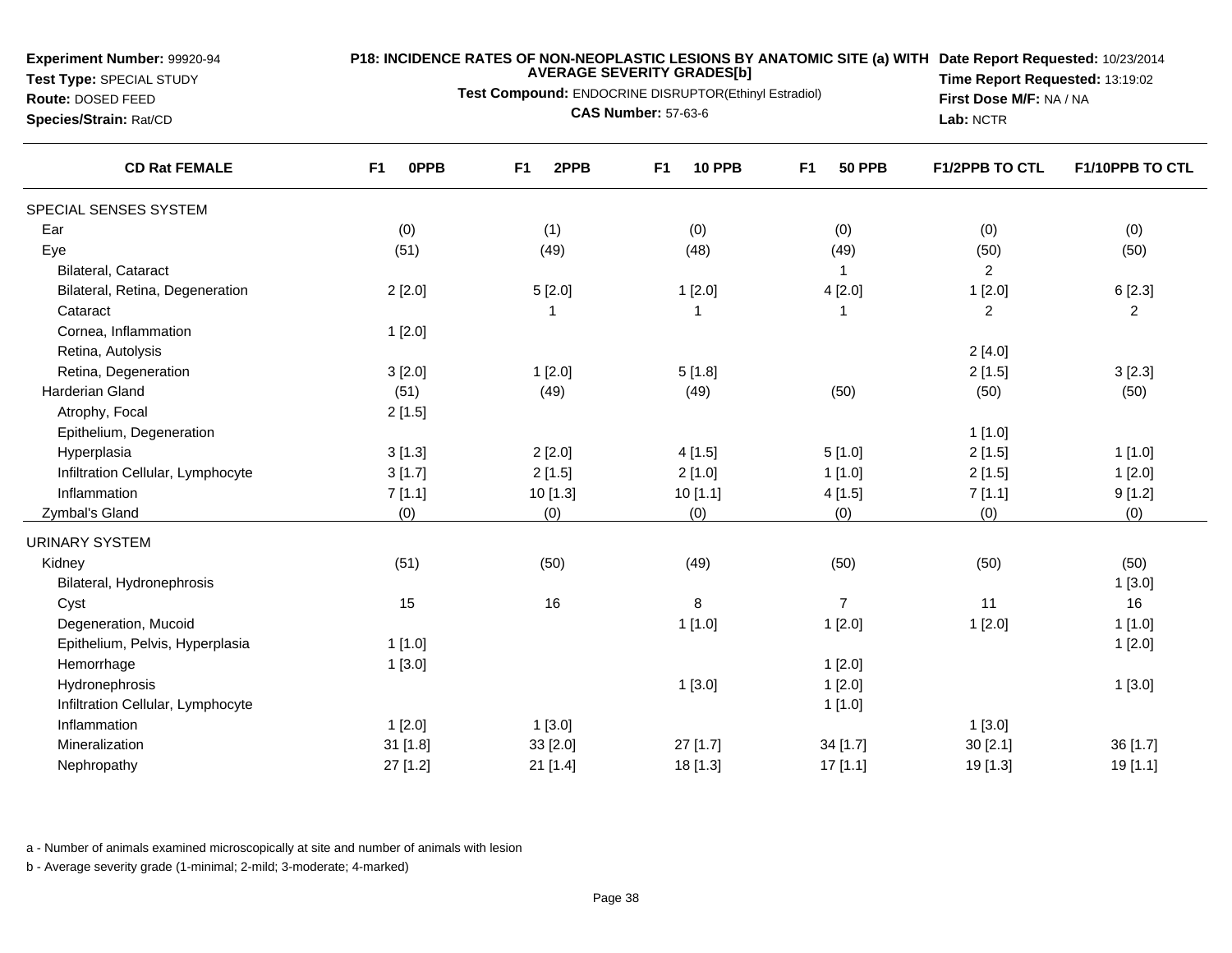| <b>Experiment Number: 99920-94</b><br>Test Type: SPECIAL STUDY<br>Route: DOSED FEED<br>Species/Strain: Rat/CD | P18: INCIDENCE RATES OF NON-NEOPLASTIC LESIONS BY ANATOMIC SITE (a) WITH<br><b>AVERAGE SEVERITY GRADES[b]</b><br>Test Compound: ENDOCRINE DISRUPTOR(Ethinyl Estradiol)<br><b>CAS Number: 57-63-6</b> |                        |                     | Date Report Requested: 10/23/2014<br>Time Report Requested: 13:19:02<br>First Dose M/F: NA / NA<br>Lab: NCTR |                       |                        |
|---------------------------------------------------------------------------------------------------------------|------------------------------------------------------------------------------------------------------------------------------------------------------------------------------------------------------|------------------------|---------------------|--------------------------------------------------------------------------------------------------------------|-----------------------|------------------------|
| <b>CD Rat FEMALE</b>                                                                                          | F <sub>1</sub><br><b>OPPB</b>                                                                                                                                                                        | F <sub>1</sub><br>2PPB | F1<br><b>10 PPB</b> | F <sub>1</sub><br><b>50 PPB</b>                                                                              | <b>F1/2PPB TO CTL</b> | <b>F1/10PPB TO CTL</b> |
| Polycystic Kidney                                                                                             |                                                                                                                                                                                                      |                        | 1[4.0]              | $1$ [2.0]                                                                                                    |                       |                        |
| Renal Tubule, Accumulation, Hyaline<br>Droplet                                                                |                                                                                                                                                                                                      |                        |                     |                                                                                                              |                       | 1[2.0]                 |
| Renal Tubule, Hyperplasia, Focal                                                                              |                                                                                                                                                                                                      |                        |                     |                                                                                                              |                       |                        |
| <b>Urinary Bladder</b>                                                                                        | (51)                                                                                                                                                                                                 | (49)                   | (49)                | (48)                                                                                                         | (48)                  | (50)                   |
| <b>Dilatation</b>                                                                                             |                                                                                                                                                                                                      |                        |                     | 1[3.0]                                                                                                       |                       |                        |
| Hemorrhage                                                                                                    |                                                                                                                                                                                                      |                        |                     | 1[3.0]                                                                                                       |                       |                        |
| Infiltration Cellular, Lymphocyte                                                                             | 2[1.5]                                                                                                                                                                                               |                        |                     |                                                                                                              |                       |                        |
| Inflammation                                                                                                  |                                                                                                                                                                                                      |                        |                     |                                                                                                              |                       | l [2.0]                |

a - Number of animals examined microscopically at site and number of animals with lesion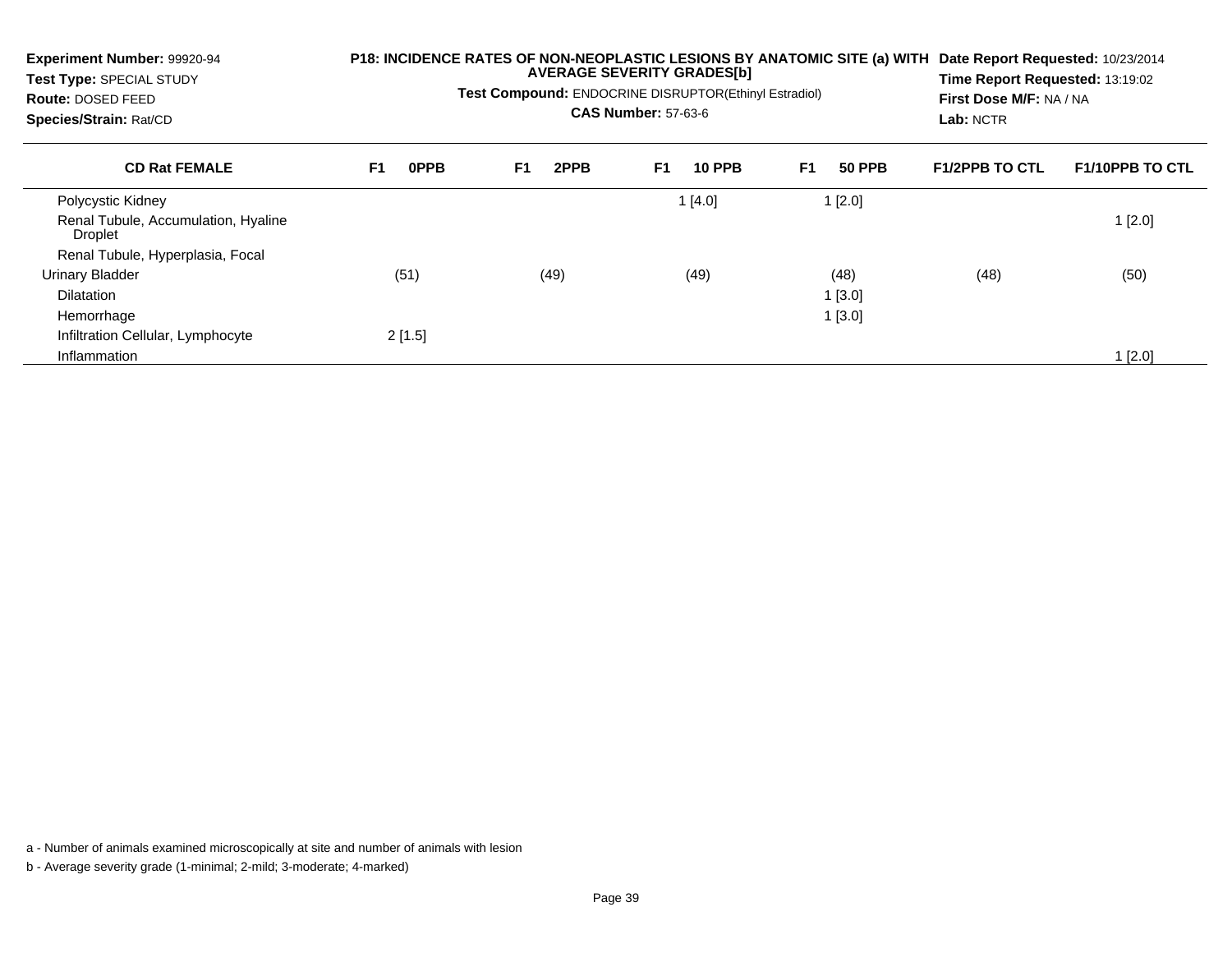**Test Type:** SPECIAL STUDY

**Route:** DOSED FEED**Species/Strain:** Rat/CD

#### **P18: INCIDENCE RATES OF NON-NEOPLASTIC LESIONS BY ANATOMIC SITE (a) WITH AVERAGE SEVERITY GRADES[b] Date Report Requested:** 10/23/2014 **Time Report Requested:** 13:19:02

**Test Compound:** ENDOCRINE DISRUPTOR(Ethinyl Estradiol)

**CAS Number:** 57-63-6

**First Dose M/F:** NA / NA**Lab:** NCTR

| <b>CD Rat FEMALE</b>                                     | <b>F1/50PPB TO CTL</b> |
|----------------------------------------------------------|------------------------|
| <b>Disposition Summary</b>                               |                        |
| <b>Animals Initially In Study</b><br><b>Early Deaths</b> | 50                     |
| <b>Moribund Sacrifice</b>                                | 22                     |
| <b>Natural Death</b>                                     | 6                      |
| <b>Survivors</b>                                         |                        |
| <b>Moribund Sacrifice</b>                                |                        |
| <b>Terminal Sacrifice</b>                                | 22                     |
| <b>Animals Examined Microscopically</b>                  | 50                     |
| <b>ALIMENTARY SYSTEM</b>                                 |                        |
| Esophagus                                                | (50)                   |
| Hemorrhage                                               |                        |
| Inflammation                                             |                        |
| <b>Necrosis</b>                                          |                        |
| Intestine Large, Cecum                                   | (50)                   |
| <b>Dilatation</b>                                        |                        |
| Erosion                                                  |                        |
| Inflammation, Chronic                                    |                        |
| Intestine Large, Colon                                   | (50)                   |
| Developmental Malformation                               |                        |
| Inflammation                                             |                        |
| Lymphoid Tiss, Inflammation                              |                        |
| Mineralization                                           |                        |
| Muscularis, Inflammation, Chronic                        |                        |
| Intestine Large, Rectum                                  | (50)                   |
| Inflammation, Chronic                                    |                        |
| Intestine Small, Duodenum                                | (50)                   |
| Autolysis                                                |                        |

a - Number of animals examined microscopically at site and number of animals with lesion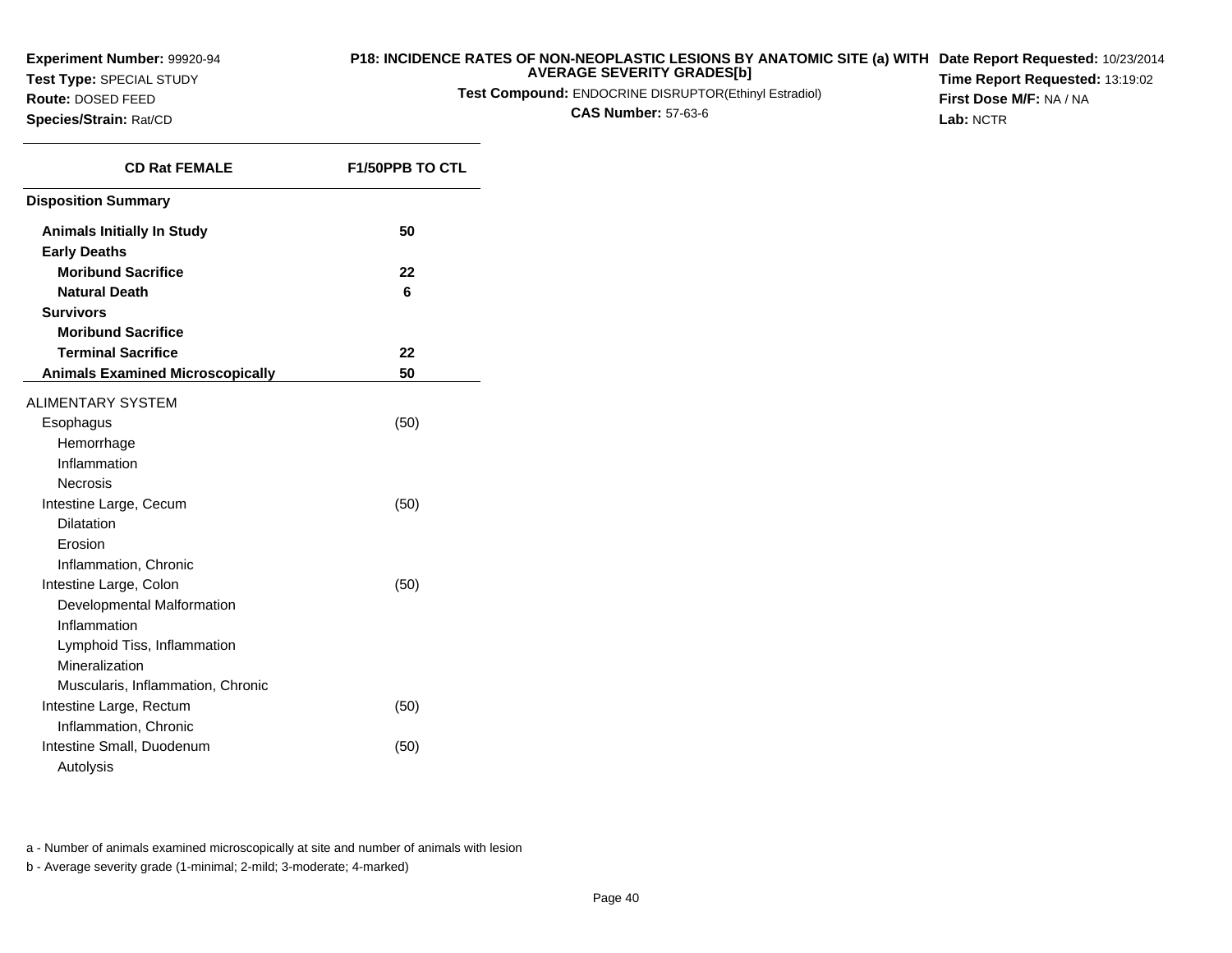**Test Type:** SPECIAL STUDY

**Route:** DOSED FEED**Species/Strain:** Rat/CD

#### **P18: INCIDENCE RATES OF NON-NEOPLASTIC LESIONS BY ANATOMIC SITE (a) WITH AVERAGE SEVERITY GRADES[b] Date Report Requested:** 10/23/2014

**Test Compound:** ENDOCRINE DISRUPTOR(Ethinyl Estradiol)

**CAS Number:** 57-63-6

**Time Report Requested:** 13:19:02**First Dose M/F:** NA / NA**Lab:** NCTR

| <b>CD Rat FEMALE</b>                        | <b>F1/50PPB TO CTL</b> |
|---------------------------------------------|------------------------|
| Dilatation                                  |                        |
| Intestine Small, Ileum                      | (49)                   |
| Autolysis                                   |                        |
| Intestine Small, Jejunum                    | (50)                   |
| Autolysis                                   |                        |
| Inflammation, Chronic                       |                        |
| Liver                                       | (50)                   |
| Angiectasis                                 | 3 [2.0]                |
| <b>Basophilic Focus</b>                     | 6                      |
| Bile Duct, Hyperplasia                      | 8[1.4]                 |
| Capsule, Hemorrhage, Focal                  |                        |
| Caudate Lobe, Developmental<br>Malformation | 1                      |
| Centrilobular, Necrosis                     |                        |
| Cyst                                        |                        |
| <b>Cyst Multilocular</b>                    | 1                      |
| Degeneration, Cystic                        | 1[2.0]                 |
| <b>Eosinophilic Focus</b>                   | 3                      |
| Eosinophilic Focus, Multiple                | 1                      |
| Hematopoietic Cell Proliferation            | 3[1.0]                 |
| Hepatodiaphragmatic Nodule                  | 1                      |
| Infiltration Cellular, Lymphocyte           | $2$ [1.0]              |
| Inflammation, Chronic Active                | 4 [1.0]                |
| Left Lat Lobe, Developmental Malformation   | 1                      |
| Median Lobe, Developmental Malformation     |                        |
| <b>Mixed Cell Focus</b>                     | 1                      |
| <b>Necrosis</b>                             |                        |
| Oval Cell, Hyperplasia                      |                        |
| Periportal, Inflammation, Chronic           | 2[1.0]                 |

a - Number of animals examined microscopically at site and number of animals with lesion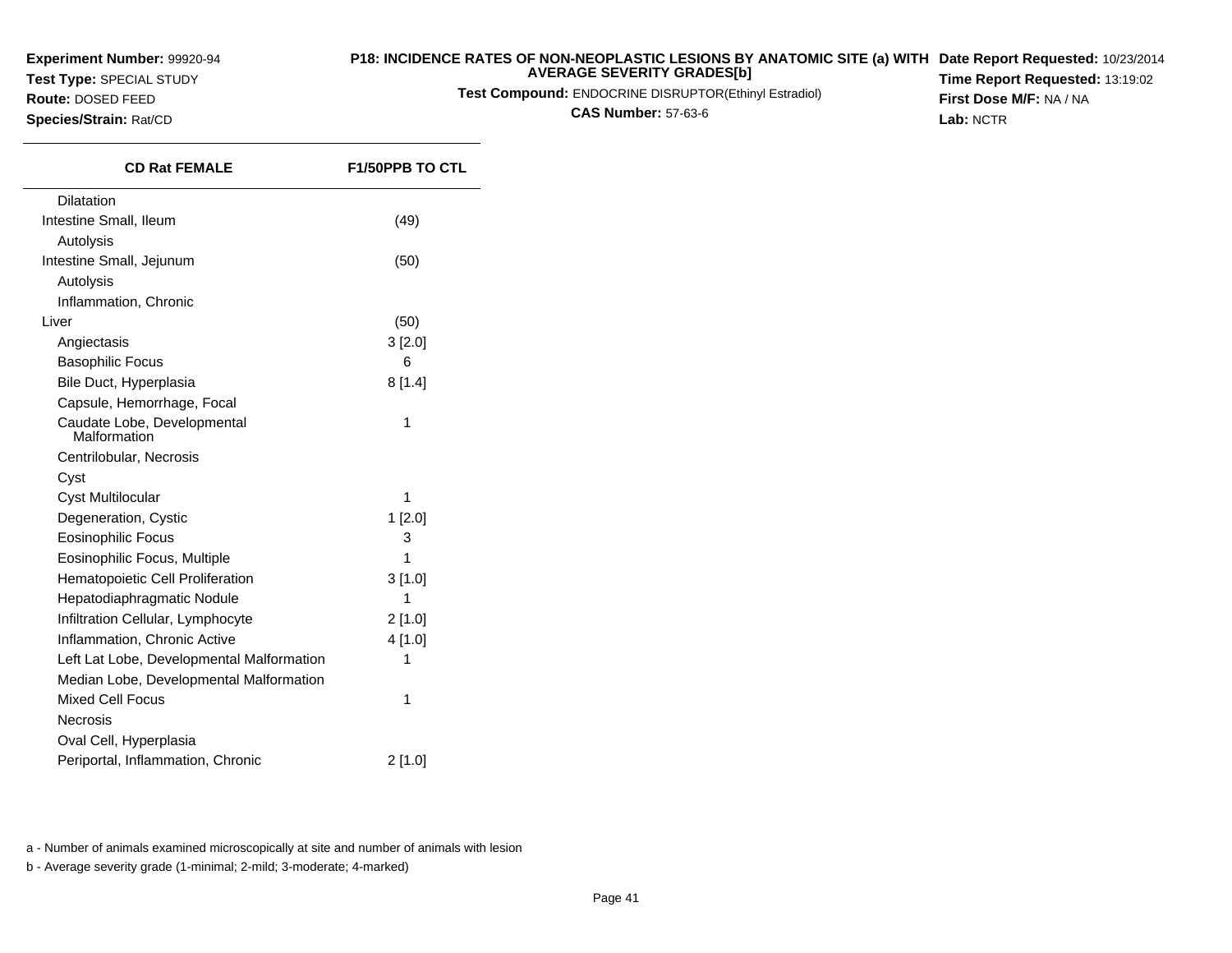**Test Type:** SPECIAL STUDY

## **Route:** DOSED FEED

**Species/Strain:** Rat/CD

#### **P18: INCIDENCE RATES OF NON-NEOPLASTIC LESIONS BY ANATOMIC SITE (a) WITH AVERAGE SEVERITY GRADES[b] Date Report Requested:** 10/23/2014

**Test Compound:** ENDOCRINE DISRUPTOR(Ethinyl Estradiol)

**CAS Number:** 57-63-6

**Time Report Requested:** 13:19:02**First Dose M/F:** NA / NA**Lab:** NCTR

| <b>CD Rat FEMALE</b>                          | <b>F1/50PPB TO CTL</b> |
|-----------------------------------------------|------------------------|
| Right Lat Lobe, Developmental<br>Malformation |                        |
| <b>Tension Lipidosis</b>                      |                        |
| Vacuolization Cytoplasmic                     | 13 [2.0]               |
| Mesentery                                     | (0)                    |
| Cyst                                          |                        |
| Fat, Necrosis                                 |                        |
| Oral Mucosa                                   | (4)                    |
| Gingival, Inflammation                        |                        |
| Keratin Cyst                                  | 3                      |
| Pancreas                                      | (50)                   |
| Acinar Cell, Degeneration                     | 23 [1.9]               |
| Acinar Cell, Hyperplasia                      |                        |
| Artery, Inflammation, Chronic                 |                        |
| Artery, Mineralization                        |                        |
| Inflammation, Chronic                         | 2[1.0]                 |
| Lipomatosis                                   | 1[2.0]                 |
| Salivary Glands                               | (50)                   |
| Artery, Mineralization                        |                        |
| Inflammation, Chronic                         | $1$ [3.0]              |
| Stomach, Forestomach                          | (50)                   |
| Edema                                         | 1[2.0]                 |
| Hyperplasia                                   |                        |
| Inflammation                                  | 1[3.0]                 |
| Keratin Cyst                                  | 1                      |
| Ulcer                                         |                        |
| Stomach, Glandular                            | (50)                   |
| Glands, Dilatation                            |                        |
| Infiltration Cellular, Lymphocyte             |                        |
| Inflammation                                  |                        |

a - Number of animals examined microscopically at site and number of animals with lesion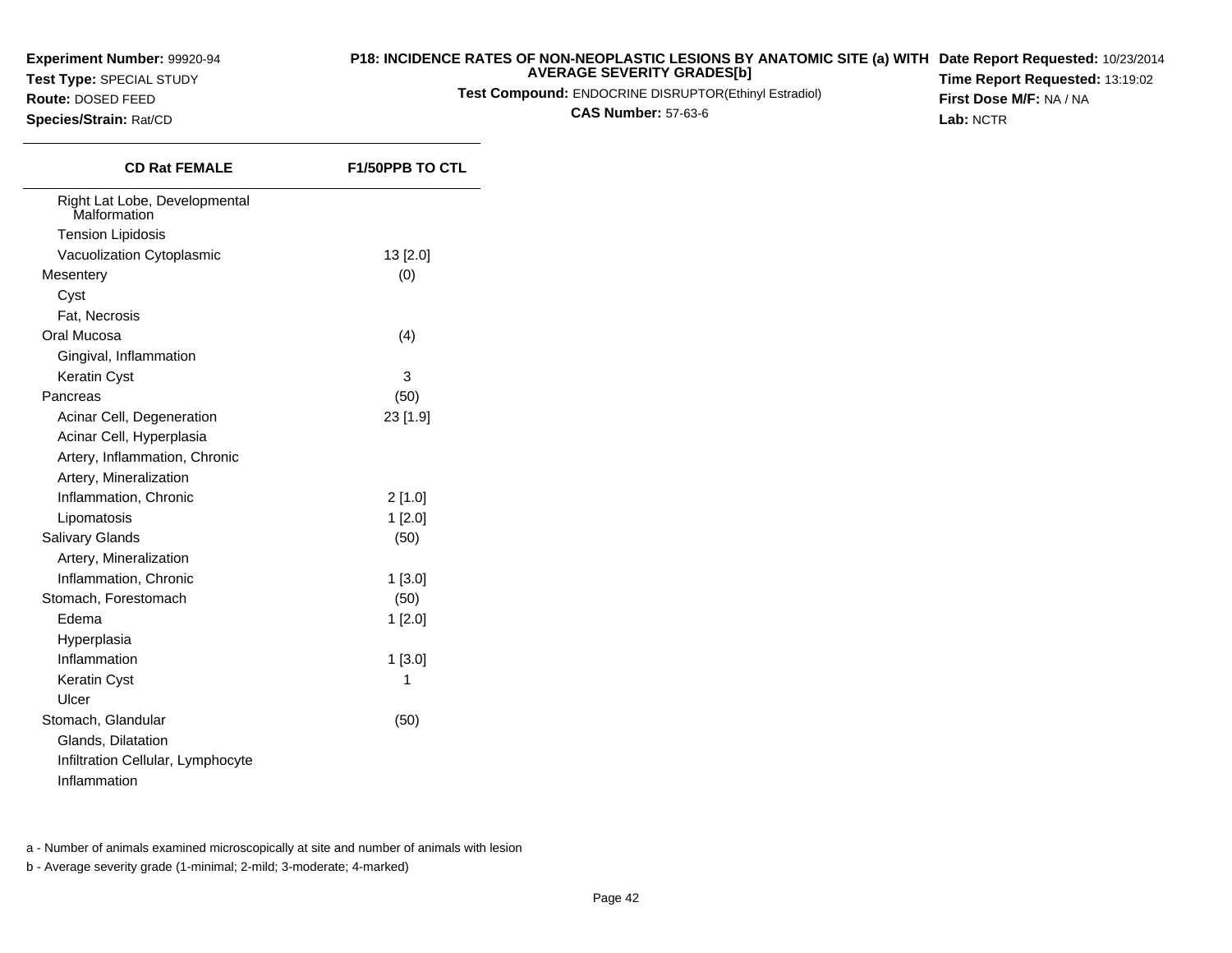**Test Type:** SPECIAL STUDY

**Route:** DOSED FEED**Species/Strain:** Rat/CD

#### **P18: INCIDENCE RATES OF NON-NEOPLASTIC LESIONS BY ANATOMIC SITE (a) WITH AVERAGE SEVERITY GRADES[b] Date Report Requested:** 10/23/2014

**Test Compound:** ENDOCRINE DISRUPTOR(Ethinyl Estradiol)

**CAS Number:** 57-63-6

**Time Report Requested:** 13:19:02**First Dose M/F:** NA / NA**Lab:** NCTR

| <b>CD Rat FEMALE</b>             | <b>F1/50PPB TO CTL</b> |
|----------------------------------|------------------------|
| Mineralization                   |                        |
| Tooth                            | (0)                    |
| Dysplasia                        |                        |
| CARDIOVASCULAR SYSTEM            |                        |
| <b>Blood Vessel</b>              | (50)                   |
| Mineralization                   |                        |
| Heart                            | (50)                   |
| Artery, Mineralization           |                        |
| Cardiomyopathy                   | 26 [1.3]               |
| Endocardium, Hyperplasia         | 1 [2.0]                |
| Myocardium, Necrosis             |                        |
| <b>ENDOCRINE SYSTEM</b>          |                        |
| <b>Adrenal Cortex</b>            | (50)                   |
| Angiectasis                      | 1 [1.0]                |
| Atrophy                          | 1[2.0]                 |
| Cyst                             |                        |
| Degeneration, Cystic             | 42 [2.2]               |
| Hematopoietic Cell Proliferation |                        |
| Hyperplasia                      | 1[2.0]                 |
| Hypertrophy                      | 5[1.8]                 |
| Metaplasia, Osseous              |                        |
| Vacuolization Cytoplasmic        |                        |
| Adrenal Medulla                  | (49)                   |
| Hyperplasia                      | 2[1.5]                 |
| Islets, Pancreatic               | (50)                   |
| Hyperplasia                      |                        |
| Parathyroid Gland                | (46)                   |
| Hyperplasia                      |                        |

a - Number of animals examined microscopically at site and number of animals with lesion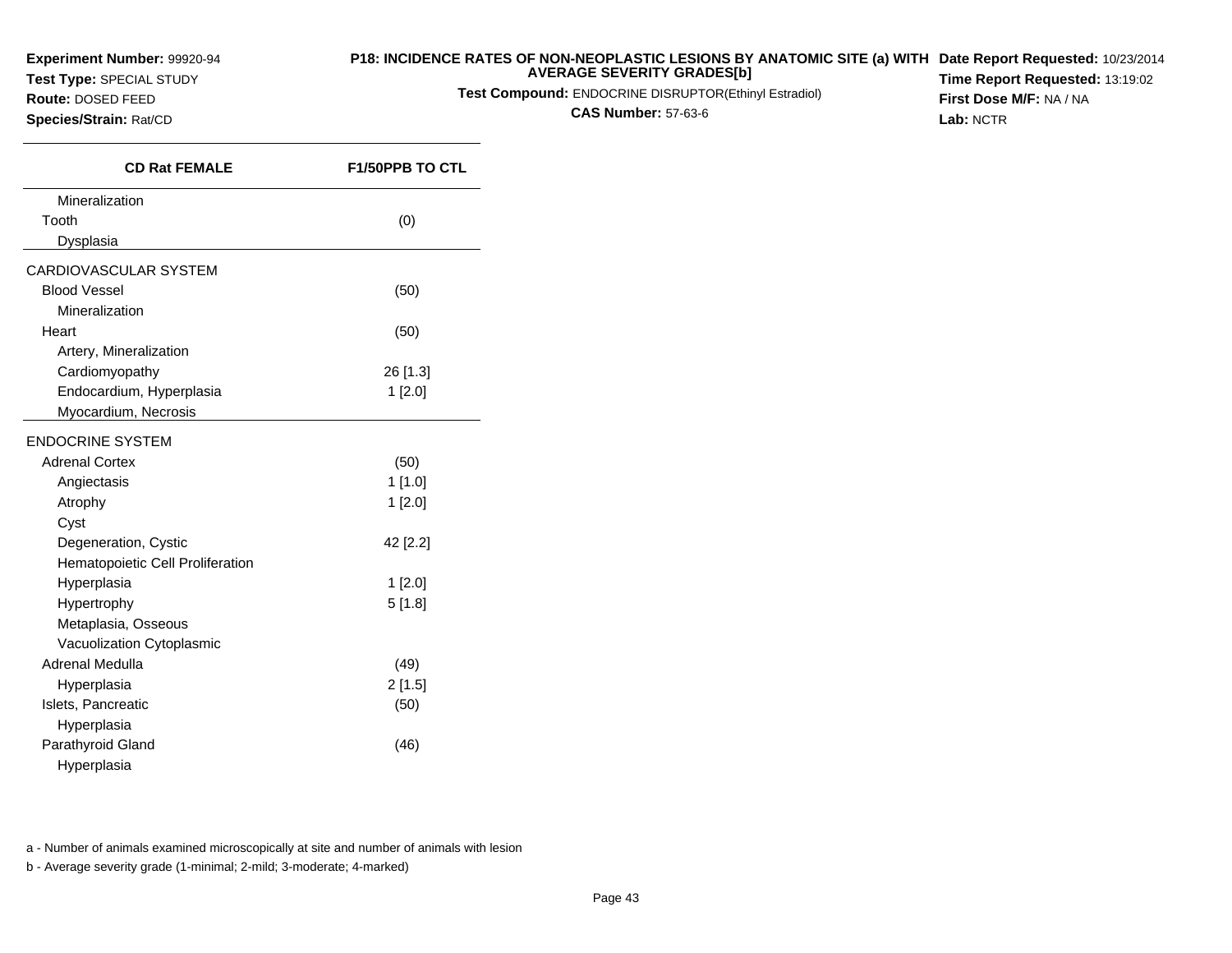**Test Type:** SPECIAL STUDY

**Route:** DOSED FEED**Species/Strain:** Rat/CD

 $\overline{\phantom{a}}$ 

#### **P18: INCIDENCE RATES OF NON-NEOPLASTIC LESIONS BY ANATOMIC SITE (a) WITH AVERAGE SEVERITY GRADES[b] Date Report Requested:** 10/23/2014

**Test Compound:** ENDOCRINE DISRUPTOR(Ethinyl Estradiol)

**CAS Number:** 57-63-6

**Time Report Requested:** 13:19:02**First Dose M/F:** NA / NA**Lab:** NCTR

| <b>CD Rat FEMALE</b>              | <b>F1/50PPB TO CTL</b> |
|-----------------------------------|------------------------|
| <b>Pituitary Gland</b>            | (49)                   |
| Angiectasis                       | 1 [1.0]                |
| Cyst                              |                        |
| Pars Distalis, Cyst               | $\overline{2}$         |
| Pars Distalis, Hyperplasia        | $1$ [2.0]              |
| Pars Intermed, Cyst               | 1                      |
| Pigmentation                      |                        |
| <b>Thyroid Gland</b>              | (50)                   |
| C Cell, Hyperplasia               | 4 [3.0]                |
| Follicle, Cyst                    |                        |
| Follicular Cel, Hyperplasia       |                        |
| Infiltration Cellular, Lymphocyte |                        |
| Inflammation, Chronic             | 1[2.0]                 |
| <b>Ultimobranchial Cyst</b>       | 2[3.0]                 |
| GENERAL BODY SYSTEM               |                        |
| Tissue NOS                        | (0)                    |
| GENITAL SYSTEM                    |                        |
| <b>Clitoral Gland</b>             | (49)                   |
| Atrophy                           | 2[2.5]                 |
| Duct, Dilatation                  | 9 [2.3]                |
| Duct, Hyperplasia, Squamous       | 5[2.4]                 |
| Hyperplasia                       | 3[2.0]                 |
| Infiltration Cellular, Lymphocyte |                        |
| Inflammation                      | 34 [2.1]               |
| Keratin Cyst                      | 2                      |
| Ovary                             | (50)                   |
| Angiectasis                       |                        |
| Atrophy                           | 42 [2.9]               |

a - Number of animals examined microscopically at site and number of animals with lesion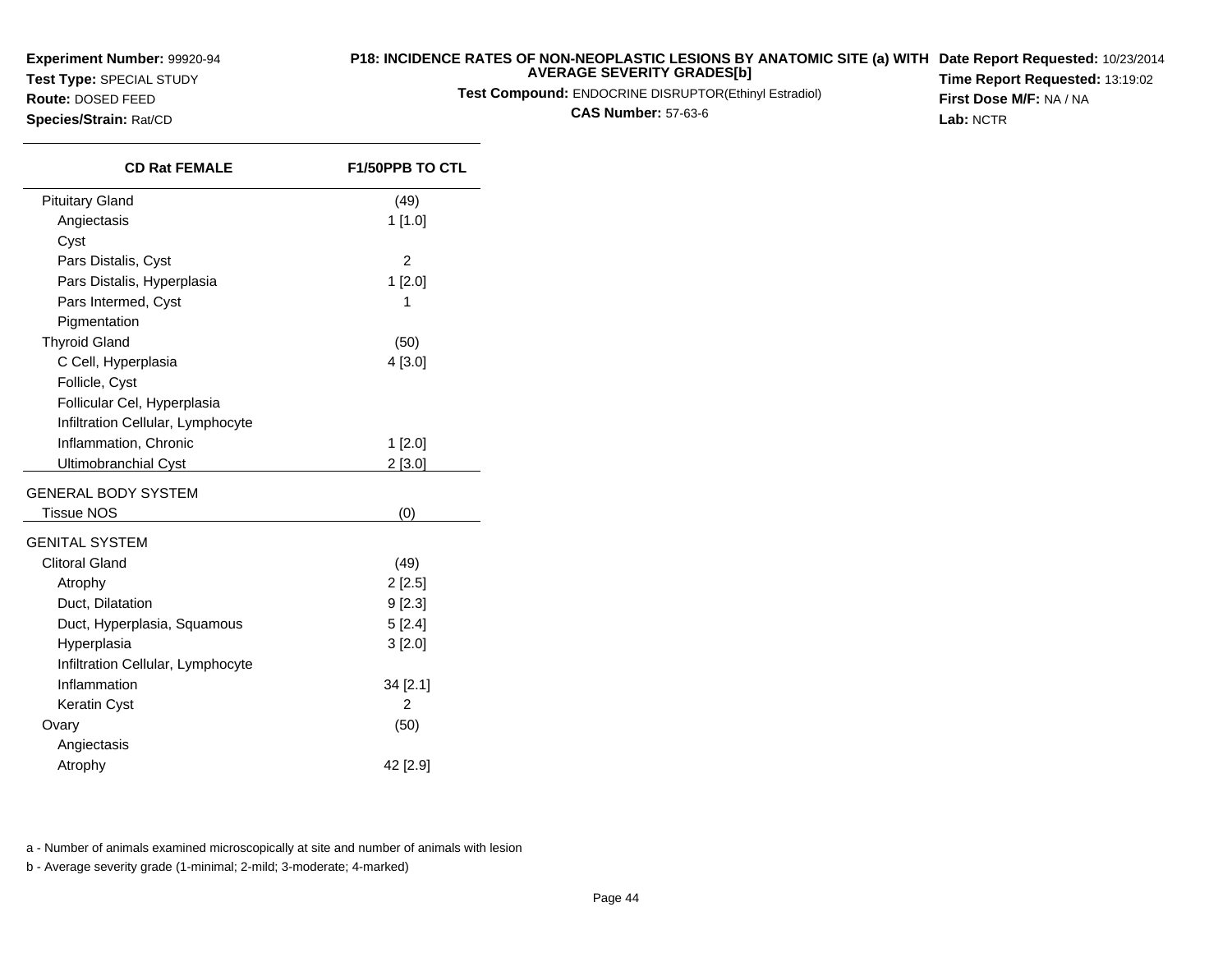**Test Type:** SPECIAL STUDY

**Route:** DOSED FEED**Species/Strain:** Rat/CD

#### **P18: INCIDENCE RATES OF NON-NEOPLASTIC LESIONS BY ANATOMIC SITE (a) WITH AVERAGE SEVERITY GRADES[b] Date Report Requested:** 10/23/2014

**Test Compound:** ENDOCRINE DISRUPTOR(Ethinyl Estradiol)

**CAS Number:** 57-63-6

**Time Report Requested:** 13:19:02**First Dose M/F:** NA / NA**Lab:** NCTR

| <b>CD Rat FEMALE</b>             | <b>F1/50PPB TO CTL</b> |
|----------------------------------|------------------------|
| Corpus Luteum, Cyst              | $\overline{2}$         |
| Cyst                             | 17                     |
| Granulosa Cell, Hyperplasia      |                        |
| Hyperplasia, Sertoliform         | 28 [1.7]               |
| Interstit Cell, Hyperplasia      |                        |
| Oviduct                          | (50)                   |
| Pigmentation                     |                        |
| <b>Uterus</b>                    | (50)                   |
| Atrophy                          |                        |
| Cervix, Hyperplasia              |                        |
| Cervix, Muscularis, Hypertrophy  | 1                      |
| <b>Dilatation</b>                |                        |
| Endometrium, Hyperplasia         | 4[1.8]                 |
| Endometrium, Hyperplasia, Cystic | 22 [2.2]               |
| Hemorrhage                       |                        |
| Hyperplasia, Atypical, Focal     | 9[1.7]                 |
| Hypoplasia                       |                        |
| Inflammation                     | 3[2.7]                 |
| Metaplasia, Squamous             | 1[1.0]                 |
| Pigmentation, Focal              |                        |
| Vagina                           | (50)                   |
| Hemorrhage                       | 1 [2.0]                |
| Inflammation                     | 18 [1.6]               |
| Mucocyte, Hyperplasia            | 39 [2.3]               |
| <b>HEMATOPOIETIC SYSTEM</b>      |                        |
| <b>Bone Marrow</b>               | (50)                   |
| Hyperplasia                      | 1 [2.0]                |
| Myeloid Cell, Hyperplasia        | 1 [3.0]                |
| Lymph Node                       | (13)                   |

a - Number of animals examined microscopically at site and number of animals with lesion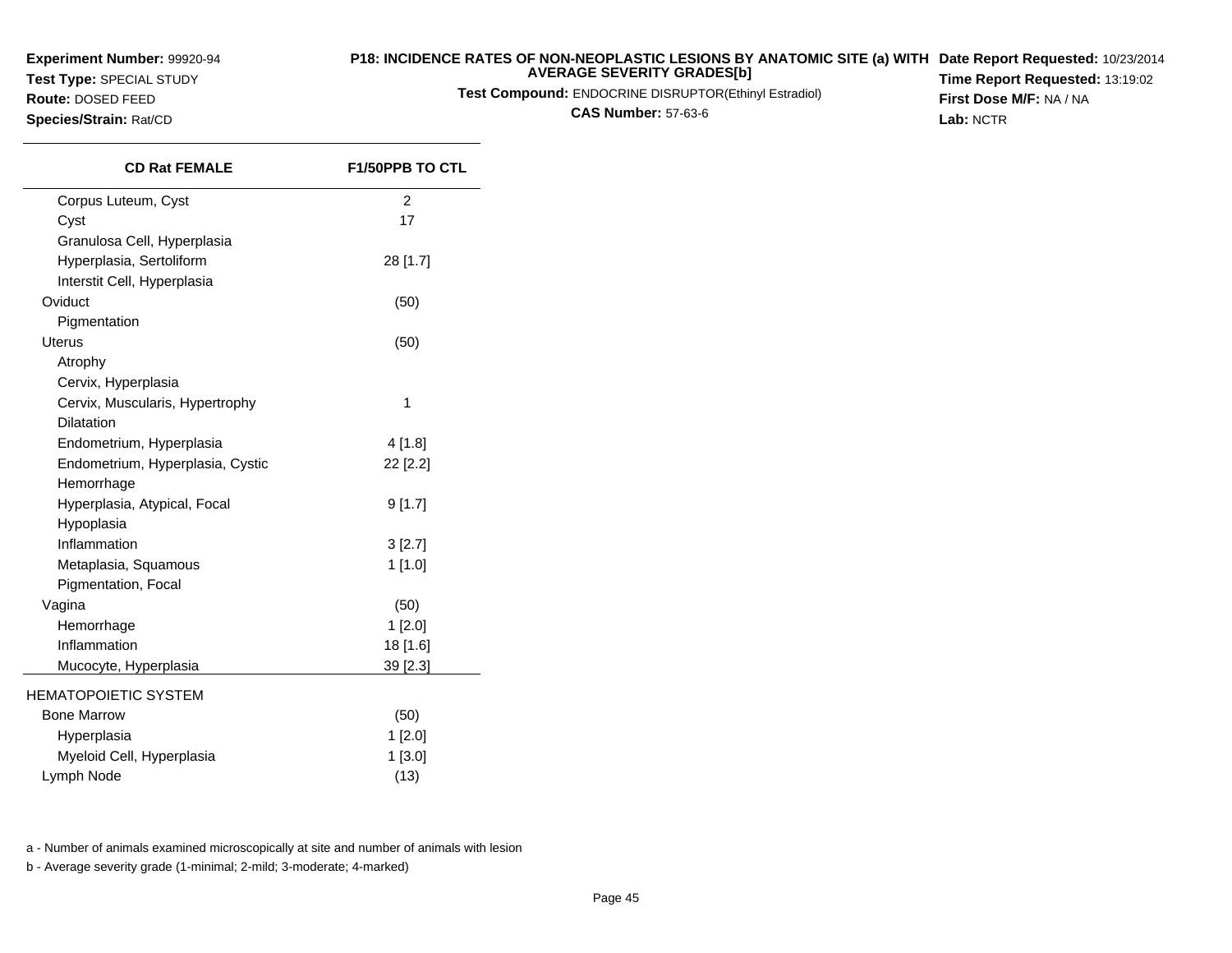**Experiment Number:** 99920-94**Test Type:** SPECIAL STUDY**Route:** DOSED FEED**Species/Strain:** Rat/CD

#### **P18: INCIDENCE RATES OF NON-NEOPLASTIC LESIONS BY ANATOMIC SITE (a) WITH AVERAGE SEVERITY GRADES[b] Date Report Requested:** 10/23/2014

**Test Compound:** ENDOCRINE DISRUPTOR(Ethinyl Estradiol)

**CAS Number:** 57-63-6

**Time Report Requested:** 13:19:02**First Dose M/F:** NA / NA**Lab:** NCTR

| <b>CD Rat FEMALE</b>                                 | <b>F1/50PPB TO CTL</b> |
|------------------------------------------------------|------------------------|
| Axillary, Degeneration, Cystic                       |                        |
| Axillary, Hyperplasia, Lymphoid                      |                        |
| Axillary, Infiltration Cellular, Plasma Cell         |                        |
| Deep Cervical, Hyperplasia, Lymphoid                 |                        |
| Deep Cervical, Infiltration Cellular, Plasma<br>Cell |                        |
| Degeneration, Cystic                                 |                        |
| Hyperplasia, Lymphoid                                |                        |
| Infiltration Cellular, Plasma Cell                   |                        |
| Inguinal, Degeneration, Cystic                       | $2$ [2.0]              |
| Inguinal, Hyperplasia, Lymphoid                      | $2$ [2.5]              |
| Inguinal, Infiltration Cellular, Plasma Cell         | 2 [3.0]                |
| Lumbar, Degeneration, Cystic                         | 5[3.0]                 |
| Lumbar, Hemorrhage                                   |                        |
| Lumbar, Hyperplasia, Lymphoid                        | 7[2.3]                 |
| Lumbar, Infiltration Cellular, Plasma Cell           | 9[2.8]                 |
| Mediastinal, Hemorrhage                              | 1[2.0]                 |
| Mediastinal, Hyperplasia, Lymphoid                   |                        |
| Mediastinal, Infiltration Cellular, Plasma Cell      | $2$ [2.5]              |
| Mediastinal, Pigmentation                            |                        |
| Mediastinal, Sinus, Dilatation                       |                        |
| Pancreatic, Hemorrhage                               |                        |
| Pancreatic, Hyperplasia, Lymphoid                    |                        |
| Pancreatic, Pigmentation                             |                        |
| Popliteal, Degeneration, Cystic                      |                        |
| Popliteal, Hyperplasia, Lymphoid                     |                        |
| Popliteal, Infiltration Cellular, Plasma Cell        | $1$ [2.0]              |
| Renal, Degeneration, Cystic                          | 3 [2.7]                |
| Renal, Hyperplasia, Lymphoid                         | $2$ [2.0]              |
| Renal, Infiltration Cellular, Plasma Cell            | 4 [2.8]                |

a - Number of animals examined microscopically at site and number of animals with lesion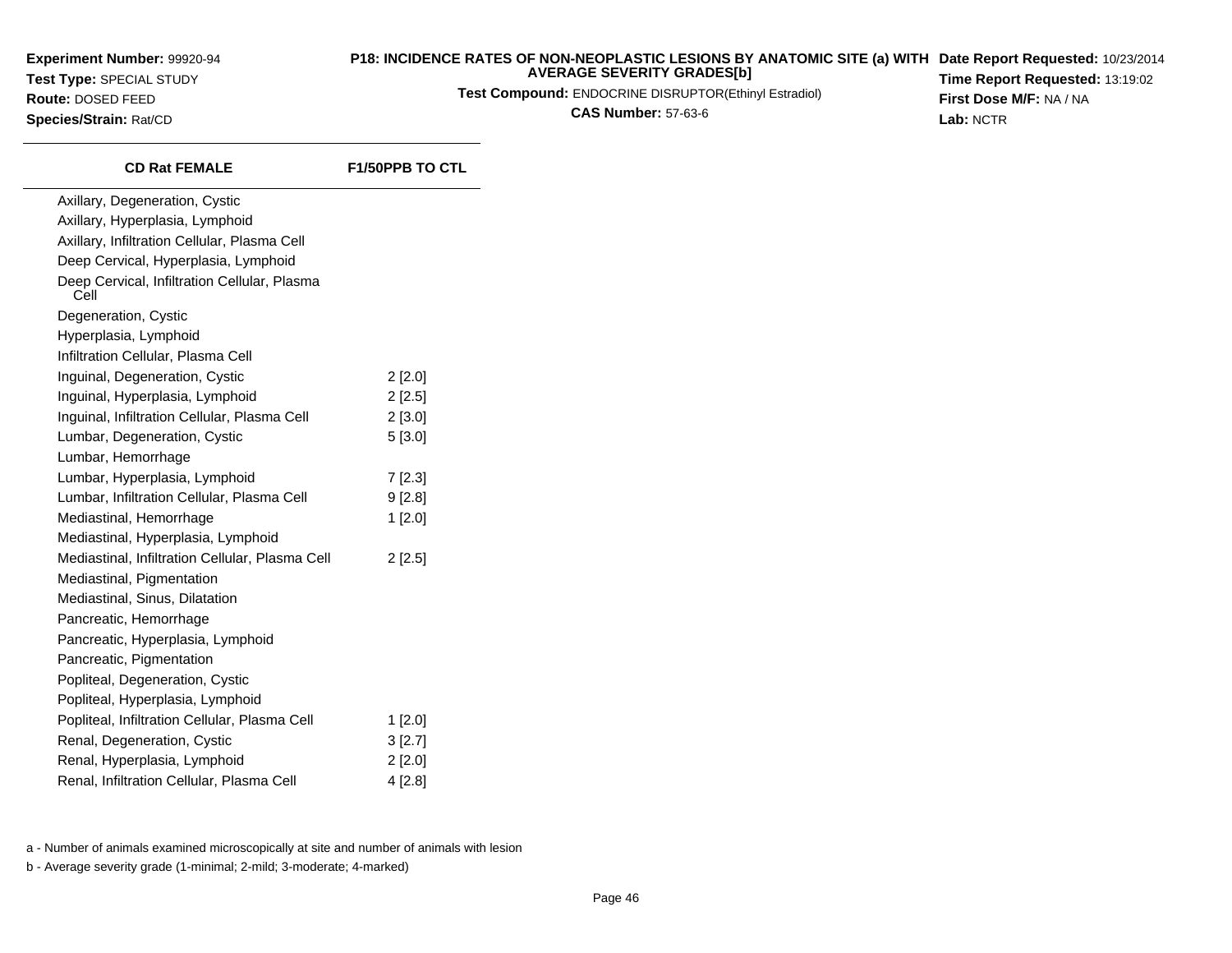**Test Type:** SPECIAL STUDY

**Route:** DOSED FEED**Species/Strain:** Rat/CD

#### **P18: INCIDENCE RATES OF NON-NEOPLASTIC LESIONS BY ANATOMIC SITE (a) WITHDate Report Requested:** 10/23/2014**AVERAGE SEVERITY GRADES[b]Time Report Requested:** 13:19:02

**Test Compound:** ENDOCRINE DISRUPTOR(Ethinyl Estradiol)

**CAS Number:** 57-63-6

**First Dose M/F:** NA / NA**Lab:** NCTR

**CD Rat FEMALE F1/50PPB TO CTL** Thoracic, Infiltration Cellular, Plasma CellLymph Node, Mandibularr (50) Degeneration, Cystic 12 [2.3] Hemorrhage $e$  1 [2.0] Hyperplasia, Lymphoid 5 [2.0] Infiltration Cellular, Plasma Cell 41 [2.4]Inflammation, SuppurativeLymph Node, Mesenteric $\mathbf{c}$  (50) Degeneration, Cystic 5 [2.0] Depletion Lymphoid 1 [2.0] Hemorrhage Hyperplasia, Lymphoid 7 [2.0] Infiltration Cellular, Plasma Cell 5 [1.8]**Pigmentation**  Sinus, DilatationSpleen $n \tag{50}$ Hematopoietic Cell Proliferation 10 [1.6] Hyperplasia, LymphoidHyperplasia, StromalLymphocyte, AtrophyPigmentation 30 [1.8] Red Pulp, AtrophyThymus $\sim$  (48) Cystt and  $\overline{17}$ Hemorrhage Hyperplasia, Lymphoid Inflammation, ChronicINTEGUMENTARY SYSTEMMammary Gland $d \tag{50}$ 

a - Number of animals examined microscopically at site and number of animals with lesion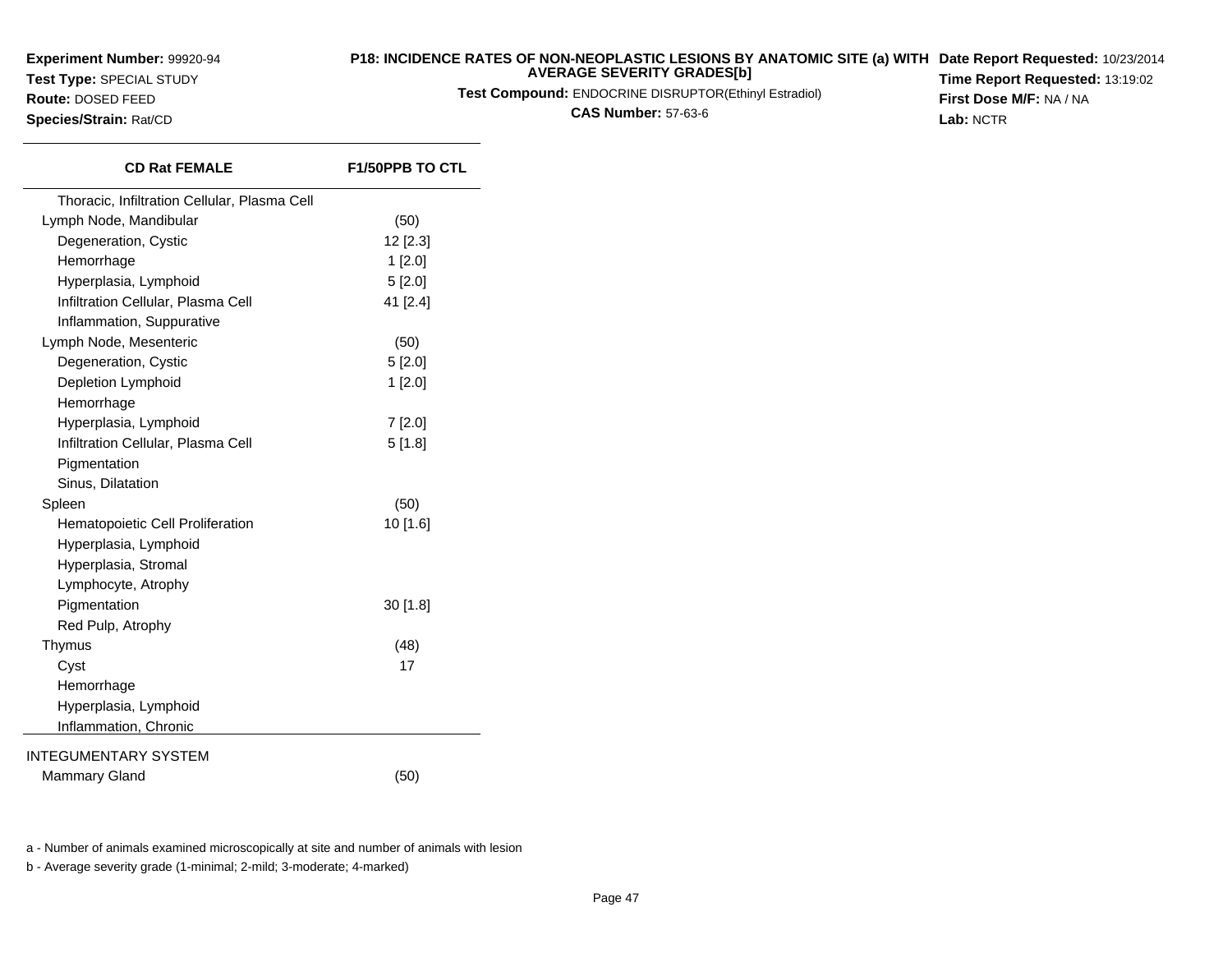**Test Type:** SPECIAL STUDY

**Route:** DOSED FEED**Species/Strain:** Rat/CD

 $\overline{\phantom{a}}$ 

# **P18: INCIDENCE RATES OF NON-NEOPLASTIC LESIONS BY ANATOMIC SITE (a) WITH AVERAGE SEVERITY GRADES[b]**

**Test Compound:** ENDOCRINE DISRUPTOR(Ethinyl Estradiol)

**CAS Number:** 57-63-6

**Date Report Requested:** 10/23/2014 **Time Report Requested:** 13:19:02**First Dose M/F:** NA / NA**Lab:** NCTR

| <b>CD Rat FEMALE</b>       | <b>F1/50PPB TO CTL</b> |
|----------------------------|------------------------|
| Alveolus, Hyperplasia      | 45 [2.2]               |
| <b>Atypical Focus</b>      | 18 [1.4]               |
| Duct, Dilatation           | 4[2.0]                 |
| Duct, Inflammation         | 1 [2.0]                |
| Fibrosis                   | $1$ [3.0]              |
| Galactocele                | 3                      |
| Lactation                  | 20 [2.0]               |
| Lobules, Hyperplasia       |                        |
| Skin                       | (50)                   |
| Abscess                    |                        |
| Cyst Epithelial Inclusion  |                        |
| Hyperkeratosis             |                        |
| Inflammation               | 29 [3.8]               |
| MUSCULOSKELETAL SYSTEM     |                        |
| Bone, Femur                | (50)                   |
| Fibrous Osteodystrophy     |                        |
| Osteopetrosis              |                        |
| <b>Skeletal Muscle</b>     | (1)                    |
| Head, Hyalinization, Focal |                        |
| NERVOUS SYSTEM             |                        |
| Brain, Brain Stem          | (50)                   |
| Compression                | 19 [2.4]               |
| Hemorrhage                 |                        |
| Hydrocephalus              | $1$ [2.0]              |
| Brain, Cerebellum          | (50)                   |
| Hemorrhage                 | 1[3.0]                 |
| Hydrocephalus              | 2[1.5]                 |
| Brain, Cerebrum            | (50)                   |
|                            |                        |

a - Number of animals examined microscopically at site and number of animals with lesion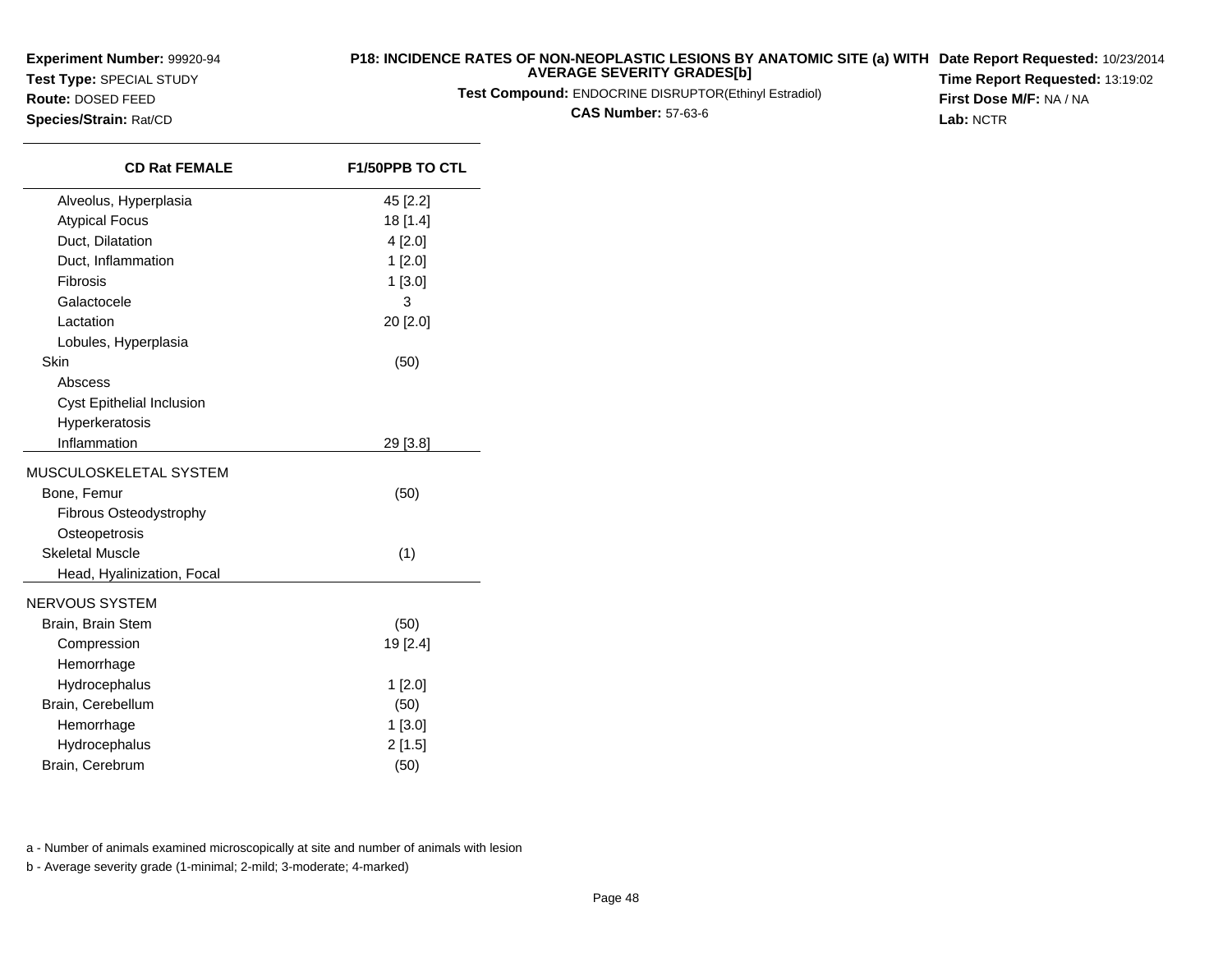**Test Type:** SPECIAL STUDY

#### **P18: INCIDENCE RATES OF NON-NEOPLASTIC LESIONS BY ANATOMIC SITE (a) WITH AVERAGE SEVERITY GRADES[b] Date Report Requested:** 10/23/2014

**Test Compound:** ENDOCRINE DISRUPTOR(Ethinyl Estradiol)

**CAS Number:** 57-63-6

**Time Report Requested:** 13:19:02**First Dose M/F:** NA / NA**Lab:** NCTR

**Species/Strain:** Rat/CD

**Route:** DOSED FEED

| <b>CD Rat FEMALE</b>                 | <b>F1/50PPB TO CTL</b> |
|--------------------------------------|------------------------|
| Hemorrhage                           |                        |
| Hydrocephalus                        | 3 [2.0]                |
| Peripheral Nerve                     | (0)                    |
| <b>RESPIRATORY SYSTEM</b>            |                        |
| Lung                                 | (50)                   |
| Alveolar Epith, Hyperplasia          |                        |
| Artery, Mineralization               | 1 [1.0]                |
| Autolysis                            |                        |
| Edema                                | $1$ [2.0]              |
| Hemorrhage                           | 1[2.0]                 |
| Infiltration Cellular, Histiocyte    | 8[2.0]                 |
| Infiltration Cellular, Lymphocyte    | $1$ [1.0]              |
| Inflammation                         | 3[1.7]                 |
| Peribronchial, Inflammation, Chronic |                        |
| Perivascular, Inflammation           |                        |
| Nose                                 | (50)                   |
| Fibrous Osteodystrophy               |                        |
| Foreign Body                         | 1                      |
| Goblet Cell, Hyperplasia             |                        |
| Hemorrhage                           |                        |
| Inflammation                         | 5[2.2]                 |
| Nasolacrim Dct, Inflammation         | $33$ [1.8]             |
| Olfactory Epi, Hyaline Droplet       | 2[1.5]                 |
| Osteopetrosis                        |                        |
| Respirat Epith, Hyaline Droplet      |                        |
| Respirat Epith, Hyperplasia          |                        |
| Trachea                              | (50)                   |
| Inflammation                         | 6[1.2]                 |

a - Number of animals examined microscopically at site and number of animals with lesion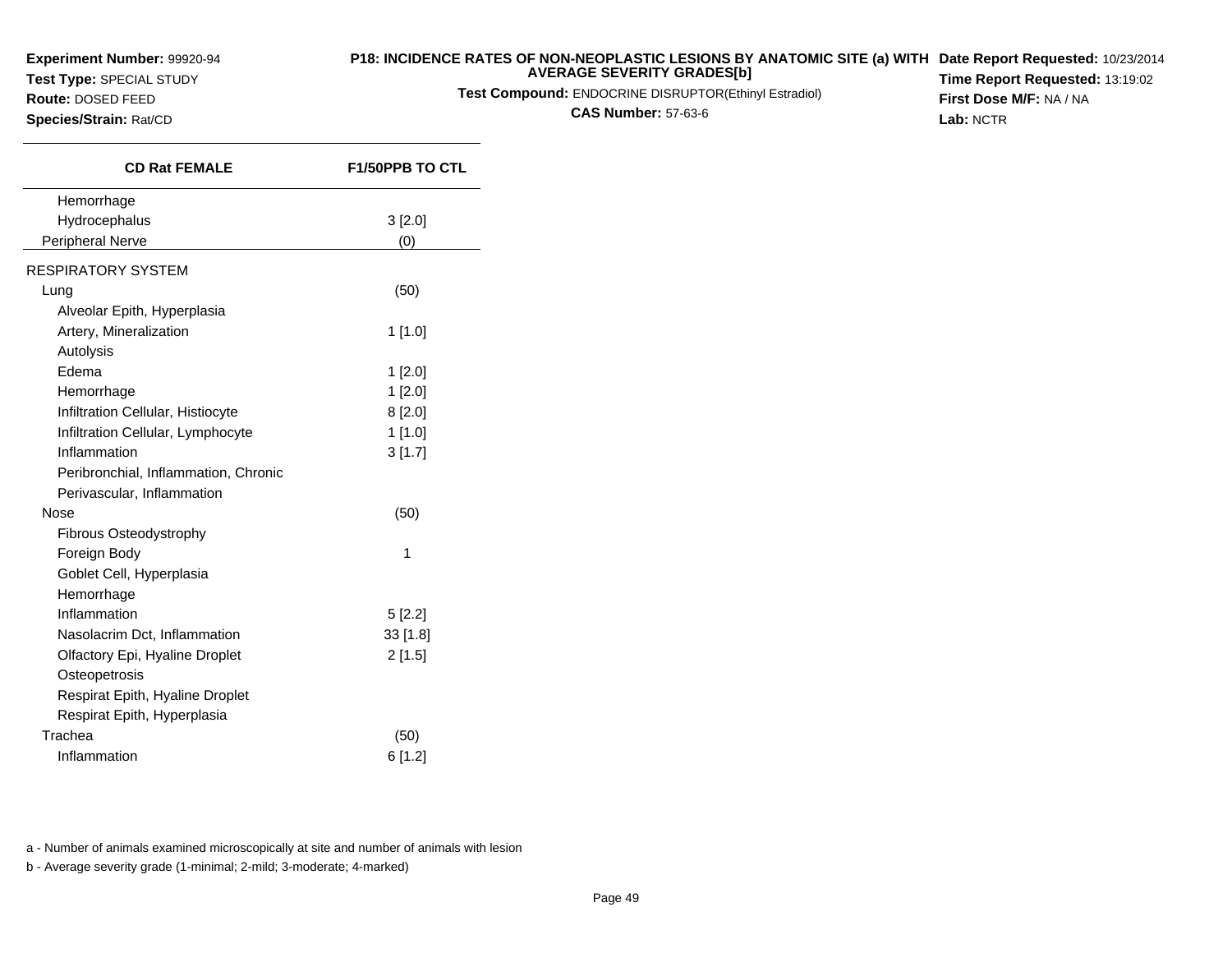**Test Type:** SPECIAL STUDY

**Route:** DOSED FEED**Species/Strain:** Rat/CD

#### **P18: INCIDENCE RATES OF NON-NEOPLASTIC LESIONS BY ANATOMIC SITE (a) WITH AVERAGE SEVERITY GRADES[b] Date Report Requested:** 10/23/2014

**Test Compound:** ENDOCRINE DISRUPTOR(Ethinyl Estradiol)

**CAS Number:** 57-63-6

**Time Report Requested:** 13:19:03**First Dose M/F:** NA / NA**Lab:** NCTR

| <b>CD Rat FEMALE</b>              | <b>F1/50PPB TO CTL</b> |
|-----------------------------------|------------------------|
| SPECIAL SENSES SYSTEM             |                        |
| Ear                               | (0)                    |
| Eye                               | (47)                   |
| <b>Bilateral, Cataract</b>        |                        |
| Bilateral, Retina, Degeneration   | 3[2.0]                 |
| Cataract                          |                        |
| Cornea, Inflammation              | 2[1.5]                 |
| Retina, Autolysis                 |                        |
| Retina, Degeneration              | 2 [1.0]                |
| <b>Harderian Gland</b>            | (50)                   |
| Atrophy, Focal                    |                        |
| Epithelium, Degeneration          |                        |
| Hyperplasia                       | 4 [1.0]                |
| Infiltration Cellular, Lymphocyte | 1[1.0]                 |
| Inflammation                      | 8[1.0]                 |
| Zymbal's Gland                    | (1)                    |
| <b>URINARY SYSTEM</b>             |                        |
| Kidney                            | (50)                   |
| Bilateral, Hydronephrosis         |                        |
| Cyst                              | 9                      |
| Degeneration, Mucoid              |                        |
| Epithelium, Pelvis, Hyperplasia   |                        |
| Hemorrhage                        |                        |
| Hydronephrosis                    |                        |
| Infiltration Cellular, Lymphocyte | 1[2.0]                 |
| Inflammation                      |                        |
| Mineralization                    | 35 [1.9]               |
| Nephropathy                       | 20 [1.1]               |

a - Number of animals examined microscopically at site and number of animals with lesion